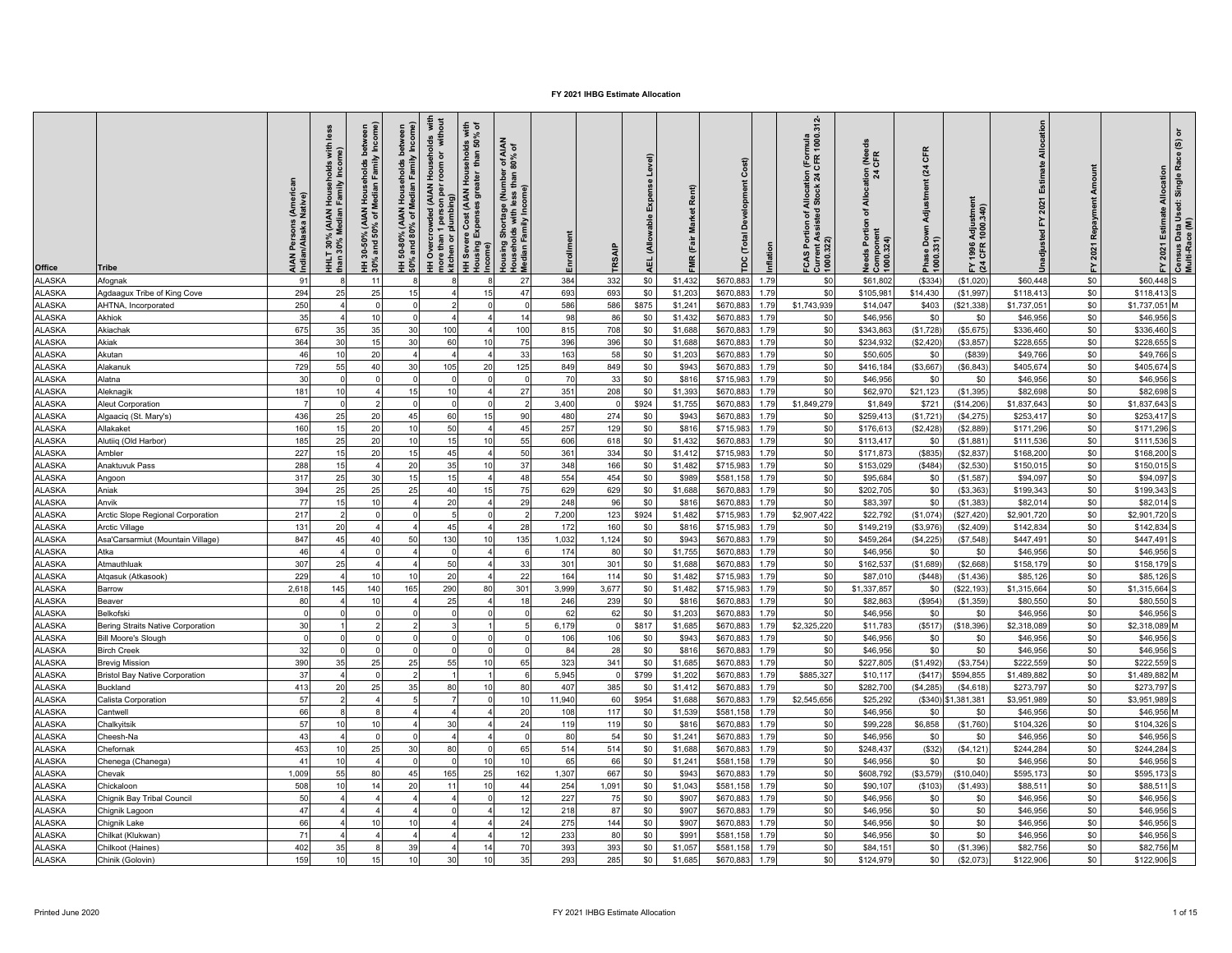| Office                         | Tribe                                    | s (Americ<br>Native)<br><b>AIAN Persons</b><br>Indian/Alaska I | less<br>HHLT 30% (AIAN Households with<br>than 30% Median Family Income) | Median Family Income)<br>betw<br>Households<br>HH 30-50% (AIAN<br>30% and 50% of M | HH 50-80% (AIAN Households between<br>50% and 80% of Median Family Income) | I Households with<br>room or without<br>HH Overcrowded (AIAN H<br>more than 1 person per r<br>kitchen or plumbing) | HH Severe Cost (AIAN Households with<br>Housing Expenses greater  than 50% of | Housing Shortage (Number of AIAN<br>Households with less than 80% of<br>Median Family Income) | Enrollment | TRSAIP         | Level)<br>Exper<br>(Allowable<br>AEL. | Rent)<br>FMR (Fair Market | Cost)<br>å<br>(Total<br>pc | Inflation    | FCAS Portion of Allocation (Formula<br>Current Assisted Stock 24 CFR 1000.312-<br>1000.322) | Allocation (Needs<br>24 CFR<br>ð<br><b>Needs Portion</b><br>Component<br>1000.324) | CFR<br>$\overline{a}$<br>Adjustment<br>Phase Down .<br>1000.331) | 1996 Adjustment<br>  CFR 1000.340)<br>도 잦 | Allocation            | Repayment<br>2021<br>놊 | Census Data Used: Single Race (S) or<br>Multi-Race (M)<br>FY 2021 Estimate Allocation |
|--------------------------------|------------------------------------------|----------------------------------------------------------------|--------------------------------------------------------------------------|------------------------------------------------------------------------------------|----------------------------------------------------------------------------|--------------------------------------------------------------------------------------------------------------------|-------------------------------------------------------------------------------|-----------------------------------------------------------------------------------------------|------------|----------------|---------------------------------------|---------------------------|----------------------------|--------------|---------------------------------------------------------------------------------------------|------------------------------------------------------------------------------------|------------------------------------------------------------------|-------------------------------------------|-----------------------|------------------------|---------------------------------------------------------------------------------------|
| <b>ALASKA</b>                  | Chitina                                  | 25                                                             |                                                                          |                                                                                    |                                                                            |                                                                                                                    |                                                                               |                                                                                               | 250        | 100            | \$0                                   | \$1,241                   | \$670,883                  | 1.79         | \$0                                                                                         | \$46,956                                                                           | \$0                                                              | \$0                                       | \$46,956              | \$0                    | \$46,956 S                                                                            |
| <b>ALASKA</b>                  | Chuathbaluk (Russian Mission, Kuskokwim) | 126                                                            | 10                                                                       | 10                                                                                 |                                                                            | 14                                                                                                                 |                                                                               | 28                                                                                            | 132        | 80             | \$0                                   | \$1,688                   | \$670,883                  | 1.79         | \$0                                                                                         | \$57,939                                                                           | \$14,210                                                         | (\$1,197)                                 | \$70,952              | \$0                    | \$70,952 M                                                                            |
| <b>ALASKA</b>                  | Chugach Alaska Corporation               | 1.664                                                          | 56                                                                       | 11                                                                                 | 107                                                                        | 131                                                                                                                | 32                                                                            | 93                                                                                            | 2.020      | $\Omega$       | \$823                                 | \$1,192                   | \$581.158                  | 1.79         | \$2,245,196                                                                                 | \$392,36                                                                           | (S1.586)                                                         | \$32,288                                  | \$2,603,682           | \$0                    | \$2,603,682 M                                                                         |
| <b>ALASKA</b>                  | Chuloonawick                             |                                                                |                                                                          |                                                                                    |                                                                            |                                                                                                                    |                                                                               |                                                                                               | 89         | 89             | \$0                                   | \$943                     | \$670,88                   | 1.79         | \$0                                                                                         | \$46,956                                                                           | \$0                                                              | \$0                                       | \$46,95               | \$0                    | \$46,956                                                                              |
| ALASKA                         | Circle                                   | 86                                                             | 15                                                                       |                                                                                    |                                                                            | 25                                                                                                                 |                                                                               | 23                                                                                            | 182        | 182            | \$0                                   | \$816                     | \$670,883                  | 1.79         | \$0                                                                                         | \$89,31                                                                            | (\$2,818)                                                        | (\$1,435)                                 | \$85,06               | \$0                    | \$85,066                                                                              |
| <b>ALASKA</b>                  | Clark's Point                            | 60                                                             |                                                                          |                                                                                    |                                                                            |                                                                                                                    |                                                                               | 12                                                                                            | 138        | 74             | \$0                                   | \$1,393                   | \$670,88                   | 1.79         | \$0                                                                                         | \$46,95                                                                            | \$0                                                              | \$0                                       | \$46,956              | \$0                    | \$46,956                                                                              |
| ALASKA                         | Cook Inlet Region, Inc.                  | 18,102                                                         | 936                                                                      | 690                                                                                | 983                                                                        | 568                                                                                                                | 759                                                                           | 2,393                                                                                         | 9,051      | 35,972         | \$804                                 | \$1,305                   | \$581,158                  | 1.79         | \$4,944,012                                                                                 | \$5,045,435                                                                        | \$0                                                              | (\$138, 117)                              | \$9,851,330           | \$0                    | \$9,851,330                                                                           |
| ALASKA                         | Council                                  | $\Omega$                                                       | $\Omega$                                                                 | $\sqrt{ }$                                                                         |                                                                            |                                                                                                                    | $\Omega$                                                                      |                                                                                               | 131        | 115            | \$0                                   | \$1,685                   | \$670,88                   | 1.79         | \$0                                                                                         | \$46,956                                                                           | \$0                                                              | \$0                                       | \$46,95               | \$0                    | \$46,956                                                                              |
| <b>ALASKA</b>                  | Craig                                    | 469                                                            | 19                                                                       | 24                                                                                 | 29                                                                         | 24                                                                                                                 | 20                                                                            | 53                                                                                            | 424        | 524            | \$0                                   | \$1,115                   | \$581,158                  | 1.79         | \$0                                                                                         | \$118,696                                                                          | \$0                                                              | (\$1,969)                                 | \$116,72              | \$0                    | \$116,727 M                                                                           |
| <b>ALASKA</b>                  | <b>Crooked Creek</b>                     | 100                                                            | 10                                                                       | $\mathfrak{g}$                                                                     | $\Omega$                                                                   | 15                                                                                                                 | $\Omega$                                                                      | 10                                                                                            | 121        | 115            | \$0                                   | \$1,688                   | \$670,88                   | 1.79         | \$0                                                                                         | \$47,56                                                                            | \$10,050                                                         | (\$956)                                   | \$56,65               | \$0                    | \$56,655                                                                              |
| <b>ALASKA</b>                  | Curyung (Dillingham)                     | 1.387                                                          | 65                                                                       | 45                                                                                 | 90                                                                         | 100                                                                                                                | 40                                                                            | 173                                                                                           | 2.160      | 2,251          | \$0                                   | \$1,393                   | \$670,883                  | 1.79         | \$0                                                                                         | \$525,264                                                                          | \$0                                                              | (S8.713)                                  | \$516,55              | \$0<br>\$0             | \$516.551                                                                             |
| <b>ALASKA</b>                  | Deering                                  | 110                                                            | $\overline{4}$                                                           | 10                                                                                 | 15                                                                         | 15                                                                                                                 |                                                                               |                                                                                               | 186        | 178            | \$0                                   | \$1,412                   | \$670,88                   | 1.79         | \$0                                                                                         | \$61,883                                                                           | \$13,812                                                         | (\$1,256)                                 | \$74,440              |                        | \$74,440                                                                              |
| ALASKA                         | Diomede (Inalik)                         | 120<br>57                                                      | 14                                                                       |                                                                                    |                                                                            | 24                                                                                                                 |                                                                               | 22                                                                                            | 248        | 249            | \$0                                   | \$1,685                   | \$715,98                   | 1.79         | \$0<br>\$0                                                                                  | \$72,51                                                                            | \$1,369                                                          | (\$1,226)                                 | \$72,66               | \$0                    | \$72,660 <sup>N</sup>                                                                 |
| <b>ALASKA</b><br><b>ALASKA</b> | Dot Lake                                 | 633                                                            | 80                                                                       | 40                                                                                 | 30                                                                         | 35                                                                                                                 | 70                                                                            | 12<br>150                                                                                     | 137<br>464 | 22<br>464      | \$0                                   | \$1,297<br>\$1,482        | \$670,883<br>\$581,158     | 1.79<br>1.79 | \$0                                                                                         | \$46,956                                                                           | \$0<br>(\$12, 113)                                               | \$0<br>(\$5,443)                          | \$46,956<br>\$322,648 | \$0<br>\$0             | \$46,956<br>\$322,648                                                                 |
| <b>ALASKA</b>                  | Douglas                                  | 12,181                                                         | 621                                                                      | 628                                                                                | 729                                                                        | 676                                                                                                                | 817                                                                           | 1,973                                                                                         | 6,971      | 6,971          | \$0<br>\$762                          | \$1,325                   | \$670,883                  | 1.79         | \$400,764                                                                                   | \$340,20<br>\$4,322,182                                                            | (\$7,543)                                                        | (\$50, 820)                               | \$4,664,58            | \$0                    | \$4,664,583                                                                           |
| <b>ALASKA</b>                  | Doyon, Ltd.                              | 29                                                             | $\overline{4}$                                                           | $\mathfrak{g}$                                                                     |                                                                            |                                                                                                                    |                                                                               |                                                                                               | 113        | 30             | \$0                                   | \$1,297                   | \$670,88                   | 1.79         | \$0                                                                                         | \$46,95                                                                            | \$0                                                              | \$0                                       | \$46,95               | \$0                    | \$46,956                                                                              |
| <b>ALASKA</b>                  | Eagle<br>Eek                             | 328                                                            | 25                                                                       | 35                                                                                 | 25                                                                         | 110                                                                                                                |                                                                               | 85                                                                                            | 375        | 278            | \$0                                   | \$1,688                   | \$670,883                  | 1.79         | \$0                                                                                         | \$338,257                                                                          | (\$697                                                           | (\$5,600)                                 | \$331,96              | \$0                    | \$331.961                                                                             |
| <b>ALASKA</b>                  | Egegik                                   | 40                                                             | $\overline{a}$                                                           |                                                                                    |                                                                            |                                                                                                                    | $\Omega$                                                                      | 12                                                                                            | 326        | 109            | \$0                                   | \$907                     | \$670,88                   | 1.79         | \$0                                                                                         | \$46,956                                                                           | \$0                                                              | \$0                                       | \$46,95               | \$0                    | \$46,956                                                                              |
| <b>ALASKA</b>                  | Eklutna                                  | 43                                                             |                                                                          | 10                                                                                 |                                                                            |                                                                                                                    |                                                                               | 18                                                                                            | 246        | 191            | \$0                                   | \$1,305                   | \$581,158                  | 1.79         | \$0                                                                                         | \$46,956                                                                           | (\$305)                                                          | \$0                                       | \$46,65               | \$0                    | \$46,65                                                                               |
| <b>ALASKA</b>                  | Ekuk                                     | $\overline{2}$                                                 |                                                                          |                                                                                    |                                                                            |                                                                                                                    |                                                                               |                                                                                               | 122        | $\overline{2}$ | \$0                                   | \$1,393                   | \$670,88                   | 1.79         | \$0                                                                                         | \$46,956                                                                           | \$0                                                              | \$0                                       | \$46,95               | \$0                    | \$46,956                                                                              |
| <b>ALASKA</b>                  | Ekwok                                    | 113                                                            |                                                                          | 10                                                                                 |                                                                            | 10                                                                                                                 | C                                                                             | 18                                                                                            | 242        | 130            | \$0                                   | \$1,393                   | \$670,88                   | 1.79         | \$0                                                                                         | \$46,956                                                                           | \$0                                                              | \$0                                       | \$46,95               | \$0                    | \$46,956                                                                              |
| <b>ALASKA</b>                  | Elim                                     | 421                                                            | 16                                                                       | 25                                                                                 | 31                                                                         | 43                                                                                                                 | 17                                                                            | 72                                                                                            | 450        | 453            | \$0                                   | \$1,685                   | \$670,883                  | 1.79         | \$0                                                                                         | \$210,628                                                                          | \$0                                                              | (\$3,494)                                 | \$207,134             | \$0                    | \$207,134                                                                             |
| ALASKA                         | Emmonak                                  | 832                                                            | 40                                                                       | 40                                                                                 | 45                                                                         | 95                                                                                                                 | 15                                                                            | 125                                                                                           | 984        | 984            | \$0                                   | \$943                     | \$670,88                   | 1.79         | \$0                                                                                         | \$383,81                                                                           | (\$3,080)                                                        | (\$6,316)                                 | \$374,42              | \$0                    | \$374,421                                                                             |
| <b>ALASKA</b>                  | Evansville (Bettles Field)               | $\overline{7}$                                                 | $\overline{a}$                                                           |                                                                                    | $\Omega$                                                                   |                                                                                                                    |                                                                               |                                                                                               | 22         | 22             | \$0                                   | \$816                     | \$670,883                  | 1.79         | \$0                                                                                         | \$46,956                                                                           | \$0                                                              | \$0                                       | \$46,956              | \$0                    | \$46,956                                                                              |
| <b>ALASKA</b>                  | Eyak                                     | 202                                                            | 35                                                                       | 10                                                                                 | $\Omega$                                                                   |                                                                                                                    | 35                                                                            | 45                                                                                            | 557        | 461            | \$0                                   | \$1,241                   | \$581,158                  | 1.79         | \$0                                                                                         | \$111,134                                                                          | \$1,887                                                          | (\$1,875)                                 | \$111,146             | \$0                    | \$111,146 S                                                                           |
| <b>ALASKA</b>                  | False Pass                               | 22                                                             |                                                                          |                                                                                    |                                                                            |                                                                                                                    |                                                                               |                                                                                               | 96         | 102            | \$0                                   | \$1,203                   | \$670,883                  | 1.79         | \$0                                                                                         | \$46,956                                                                           | \$0                                                              | \$0                                       | \$46,956              | \$0                    | \$46,956 S                                                                            |
| <b>ALASKA</b>                  | Fort Yukon                               | 506                                                            | 60                                                                       | 45                                                                                 | 25                                                                         | 90                                                                                                                 | 30                                                                            | 130                                                                                           | 581        | 512            | \$0                                   | \$816                     | \$670,883                  | 1.79         | \$0                                                                                         | \$402,14                                                                           | (\$2,264)                                                        | (S6, 633)                                 | \$393,24              | \$0                    | \$393,246                                                                             |
| <b>ALASKA</b>                  | Gakona                                   | 35                                                             |                                                                          |                                                                                    |                                                                            |                                                                                                                    |                                                                               |                                                                                               | 85         | 91             | \$0                                   | \$1,241                   | \$581,158                  | 1.79         | \$0                                                                                         | \$46,95                                                                            | \$0                                                              | \$0                                       | \$46,95               | \$0                    | \$46,956                                                                              |
| ALASKA                         | Galena (Louden Village)                  | 291                                                            | 15                                                                       | 30                                                                                 | 20                                                                         | 30                                                                                                                 |                                                                               | 65                                                                                            | 652        | 428            | \$0                                   | \$816                     | \$670,883                  | 1.79         | \$0                                                                                         | \$143,594                                                                          | (\$1,234)                                                        | (\$2,362)                                 | \$139,998             | \$0                    | \$139,998                                                                             |
| ALASKA                         | Gambell                                  | 714                                                            | 70                                                                       | 30                                                                                 | 35                                                                         | 110                                                                                                                | 20                                                                            | 115                                                                                           | 762        | 597            | \$0                                   | \$1,685                   | \$715,983                  | 1.79         | \$0                                                                                         | \$459,03                                                                           | (\$4,352                                                         | (\$7,543]                                 | \$447,143             | \$0                    | \$447,143                                                                             |
| ALASKA                         | Georgetown                               | $\mathcal{P}$                                                  | $\Omega$                                                                 | $\sqrt{2}$                                                                         | $\Omega$                                                                   | $\Omega$                                                                                                           | C                                                                             |                                                                                               | 113        | 112            | \$0                                   | \$1,688                   | \$670,883                  | 1.79         | \$0                                                                                         | \$46,956                                                                           | \$0                                                              | \$0                                       | \$46,956              | \$0                    | \$46,956                                                                              |
| ALASKA                         | Goodnews Bay                             | 261                                                            | 25                                                                       | 15                                                                                 |                                                                            | 40                                                                                                                 |                                                                               | 44                                                                                            | 344        | 338            | \$0                                   | \$1,688                   | \$670,88                   | 1.79         | \$0                                                                                         | \$148,73                                                                           | (\$2,424)                                                        | (\$2,427)                                 | \$143,88              | \$0                    | \$143,884                                                                             |
| <b>ALASKA</b>                  | Grayling (Hokikachuk)                    | 164                                                            | 20                                                                       | 15                                                                                 | 10                                                                         | 40                                                                                                                 |                                                                               | 45                                                                                            | 403        | 171            | \$0                                   | \$816                     | \$670,883                  | 1.79         | \$0                                                                                         | \$144,703                                                                          | \$0                                                              | (\$2,400)                                 | \$142,302             | \$0                    | \$142,302                                                                             |
| <b>ALASKA</b>                  | Gulkana                                  | 100                                                            | 10                                                                       |                                                                                    |                                                                            |                                                                                                                    |                                                                               | 10                                                                                            | 132        | 142            | \$0                                   | \$1,241                   | \$581,158                  | 1.79         | \$0                                                                                         | \$46,956                                                                           | (\$321                                                           | \$0                                       | \$46,63               | \$0                    | \$46,635                                                                              |
| <b>ALASKA</b>                  | <b>Hamilton</b>                          |                                                                |                                                                          |                                                                                    |                                                                            |                                                                                                                    |                                                                               |                                                                                               | 29         | 21             | \$0                                   | \$943                     | \$670,883                  | 1.79         | \$0                                                                                         | \$46,956                                                                           | \$0                                                              | \$0                                       | \$46,95               | \$0                    | \$46,956                                                                              |
| <b>ALASKA</b>                  | <b>Healy Lake</b>                        | 12                                                             |                                                                          |                                                                                    | $\Omega$                                                                   |                                                                                                                    |                                                                               |                                                                                               | 34         | 27             | \$0                                   | \$1,297                   | \$670,883                  | 1.79         | \$0                                                                                         | \$46,956                                                                           | \$0                                                              | \$0                                       | \$46,95               | \$0                    | \$46,956                                                                              |
| ALASKA                         | Holy Cross                               | 159                                                            | 10                                                                       | 20                                                                                 | 15                                                                         | 3 <sub>C</sub>                                                                                                     |                                                                               | 45                                                                                            | 528        | 219            | \$0                                   | \$816                     | \$670,88                   | 1.79         | \$0                                                                                         | \$120,605                                                                          | \$0                                                              | (\$2,001                                  | \$118,60              | \$0                    | \$118,605                                                                             |
| <b>ALASKA</b>                  | Hoonah                                   | 363                                                            | 25                                                                       | 35                                                                                 | 45                                                                         | 10                                                                                                                 |                                                                               | 93                                                                                            | 589        | 589            | \$0                                   | \$989                     | \$581,158                  | 1.79         | \$0                                                                                         | \$115,466                                                                          | \$8,865                                                          | (\$2,062)                                 | \$122,269             | \$0                    | \$122,269                                                                             |
| <b>ALASKA</b>                  | Hooper Bay                               | 1,172                                                          | 80                                                                       | 65                                                                                 | 35                                                                         | 190                                                                                                                | 15                                                                            | 180                                                                                           | 1,356      | 1,011          | \$0                                   | \$943                     | \$670,88                   | 1.79         | \$0                                                                                         | \$659,62                                                                           | (\$5,770                                                         | (\$10,846)                                | \$643,00              | \$0                    | \$643,005                                                                             |
| <b>ALASKA</b>                  | Hughes                                   | 73                                                             | $\overline{a}$                                                           |                                                                                    | 10                                                                         | 10                                                                                                                 |                                                                               | 18                                                                                            | 139        | 61             | \$0                                   | \$816                     | \$715,983                  | 1.79         | \$0                                                                                         | \$46,956                                                                           | \$0                                                              | \$0                                       | \$46,95               | \$0                    | \$46,956                                                                              |
| <b>ALASKA</b>                  | Huslia                                   | 247                                                            | 25                                                                       | 25                                                                                 | 30                                                                         | 45                                                                                                                 |                                                                               | 79                                                                                            | 609        | 274            | \$0                                   | \$816                     | \$715,98                   | 1.79         | \$0                                                                                         | \$200,980                                                                          | (S238)                                                           | (\$3,330)                                 | \$197,41              | \$0                    | \$197,412                                                                             |
| <b>ALASKA</b>                  | lydaburg                                 | 307                                                            | 20                                                                       | 30                                                                                 | 20                                                                         |                                                                                                                    |                                                                               | 70                                                                                            | 341        | 274            | \$0                                   | \$1,115                   | \$581,158                  | 1.79         | \$0                                                                                         | \$80,452                                                                           | \$0                                                              | (\$1,335)                                 | \$79,118              | \$0                    | \$79,118 <sub>5</sub>                                                                 |
| <b>ALASKA</b>                  | giugig                                   | 19                                                             | $\overline{a}$                                                           |                                                                                    |                                                                            |                                                                                                                    |                                                                               | 12                                                                                            | 64         | 42             | \$0                                   | \$907                     | \$670.88                   | 1.79         | \$0                                                                                         | \$46,956                                                                           | \$0                                                              | \$0                                       | \$46,95               | \$0                    | \$46,956                                                                              |
| <b>ALASKA</b>                  | liamna                                   | 57                                                             |                                                                          |                                                                                    |                                                                            |                                                                                                                    |                                                                               |                                                                                               | 128        | 91             | \$0                                   | \$907                     | \$670,88                   | 1.79         | \$0                                                                                         | \$46,956                                                                           | \$0                                                              | \$0                                       | \$46,95               | \$0                    | \$46,956                                                                              |
| ALASKA                         | qurmuit Traditional Council              | 343                                                            | 14                                                                       | 29                                                                                 | 14                                                                         | 50                                                                                                                 |                                                                               | 37                                                                                            | 374        | 278            | \$0                                   | \$943                     | \$670,88                   | 1.79         | \$0                                                                                         | \$149,30                                                                           | (\$2,035)                                                        | (\$2,443)                                 | \$144,83              | \$0                    | \$144,830                                                                             |
| <b>ALASKA</b>                  | Ivanof Bay                               |                                                                |                                                                          |                                                                                    |                                                                            |                                                                                                                    |                                                                               |                                                                                               | 15         |                | \$0                                   | \$907                     | \$670,88                   | 1.79         | \$0                                                                                         | \$46,95                                                                            | \$0                                                              | \$0                                       | \$46,956              | \$0                    | \$46,956                                                                              |
| <b>ALASKA</b>                  | Kaguyak                                  | $\overline{2}$                                                 |                                                                          |                                                                                    |                                                                            |                                                                                                                    |                                                                               |                                                                                               | 8          | 6              | \$0                                   | \$1,432                   | \$670,883                  | 1.79         | \$0                                                                                         | \$46,956                                                                           | \$0                                                              | \$0                                       | \$46,956              | \$0                    | \$46,956                                                                              |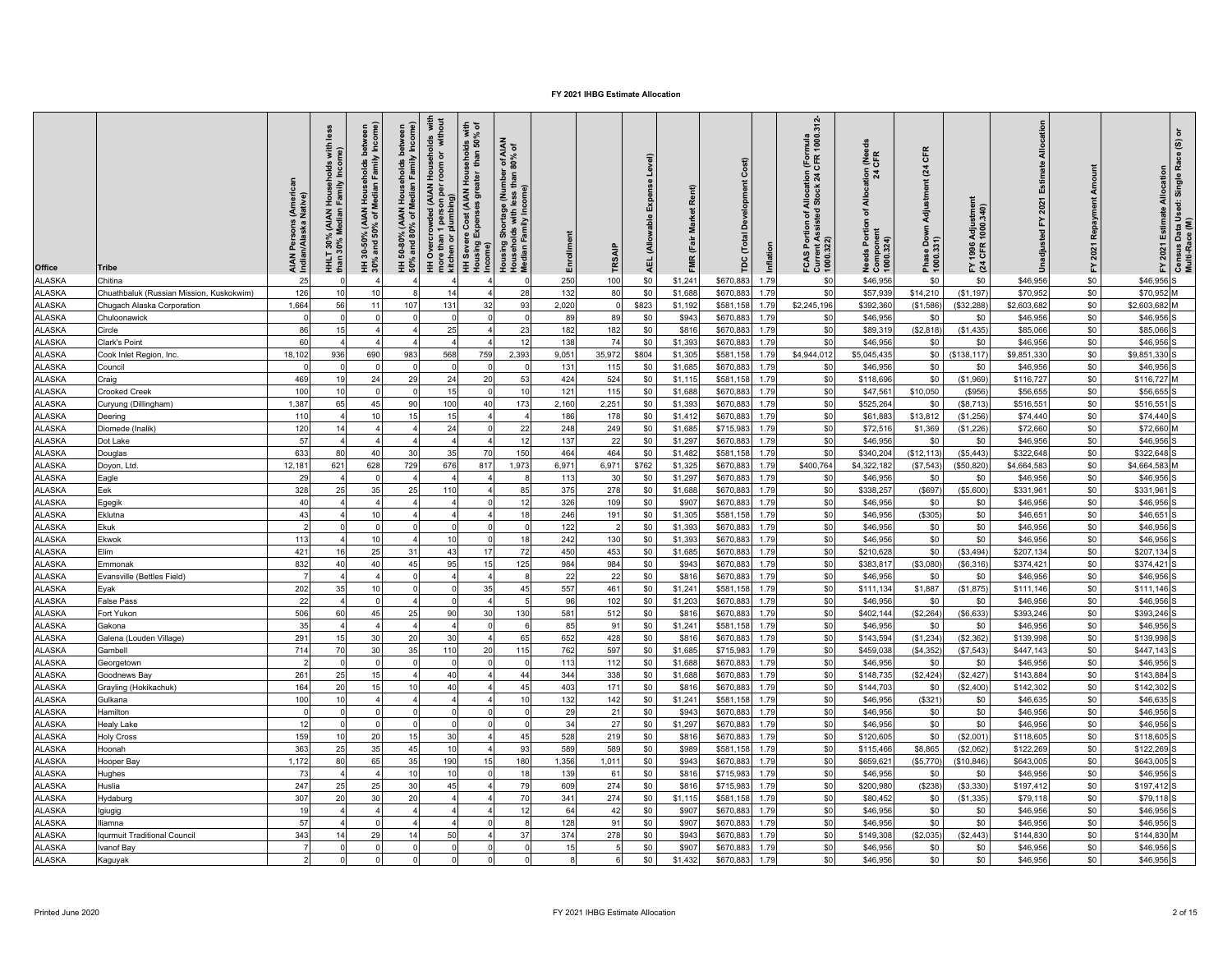| <b>Office</b> | <b>Tribe</b>                | i (Americ<br>Native)<br>AIAN Persons<br>Indian/Alaska l | less<br>with<br>Househ<br>Family<br>HHLT 30% (AIAN<br>than 30% Median | HH 30-50% (AIAN Households between<br>30% and 50% of Median Family Income) | HH 50-80% (AIAN Households between<br>50% and 80% of Median Family Income) | HH Overcrowded (AIAN Households  with<br>more than 1 person per room or  without<br>kitchen or plumbing) | HH Severe Cost (AIAN Households with<br>Housing Expenses greater  than 50% of<br>Income) | Housing Shortage (Number of AIAN<br>Households with less than 80% of<br>Median Family Income) | Enrollment   | TRSAIP       | Expense Level)<br>(Allowable<br><b>AEL</b> | FMR (Fair Market Rent) | Cost)<br>Develop<br>(Total<br>ГPC | Inflation | FCAS Portion of Allocation (Formula<br>Current Assisted Stock 24 CFR 1000.312-<br>1000.322) | Allocation (Needs<br>24 CFR<br>ð<br>eds Portion<br>Needs Portic<br>Component<br>1000.324) | CFR<br>$\overline{a}$<br>Adjustment<br>Down<br>Phase Dov<br>1000.331) | 1996 Adjustment<br>· CFR 1000.340)<br>도 전 | Allocation<br>Estimate<br>2021<br>놊<br>nadjusted | Repayment<br>2021<br>$\mathbf{\tilde{r}}$ | FY 2021 Estimate Allocation | Census Data Used: Single Race (S) or<br>Multi-Race (M) |
|---------------|-----------------------------|---------------------------------------------------------|-----------------------------------------------------------------------|----------------------------------------------------------------------------|----------------------------------------------------------------------------|----------------------------------------------------------------------------------------------------------|------------------------------------------------------------------------------------------|-----------------------------------------------------------------------------------------------|--------------|--------------|--------------------------------------------|------------------------|-----------------------------------|-----------|---------------------------------------------------------------------------------------------|-------------------------------------------------------------------------------------------|-----------------------------------------------------------------------|-------------------------------------------|--------------------------------------------------|-------------------------------------------|-----------------------------|--------------------------------------------------------|
| <b>ALASKA</b> | Kake                        | 408                                                     | 20                                                                    | 25                                                                         | 40                                                                         | 20                                                                                                       | 10                                                                                       | 56                                                                                            | 465          | 465          | \$0                                        | \$1,115                | \$581,158                         | 1.79      | \$0                                                                                         | \$125,82                                                                                  | \$0                                                                   | (\$2,087                                  | \$123,734                                        | \$0                                       | \$123,734 S                 |                                                        |
| <b>ALASKA</b> | Kaktovik                    | 226                                                     |                                                                       | 15                                                                         | 10                                                                         | 20                                                                                                       |                                                                                          | 27                                                                                            | 227          | 258          | \$0                                        | \$1,482                | \$715,983                         | 1.79      | \$0                                                                                         | \$91,599                                                                                  | \$4,425                                                               | (\$1,593]                                 | \$94,432                                         | \$0                                       | \$94,432                    |                                                        |
| <b>ALASKA</b> | Kalskag                     | 194                                                     | 20                                                                    | 15                                                                         | 15                                                                         | 50                                                                                                       |                                                                                          | 27                                                                                            | 220          | 226          | \$0                                        | \$1,688                | \$670,883                         | 1.79      | \$0                                                                                         | \$163,21                                                                                  | \$0                                                                   | (\$2,708)                                 | \$160,509                                        | \$0                                       | \$160,509                   |                                                        |
| <b>ALASKA</b> | Kaltag                      | 169                                                     |                                                                       | 15                                                                         |                                                                            | 20                                                                                                       |                                                                                          | 34                                                                                            | 404          | 194          | \$0                                        | \$816                  | \$670,88                          | 1.79      | \$0                                                                                         | \$91,247                                                                                  | (S73)                                                                 | (\$1,512                                  | \$89,66                                          | \$0                                       | \$89,662                    |                                                        |
| <b>ALASKA</b> | Kanatak                     | - 0                                                     |                                                                       | $^{\circ}$                                                                 |                                                                            | $\mathbf 0$                                                                                              | O                                                                                        |                                                                                               | 133          | 57           | \$0                                        | \$0                    | \$670,883                         | 1.79      | \$0                                                                                         | \$46,956                                                                                  | \$0                                                                   | \$0                                       | \$46,956                                         | \$0                                       | \$46,956                    |                                                        |
| <b>ALASKA</b> | Karluk                      | 34                                                      |                                                                       | 10                                                                         |                                                                            |                                                                                                          |                                                                                          | 14                                                                                            | 83           | 44           | \$0                                        | \$1,432                | \$670,883                         | 1.79      | \$0                                                                                         | \$46,956                                                                                  | \$0                                                                   | \$0                                       | \$46,956                                         | \$0                                       | \$46,956                    |                                                        |
| <b>ALASKA</b> | Kasaan                      | 18                                                      |                                                                       | $\Omega$                                                                   | 10                                                                         |                                                                                                          | $\Omega$                                                                                 | 10                                                                                            | 28           | 28           | \$0                                        | \$1,115                | \$581,158                         | 1.79      | \$0                                                                                         | \$46,956                                                                                  | \$0                                                                   | \$0                                       | \$46,956                                         | \$0                                       | \$46,956                    |                                                        |
| <b>ALASKA</b> | Kasigluk                    | 611                                                     | 40                                                                    | 30                                                                         | 25                                                                         | 80                                                                                                       | $\overline{a}$                                                                           | 90                                                                                            | 607          | 603          | \$0                                        | \$1,688                | \$670,88                          | 1.79      | \$0                                                                                         | \$292,88                                                                                  | \$0                                                                   | (\$4,858)                                 | \$288,02                                         | \$0                                       | \$288,023                   |                                                        |
| <b>ALASKA</b> | Kenaitze                    | 3.340                                                   | 282                                                                   | 117                                                                        | 230                                                                        | 74                                                                                                       | 182                                                                                      | 605                                                                                           | 1,670        | 3,512        | \$0                                        | \$1,192                | \$581,158                         | 1.79      | \$0                                                                                         | \$842,219                                                                                 | \$0                                                                   | (\$13,971                                 | \$828,248                                        | \$0                                       | \$828,248                   |                                                        |
| ALASKA        | Ketchikan                   | 2,699                                                   | 191                                                                   | 166                                                                        | 181                                                                        | 95                                                                                                       | 207                                                                                      | 538                                                                                           | 4,660        | 3,100        | \$0                                        | \$1,414                | \$581,158                         | 1.79      | \$0                                                                                         | \$836,76                                                                                  | \$0                                                                   | (\$13,881                                 | \$822,880                                        | \$0                                       | \$822,880                   |                                                        |
| <b>ALASKA</b> | Kiana                       | 341                                                     | 30                                                                    | 10                                                                         | 15                                                                         | 45                                                                                                       | 15                                                                                       | 48                                                                                            | 683          | 356          | \$0                                        | \$1,412                | \$670,883                         | 1.79      | \$0                                                                                         | \$193,090                                                                                 | \$0                                                                   | (\$3,203                                  | \$189,887                                        | \$0                                       | \$189,887                   |                                                        |
| <b>ALASKA</b> | King Island                 | 394                                                     | 15                                                                    | 23                                                                         | 29                                                                         | 41                                                                                                       | 16                                                                                       | 67                                                                                            | 615          | 424          | \$0                                        | \$1,685                | \$670,883                         | 1.79      | \$0                                                                                         | \$197,187                                                                                 | \$0                                                                   | (\$3,271                                  | \$193,916                                        | \$0                                       | \$193,916                   |                                                        |
| <b>ALASKA</b> | King Salmon                 | 78                                                      |                                                                       |                                                                            |                                                                            |                                                                                                          |                                                                                          | 14                                                                                            | 85           | 85           | \$0                                        | \$1,202                | \$670,88                          | 1.79      | \$0                                                                                         | \$46,956                                                                                  | \$0                                                                   | \$0                                       | \$46,95                                          | \$0                                       | \$46,956                    |                                                        |
| <b>ALASKA</b> | Kipnuk                      | 707                                                     | 55                                                                    | 50                                                                         | 40                                                                         | 170                                                                                                      | 10                                                                                       | 145                                                                                           | 809          | 784          | \$0                                        | \$1,688                | \$670,883                         | 1.79      | \$0                                                                                         | \$552,628                                                                                 | (\$6,198)                                                             | (\$9,064)                                 | \$537,365                                        | \$0                                       | \$537,365                   |                                                        |
| <b>ALASKA</b> | Kivalina                    | 370                                                     | 25                                                                    | 20                                                                         | 25                                                                         | 120                                                                                                      | $\overline{a}$                                                                           | 70                                                                                            | 389          | 370          | \$0                                        | \$1,412                | \$670,883                         | 1.79      | \$0                                                                                         | \$348,375                                                                                 | (\$3,028)                                                             | (\$5,729                                  | \$339,618                                        | \$0                                       | \$339,618                   |                                                        |
| <b>ALASKA</b> | Klawock                     | 346                                                     | 15                                                                    | 25                                                                         | 20                                                                         | 10                                                                                                       | 10                                                                                       |                                                                                               | 497          | 497          | \$0                                        | \$1,115                | \$581,158                         | 1.79      | \$0                                                                                         | \$79,016                                                                                  | \$18,249                                                              | (\$1,613                                  | \$95,65                                          | \$0                                       | \$95,652                    |                                                        |
| <b>ALASKA</b> | Kluti Kaah (Copper Center)  | 174                                                     | 25                                                                    | $\overline{4}$                                                             | 10                                                                         | 15                                                                                                       | 10                                                                                       | 17                                                                                            | 302          | 326          | \$0                                        | \$1,241                | \$581,158                         | 1.79      | \$0                                                                                         | \$78,76                                                                                   | (\$1,620                                                              | (\$1,280                                  | \$75,86                                          | \$0                                       | \$75,867                    |                                                        |
| <b>ALASKA</b> | Knik                        | 4.518                                                   | 190                                                                   | 220                                                                        | 190                                                                        | 172                                                                                                      | 177                                                                                      | 599                                                                                           | 2,259        | 4,228        | \$0                                        | \$1,043                | \$581,158                         | 1.79      | \$0                                                                                         | \$1,269,380                                                                               | \$0                                                                   | (\$21,057                                 | \$1,248,32                                       | \$0                                       | \$1,248,323                 |                                                        |
| <b>ALASKA</b> | Kobuk                       | 142                                                     |                                                                       | $\overline{a}$                                                             |                                                                            | 15                                                                                                       | $\Omega$                                                                                 |                                                                                               | 172          | 74           | \$0                                        | \$1,412                | \$715,983                         | 1.79      | \$0                                                                                         | \$50,890                                                                                  | \$6,353                                                               |                                           | \$56,29                                          | \$0                                       | \$56,293                    |                                                        |
| <b>ALASKA</b> |                             | 130                                                     |                                                                       | 10                                                                         | 15                                                                         | 25                                                                                                       |                                                                                          | 37                                                                                            | 190          | 174          | \$0                                        | \$907                  | \$670,883                         | 1.79      | \$0                                                                                         | \$103,98                                                                                  | \$4,752                                                               | (\$950<br>(\$1,804)                       | \$106,92                                         | \$0                                       | \$106,929                   |                                                        |
| <b>ALASKA</b> | Kokhanok                    | 476                                                     | 30                                                                    | 15                                                                         | 30                                                                         | 75                                                                                                       | 10                                                                                       | 45                                                                                            | 490          | 349          | \$0                                        | \$1,688                | \$670,883                         | 1.79      | \$0                                                                                         | \$260,879                                                                                 | (\$802                                                                | (\$4,314                                  | \$255,76                                         | \$0                                       | \$255,763                   |                                                        |
| <b>ALASKA</b> | Kongiganak                  | 514                                                     | 44                                                                    | 64                                                                         | 43                                                                         | 45                                                                                                       | 43                                                                                       | 68                                                                                            |              |              |                                            |                        |                                   | 1.79      | \$3,388,139                                                                                 |                                                                                           | (\$1,549)                                                             |                                           | \$3,658,62                                       | \$0                                       | \$3,658,629                 |                                                        |
| <b>ALASKA</b> | Koniag, Incorporated        | 636                                                     | 50                                                                    | 30                                                                         |                                                                            | 95                                                                                                       | 10                                                                                       | 86                                                                                            | 3,300<br>590 | 1,882<br>590 | \$802                                      | \$1,432                | \$670,883                         | 1.79      |                                                                                             | \$317,02                                                                                  |                                                                       | (\$44,983                                 |                                                  | \$0                                       | \$338,952                   |                                                        |
| <b>ALASKA</b> | Kotlik                      | 2,337                                                   | 75                                                                    | 110                                                                        | 25<br>100                                                                  | 260                                                                                                      | 50                                                                                       | 222                                                                                           | 2,712        | 1,575        | \$0<br>\$0                                 | \$943<br>\$1,412       | \$670,883<br>\$670,88             | 1.79      | \$0<br>\$0                                                                                  | \$344,670<br>\$993,40                                                                     | \$0<br>(\$4,028)                                                      | (\$5,718)<br>(\$16, 412                   | \$338,952<br>\$972,968                           | \$0                                       | \$972,968                   |                                                        |
| <b>ALASKA</b> | Kotzebue                    | 324                                                     | 20                                                                    | 15                                                                         | 15                                                                         | 30                                                                                                       |                                                                                          | 31                                                                                            | 402          | 345          | \$0                                        | \$1,685                |                                   | 1.79      | \$0                                                                                         |                                                                                           |                                                                       |                                           |                                                  | \$0                                       | \$122,108                   |                                                        |
| <b>ALASKA</b> | Koyuk                       | 90                                                      | 15                                                                    | $\overline{4}$                                                             | 10                                                                         | 40                                                                                                       |                                                                                          | 29                                                                                            | 280          | 92           | \$0                                        | \$816                  | \$670,883<br>\$670,883            | 1.79      | \$0                                                                                         | \$125,900<br>\$126,989                                                                    | (\$1,732)<br>(\$2,301                                                 | (\$2,060]                                 | \$122,108<br>\$122,619                           | \$0                                       | \$122,619                   |                                                        |
| <b>ALASKA</b> | Koyukuk<br>Kwethluk         | 770                                                     | 25                                                                    |                                                                            | 50                                                                         | 130                                                                                                      |                                                                                          | 120                                                                                           | 1,285        | 881          | \$0                                        |                        | \$670,883                         | 1.79      |                                                                                             |                                                                                           | \$0                                                                   | (\$2,068                                  | \$419,984                                        | \$0                                       | \$419,984                   |                                                        |
| <b>ALASKA</b> |                             | 346                                                     | 15                                                                    | 45<br>20                                                                   | 15                                                                         | 45                                                                                                       |                                                                                          | 30                                                                                            | 408          | 266          | \$0                                        | \$1,688<br>\$1,688     | \$670,883                         | 1.79      | \$0<br>\$0                                                                                  | \$427,069<br>\$158,22                                                                     | \$0                                                                   | (S7,084)                                  |                                                  | \$0                                       | \$155,597                   |                                                        |
| <b>ALASKA</b> | Kwigillingok                | 708                                                     | 40                                                                    | 50                                                                         | 35                                                                         | 110                                                                                                      | 15                                                                                       | 125                                                                                           | 808          |              | \$0                                        | \$1,688                | \$670,88                          | 1.79      | \$0                                                                                         | \$412,778                                                                                 | (S503)                                                                | (\$2,625<br>(S6, 839)                     | \$155,597<br>\$405,43                            | \$0                                       | \$405,436                   |                                                        |
| <b>ALASKA</b> | Kwinhagak (Quinhagak)       | 60                                                      |                                                                       | $\overline{4}$                                                             |                                                                            |                                                                                                          |                                                                                          |                                                                                               | 484          | 51           | \$0                                        | \$1,432                | \$670,883                         | 1.79      | \$0                                                                                         | \$46,956                                                                                  | \$0                                                                   | \$0                                       | \$46,956                                         | \$0                                       | \$46,956                    |                                                        |
| <b>ALASKA</b> | arsen Bay                   | 56                                                      |                                                                       | 10                                                                         |                                                                            | 15                                                                                                       | $\boldsymbol{\Lambda}$                                                                   | 18                                                                                            | 209          | 124          | \$0                                        | \$907                  | \$670,883                         | 1.79      | \$0                                                                                         | \$60,169                                                                                  | \$0                                                                   | (\$998)                                   | \$59,17                                          | \$0                                       | \$59,171                    |                                                        |
| <b>ALASKA</b> | evelock<br>Lime Village     | 31                                                      |                                                                       | $\Omega$                                                                   |                                                                            | $\mathbf 0$                                                                                              | $\Omega$                                                                                 |                                                                                               | 44           | 43           | \$0                                        | \$1,688                | \$715,983                         | 1.79      | \$0                                                                                         | \$46,956                                                                                  | \$0                                                                   | \$0                                       | \$46,956                                         | \$0                                       | \$46,956                    |                                                        |
| <b>ALASKA</b> | ower Kalskag                | 295                                                     | 30                                                                    | 10                                                                         | 10                                                                         | 60                                                                                                       | $\overline{4}$                                                                           | 50                                                                                            | 294          | 259          | \$0                                        | \$1,688                | \$670,88                          | 1.79      | \$0                                                                                         | \$199,214                                                                                 | \$0                                                                   | (\$3,305)                                 | \$195,909                                        | \$0                                       | \$195,909                   |                                                        |
| <b>ALASKA</b> | Manley Hot Springs          | 25                                                      |                                                                       | $\Omega$                                                                   | $\mathbf{a}$                                                               |                                                                                                          |                                                                                          | 12                                                                                            | 77           | 17           | \$0                                        | \$816                  | \$670,883                         | 1.79      | \$0                                                                                         | \$46,956                                                                                  | \$0                                                                   | \$0                                       | \$46,956                                         | \$0                                       | \$46,956                    |                                                        |
| ALASKA        | Manokotak                   | 461                                                     | 35                                                                    | 40                                                                         | 25                                                                         | 80                                                                                                       | 15                                                                                       | 100                                                                                           | 515          | 404          | \$0                                        | \$1,393                | \$670,88                          | 1.79      | \$0                                                                                         | \$316,13                                                                                  | (\$1,160)                                                             | (\$5,225                                  | \$309,746                                        | \$0                                       | \$309,746                   |                                                        |
| <b>ALASKA</b> | Marshall (Fortuna Ledge)    | 444                                                     | 20                                                                    | 30                                                                         | 15                                                                         | 55                                                                                                       |                                                                                          | 65                                                                                            | 377          | 377          | \$0                                        | \$943                  | \$670,883                         | 1.79      | \$0                                                                                         | \$205,048                                                                                 | \$0                                                                   | (\$3,401"                                 | \$201,647                                        | \$0                                       | \$201,647                   |                                                        |
| <b>ALASKA</b> | Mary's Igloo                |                                                         |                                                                       | $\Omega$                                                                   |                                                                            |                                                                                                          | $\Omega$                                                                                 |                                                                                               | 108          | 61           | \$0                                        | \$1,685                | \$670,883                         | 1.79      | \$0                                                                                         | \$46,956                                                                                  | \$0                                                                   | \$0                                       | \$46,956                                         | \$0                                       | \$46,956                    |                                                        |
| <b>ALASKA</b> | McGrath                     | 187                                                     | 20                                                                    |                                                                            | 14                                                                         |                                                                                                          |                                                                                          | 4 <sup>′</sup>                                                                                | 322          | 176          | \$0                                        | \$816                  | \$715,983                         | 1.79      | \$0                                                                                         | \$69,07                                                                                   | \$0                                                                   | (\$1,146)                                 | \$67,92                                          | \$0                                       | \$67,926                    |                                                        |
| <b>ALASKA</b> |                             | 202                                                     | 25                                                                    | 15                                                                         | 10                                                                         | 25                                                                                                       | $\Delta$                                                                                 | 32                                                                                            | 454          | 170          | \$0                                        | \$1,688                | \$670,883                         | 1.79      | \$0                                                                                         | \$112,087                                                                                 | (\$1,051)                                                             | (\$1,842)                                 | \$109,195                                        | \$0                                       | \$109,195                   |                                                        |
| <b>ALASKA</b> | Mekoryuk<br>Mentasta        | 88                                                      | 15                                                                    | 10                                                                         | 15                                                                         | 15                                                                                                       | $\overline{a}$                                                                           | 26                                                                                            | 500          | 90           | \$0                                        | \$1,241                | \$670,883                         | 1.79      | \$0                                                                                         | \$76,593                                                                                  | (\$274)                                                               | (\$1,266                                  | \$75,053                                         | \$0                                       | \$75,053                    |                                                        |
| <b>ALASKA</b> | Metlakatla (Annette Island) | 1,344                                                   | 50                                                                    | 45                                                                         | 85                                                                         | 30                                                                                                       | 15                                                                                       | 101                                                                                           | 2,292        | 1,230        | \$771                                      | \$1,115                | \$581,158                         | 1.79      | \$1,127,498                                                                                 | \$241,98                                                                                  | (\$1,535]                                                             | \$22,692                                  | \$1,345,25                                       | \$0                                       | \$1,345,251                 |                                                        |
| <b>ALASKA</b> | Minto                       | 185                                                     | 20                                                                    | 15                                                                         | 20                                                                         | 25                                                                                                       |                                                                                          | 55                                                                                            | 424          | 237          | \$0                                        | \$816                  | \$670,883                         | 1.79      | \$0                                                                                         | \$120,746                                                                                 | \$0                                                                   | (\$2,003                                  | \$118,743                                        | \$0                                       | \$118,743                   |                                                        |
| <b>ALASKA</b> | Naknek                      | 253                                                     |                                                                       | 14                                                                         | 19                                                                         | 8                                                                                                        |                                                                                          | 41                                                                                            | 642          | 335          | \$0                                        | \$1,202                | \$670,883                         | 1.79      | \$0                                                                                         | \$63,985                                                                                  | \$0                                                                   | (\$1,061                                  | \$62,92                                          | \$0                                       | \$62,923                    |                                                        |
| <b>ALASKA</b> |                             | 197                                                     |                                                                       | 11                                                                         |                                                                            | $\Omega$                                                                                                 |                                                                                          | 19                                                                                            | 10.406       |              | \$933                                      |                        |                                   | 1.79      |                                                                                             |                                                                                           | \$0                                                                   |                                           |                                                  | \$0                                       | \$2,796,265                 |                                                        |
| <b>ALASKA</b> | <b>NANA Corporation</b>     |                                                         |                                                                       |                                                                            |                                                                            |                                                                                                          |                                                                                          |                                                                                               |              |              |                                            | \$1,412                | \$715,983                         |           | \$2,778,249                                                                                 | \$38,76                                                                                   |                                                                       | \$20,746                                  | \$2,796,265                                      |                                           |                             |                                                        |
|               | Nanwelek (English Bay)      | 230                                                     |                                                                       | 20                                                                         |                                                                            | 15                                                                                                       |                                                                                          | $2^{\circ}$                                                                                   | 288          | 295          | \$0                                        | \$1,192                | \$581,158                         | 1.79      | \$0                                                                                         | \$68,722                                                                                  | (S715)                                                                | (S1, 128)                                 | \$66,87                                          | \$0                                       | \$66,878                    |                                                        |
| <b>ALASKA</b> | Napaimute                   |                                                         |                                                                       | $\Omega$                                                                   |                                                                            | $\mathbf 0$                                                                                              |                                                                                          |                                                                                               | 84           | 90           | \$0                                        | \$1,688                | \$670,88                          | 1.79      | \$0                                                                                         | \$46,956                                                                                  | \$0                                                                   | \$0                                       | \$46,956                                         | \$0                                       | \$46,956                    |                                                        |
| <b>ALASKA</b> | Napakiak                    | 390                                                     | 50                                                                    | 15                                                                         | 25                                                                         | 75                                                                                                       | 10                                                                                       | 90                                                                                            | 510          | 303          | \$0                                        | \$1,688                | \$670,88                          | 1.79      | \$0                                                                                         | \$285,59                                                                                  | (\$1,605                                                              | (\$4,711                                  | \$279,277                                        | \$0                                       | \$279,277                   |                                                        |
| <b>ALASKA</b> | Napaskiak                   | 443                                                     | 30                                                                    | 25                                                                         |                                                                            | 65                                                                                                       | 4                                                                                        | 59                                                                                            | 534          | 399          | \$0                                        | \$1,688                | \$670,883                         | 1.79      | \$0                                                                                         | \$224,094                                                                                 | \$0                                                                   | (\$3,717                                  | \$220,376                                        | \$0                                       | \$220,376                   |                                                        |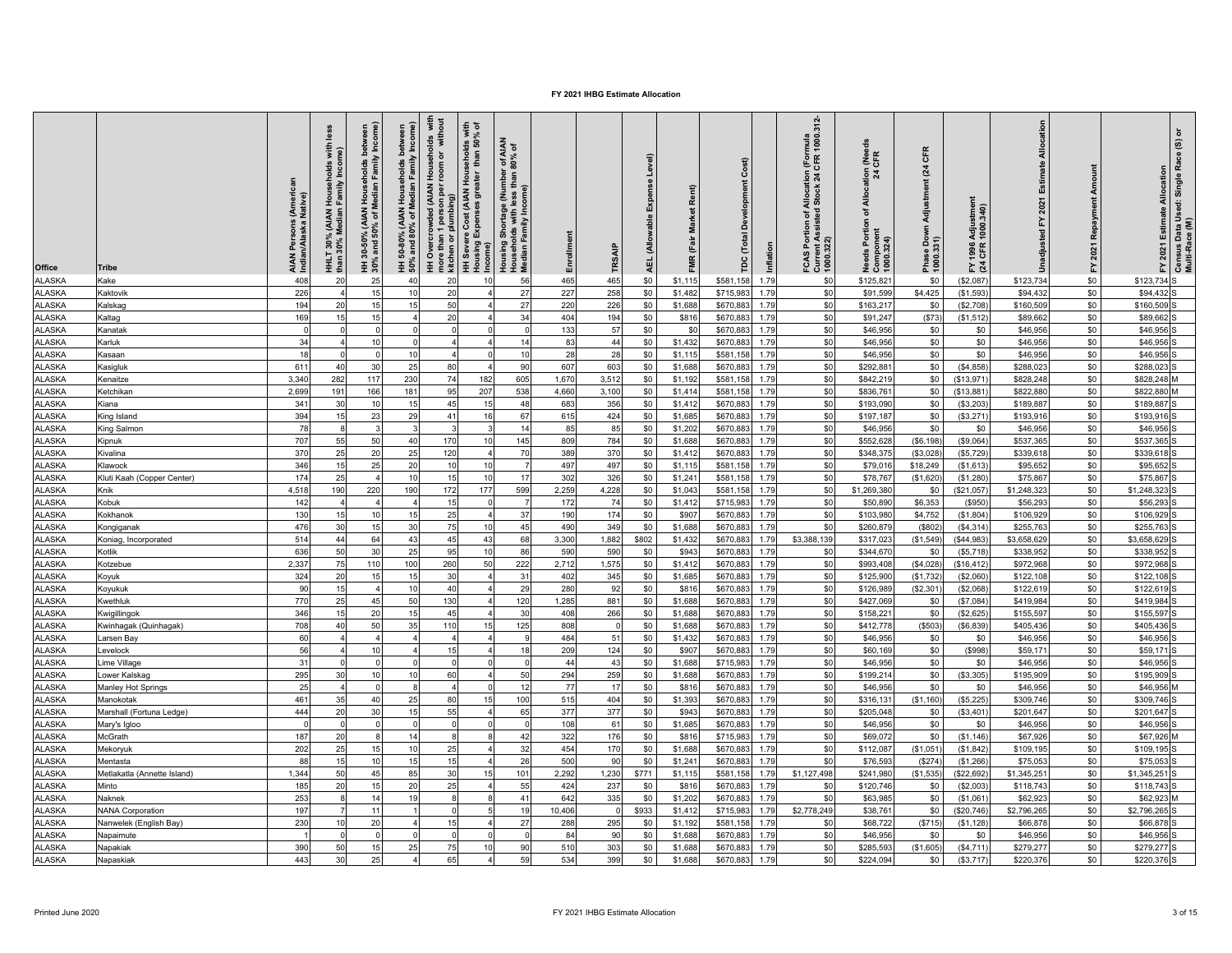| Office                         | <b>Tribe</b>                  | i (Americ<br>Native)<br>AIAN Persons<br>Indian/Alaska l | less<br>with<br>Househ<br>Family<br>HHLT 30% (AIAN<br>than 30% Median | <b>\</b> Households between<br>Median Family Income)<br>HH 30-50% (AIAN<br>30% and 50% of M | HH 50-80% (AIAN Households between<br>50% and 80% of Median Family Income) | HH Overcrowded (AIAN Households with<br>more than 1 person per room or without<br>1 person p<br>plumbing)<br>more than 1<br>kitchen or J | HH Severe Cost (AIAN Households with<br>Housing Expenses greater than 50% of<br>Income) | Shortage (Number of AIAN<br>Ids with less than 80% of<br>'amily Income)<br>Housing S<br>Househol<br>Median Fa | Enrollment | TRSAIP    | Level)<br>Expense<br>(Allowable<br><b>AEL</b> | FMR (Fair Market Rent) | Cost<br><b>Develop</b><br>Total<br>r<br>Po | Inflation    | FCAS Portion of Allocation (Formula<br>Current Assisted Stock 24 CFR 1000.312-<br>1000.322) | Allocation (Needs<br>24 CFR<br>৳<br>eds Portion<br>Component<br>1000.324) | CFR<br>$\overline{a}$<br>Adjustment<br>Down<br>Phase Dov<br>1000.331) | 1996 Adjustment<br>· CFR 1000.340)<br>도 전 | Allocation<br>Estimate<br>2021<br>놊<br>Unadjusted | Amou<br>Repayment<br>2021<br>$\mathbf{\tilde{r}}$ | FY 2021 Estimate Allocation | Census Data Used: Single Race (S) or<br>Multi-Race (M) |
|--------------------------------|-------------------------------|---------------------------------------------------------|-----------------------------------------------------------------------|---------------------------------------------------------------------------------------------|----------------------------------------------------------------------------|------------------------------------------------------------------------------------------------------------------------------------------|-----------------------------------------------------------------------------------------|---------------------------------------------------------------------------------------------------------------|------------|-----------|-----------------------------------------------|------------------------|--------------------------------------------|--------------|---------------------------------------------------------------------------------------------|---------------------------------------------------------------------------|-----------------------------------------------------------------------|-------------------------------------------|---------------------------------------------------|---------------------------------------------------|-----------------------------|--------------------------------------------------------|
| <b>ALASKA</b>                  | Nelson Lagoon                 | 31                                                      |                                                                       |                                                                                             |                                                                            |                                                                                                                                          |                                                                                         | 11                                                                                                            | 50         | 47        | \$0                                           | \$1,203                | \$670,883                                  | 1.79         | \$0                                                                                         | \$46,956                                                                  | \$0                                                                   | \$0                                       | \$46,956                                          | \$0                                               | \$46,956                    |                                                        |
| <b>ALASKA</b>                  | Nenana                        | 156                                                     | 1 <sup>c</sup>                                                        | 19                                                                                          |                                                                            | 14                                                                                                                                       |                                                                                         | 31                                                                                                            | 717        | 165       | \$0                                           | \$816                  | \$670,883                                  | 1.79         | \$0                                                                                         | \$74,459                                                                  | \$0                                                                   | (\$1,235)                                 | \$73,223                                          | \$0                                               | \$73,223                    |                                                        |
| <b>ALASKA</b>                  | New Koliganek                 | 218                                                     |                                                                       | 10                                                                                          | 10                                                                         | 25                                                                                                                                       |                                                                                         | 1!                                                                                                            | 262        | 174       | \$0                                           | \$1,393                | \$715,983                                  | 1.79         | \$0                                                                                         | \$95,486                                                                  | \$7,844                                                               | (\$1,714                                  | \$101,616                                         | \$0                                               | \$101.616                   |                                                        |
| <b>ALASKA</b>                  | New Stuyahok                  | 520                                                     | 25                                                                    | 35                                                                                          | 35                                                                         | 80                                                                                                                                       |                                                                                         | 95                                                                                                            | 598        | 400       | \$0                                           | \$1,393                | \$715,98                                   | 1.79         | \$0                                                                                         | \$307,30                                                                  | \$0                                                                   | (\$5,098)                                 | \$302,20                                          | \$0                                               | \$302,208                   |                                                        |
| <b>ALASKA</b>                  | Newhalen                      | 146                                                     | 10                                                                    | 10                                                                                          | 10                                                                         | 15                                                                                                                                       |                                                                                         | 28                                                                                                            | 219        | 219       | \$0                                           | \$907                  | \$670,883                                  | 1.79         | \$0                                                                                         | \$73,876                                                                  | (\$1,095]                                                             | (\$1,207                                  | \$71,574                                          | \$0                                               | \$71,574                    |                                                        |
| <b>ALASKA</b>                  | Newtok                        | 385                                                     | 30                                                                    |                                                                                             | 20                                                                         | 65                                                                                                                                       |                                                                                         | 54                                                                                                            | 429        | 421       | \$0                                           | \$1,688                | \$670,883                                  | 1.79         | \$0                                                                                         | \$216,16                                                                  | (\$3,555                                                              | (\$3,527                                  | \$209,079                                         | \$0                                               | \$209,079                   |                                                        |
| <b>ALASKA</b>                  | Nightmute                     | 291                                                     | 10                                                                    | 10                                                                                          | 15                                                                         | 40                                                                                                                                       | $\Omega$                                                                                | 26                                                                                                            | 221        | 188       | \$0                                           | \$1,688                | \$670,883                                  | 1.79         | \$0                                                                                         | \$126,711                                                                 | (\$2,348)                                                             | (\$2,063                                  | \$122,300                                         | \$0                                               | \$122,300                   |                                                        |
| <b>ALASKA</b>                  | Nikolai                       | 74                                                      |                                                                       | $\overline{a}$                                                                              | 10                                                                         | 20                                                                                                                                       | $\overline{a}$                                                                          | 18                                                                                                            | 167        | 81        | \$0                                           | \$816                  | \$715,98                                   | 1.79         | \$0                                                                                         | \$75,978                                                                  | (S265)                                                                | (\$1,256                                  | \$74,457                                          | \$0                                               | \$74,457                    |                                                        |
| <b>ALASKA</b>                  | Nikolski                      | 14                                                      |                                                                       | $\overline{4}$                                                                              |                                                                            | $\circ$                                                                                                                                  |                                                                                         |                                                                                                               | 85         | 19        | \$0                                           | \$1,755                | \$670,883                                  | 1.79         | \$0                                                                                         | \$46,956                                                                  | \$0                                                                   | \$0                                       | \$46,956                                          | \$0                                               | \$46,956                    |                                                        |
| <b>ALASKA</b>                  | Ninilchik                     | 1,252                                                   | 85                                                                    | 45                                                                                          | 90                                                                         | 70                                                                                                                                       | 65                                                                                      | 210                                                                                                           | 649        | 992       | \$0                                           | \$1,192                | \$581,158                                  | 1.79         | \$0                                                                                         | \$370,722                                                                 | (\$8,461                                                              | (\$6,009                                  | \$356,25                                          | \$0                                               | \$356,251                   |                                                        |
| <b>ALASKA</b>                  | Noatak                        | 507                                                     | 20                                                                    | 20                                                                                          | 15                                                                         | 50                                                                                                                                       |                                                                                         | 39                                                                                                            | 558        | 564       | \$0                                           | \$1,412                | \$715,983                                  | 1.79         | \$0                                                                                         | \$193.983                                                                 | \$0                                                                   | (\$3,218)                                 | \$190.765                                         | \$0                                               | \$190,765                   |                                                        |
| <b>ALASKA</b>                  | Nome Eskimo Community         | 1,598                                                   | 59                                                                    | 95                                                                                          | 119                                                                        | 164                                                                                                                                      | 65                                                                                      | 228                                                                                                           | 2,229      | 1,720     | \$0                                           | \$1,685                | \$670,883                                  | 1.79         | \$0                                                                                         | \$781,496                                                                 | \$0                                                                   | \$12,964                                  | \$768,532                                         | \$0                                               | \$768,532                   |                                                        |
| <b>ALASKA</b>                  | Nondalton                     | 100                                                     | 15                                                                    | 15                                                                                          | 15                                                                         | 15                                                                                                                                       |                                                                                         | 37                                                                                                            | 445        | 332       | \$0                                           | \$907                  | \$670,88                                   | 1.79         | \$0                                                                                         | \$83,64                                                                   | \$0                                                                   | (\$1,387                                  | \$82,25                                           | \$0                                               | \$82,253                    |                                                        |
| <b>ALASKA</b>                  | Noorvik                       | 614                                                     | 30                                                                    | 30                                                                                          | 25                                                                         | 80                                                                                                                                       | 15                                                                                      | 68                                                                                                            | 1,018      | 1,071     | \$0                                           | \$1,412                | \$670,883                                  | 1.79         | \$0                                                                                         | \$301,534                                                                 | (\$4,036)                                                             | (S4, 935)                                 | \$292,564                                         | \$0                                               | \$292,564                   |                                                        |
| <b>ALASKA</b>                  | Northway                      | 348                                                     | 18                                                                    | 18                                                                                          | 21                                                                         | 19                                                                                                                                       | 23                                                                                      | 56                                                                                                            | 470        | 199       | \$0                                           | \$1,324                | \$670,883                                  | 1.79         | \$0                                                                                         | \$124,078                                                                 | (\$219                                                                | (\$2,055                                  | \$121,805                                         | \$0                                               | \$121,805                   |                                                        |
| <b>ALASKA</b>                  | Nuigsut (Nooiksut)            | 373                                                     |                                                                       | $\overline{4}$                                                                              | 15                                                                         | 40                                                                                                                                       | $\Omega$                                                                                | 16                                                                                                            | 349        | 419       | \$0                                           | \$1,482                | \$715,983                                  | 1.79         | \$0                                                                                         | \$123,892                                                                 | \$31,191                                                              | (\$2,573                                  | \$152,510                                         | \$0                                               | \$152,510                   |                                                        |
| <b>ALASKA</b>                  | Nulato                        | 242                                                     | 25                                                                    | 15                                                                                          | 25                                                                         | 30                                                                                                                                       | $\overline{a}$                                                                          | 65                                                                                                            | 769        | 672       | \$0                                           | \$816                  | \$670,88                                   | 1.79         | \$0                                                                                         | \$143,01                                                                  | \$0                                                                   | (\$2,372                                  | \$140,643                                         | \$0                                               | \$140,643                   |                                                        |
| <b>ALASKA</b>                  | Nunakauyarmiut (Toksook Bay)  | 587                                                     | 20                                                                    | 25                                                                                          | 25                                                                         | 90                                                                                                                                       |                                                                                         | 70                                                                                                            | 732        | 567       | \$0                                           | \$1,688                | \$670,883                                  | 1.79         | \$0                                                                                         | \$290.21                                                                  | (\$2,875)                                                             | (\$4,766)                                 | \$282,570                                         | \$0                                               | \$282.570                   |                                                        |
| <b>ALASKA</b>                  | Nunam Iqua (Sheldon's Point)  | 194                                                     |                                                                       | 15                                                                                          | 10                                                                         | 10                                                                                                                                       |                                                                                         | 29                                                                                                            | 263        | 198       | \$0                                           | \$943                  | \$670,88                                   | 1.79         | \$0                                                                                         | \$63,61                                                                   | \$2,561                                                               | (\$1,098                                  | \$65,07                                           | \$0                                               | \$65,074                    |                                                        |
| <b>ALASKA</b>                  | Nunapitchuk                   | 538                                                     | 35                                                                    | 25                                                                                          | 25                                                                         | 90                                                                                                                                       |                                                                                         | 85                                                                                                            | 755        | 480       | \$0                                           | \$1,688                | \$670,88                                   | 1.79         | \$0                                                                                         | \$304,141                                                                 | (S202)                                                                | (\$5,042                                  | \$298,89                                          | \$0                                               | \$298,898                   |                                                        |
| <b>ALASKA</b>                  | Ohogamiut                     |                                                         |                                                                       | $\Omega$                                                                                    |                                                                            |                                                                                                                                          |                                                                                         |                                                                                                               | 150        | 81        | \$0                                           | \$943                  | \$670,883                                  | 1.79         | \$0                                                                                         | \$46,956                                                                  | \$0                                                                   | \$0                                       | \$46,956                                          | \$0                                               | \$46,956                    |                                                        |
| <b>ALASKA</b>                  | Orutsararmuit (Bethel)        | 4,271                                                   | 190                                                                   | 150                                                                                         | 195                                                                        | 385                                                                                                                                      | 135                                                                                     | 472                                                                                                           | 2,454      | 3,631     | \$0                                           | \$1,688                | \$670,883                                  | 1.79         | \$0                                                                                         | \$1,750,43                                                                | (\$11,526                                                             | \$28,846                                  | \$1,710,06                                        | \$0                                               | \$1,710,061                 |                                                        |
| <b>ALASKA</b>                  | Oscarville                    | 73                                                      |                                                                       | $\overline{4}$                                                                              |                                                                            |                                                                                                                                          | $\Omega$                                                                                |                                                                                                               | 54         | 59        | \$0                                           | \$1,688                | \$670,883                                  | 1.79         | \$0                                                                                         | \$46,956                                                                  | \$0                                                                   | \$0                                       | \$46,956                                          | \$0                                               | \$46,956                    |                                                        |
| <b>ALASKA</b>                  | Ouzinkie                      | 130                                                     | 10                                                                    | 15                                                                                          | 15                                                                         | $\overline{a}$                                                                                                                           | $\overline{a}$                                                                          | 31                                                                                                            | 562        | 428       | \$0                                           | \$1,432                | \$670,88                                   | 1.79         | \$0                                                                                         | \$55,178                                                                  | (\$721                                                                | (\$903                                    | \$53,553                                          | \$0                                               | \$53,553                    |                                                        |
| <b>ALASKA</b>                  | Paimiut                       | $\Omega$                                                |                                                                       | $\Omega$                                                                                    |                                                                            | $\Omega$                                                                                                                                 | $\Omega$                                                                                |                                                                                                               | 78         | 78        | \$0                                           | \$943                  | \$670,883                                  | 1.79         | \$0                                                                                         | \$46,956                                                                  | \$0                                                                   | \$0                                       | \$46,956                                          | \$0                                               | \$46,956                    |                                                        |
| <b>ALASKA</b>                  | Pauloff Harbor Village        | 10                                                      | $\Omega$                                                              | 3                                                                                           |                                                                            | $\Omega$                                                                                                                                 | $\Omega$                                                                                |                                                                                                               | 51         | 51        | \$0                                           | \$1,203                | \$670,883                                  | 1.79         | \$0                                                                                         | \$46,956                                                                  | \$0                                                                   | \$0                                       | \$46,956                                          | \$0                                               | \$46,956                    |                                                        |
| <b>ALASKA</b>                  | Pedro Bay                     | 27                                                      |                                                                       | $\Omega$                                                                                    |                                                                            | $\overline{4}$                                                                                                                           | $\Omega$                                                                                |                                                                                                               | 135        | 130       | \$0                                           | \$907                  | \$670,883                                  | 1.79         | \$0                                                                                         | \$46,956                                                                  | \$0                                                                   | \$0                                       | \$46,956                                          | \$0                                               | \$46.956                    |                                                        |
| <b>ALASKA</b>                  | Perryville                    | 104                                                     |                                                                       | 15                                                                                          | 10                                                                         | 15                                                                                                                                       |                                                                                         | 29                                                                                                            | 269        | 110       | \$0                                           | \$907                  | \$670,883                                  | 1.79         | \$0                                                                                         | \$71,160                                                                  | (S778)                                                                | (S1, 168)                                 | \$69,215                                          | \$0                                               | \$69,215                    |                                                        |
| ALASKA                         | Petersburg                    | 388                                                     |                                                                       | 14                                                                                          | 40                                                                         | 14                                                                                                                                       | 14                                                                                      | 5 <sub>0</sub>                                                                                                | 417        | 417       | \$0                                           | \$1,177                | \$581,158                                  | 1.79         | \$0                                                                                         | \$88,20                                                                   | \$24,955                                                              | (\$1,877                                  | \$111,280                                         | \$0                                               | \$111,280                   |                                                        |
| <b>ALASKA</b>                  | <b>Pilot Point</b>            | 54                                                      |                                                                       | 4                                                                                           |                                                                            |                                                                                                                                          | $\overline{A}$                                                                          | 16                                                                                                            | 156        | 96        | \$0                                           | \$907                  | \$670,883                                  | 1.79         | \$0                                                                                         | \$46,956                                                                  | \$0                                                                   | \$0                                       | \$46,956                                          | \$0                                               | \$46,956                    |                                                        |
| <b>ALASKA</b>                  | <b>Pilot Station</b>          | 631                                                     | 40                                                                    | 35<br>$\overline{4}$                                                                        | 25<br>10                                                                   | 95                                                                                                                                       | 4                                                                                       | 100<br>18                                                                                                     | 711        | 663       | \$0                                           | \$943                  | \$670,883                                  | 1.79         | \$0                                                                                         | \$332,580                                                                 | (\$1,317                                                              | (\$5,495)                                 | \$325,768                                         | \$0                                               | \$325,768                   |                                                        |
| <b>ALASKA</b><br><b>ALASKA</b> | Pitka's Point<br>Platinum     | 120<br>58                                               |                                                                       | $\Omega$                                                                                    |                                                                            | 20<br>$\overline{4}$                                                                                                                     | $\overline{\mathbf{A}}$                                                                 |                                                                                                               | 137<br>70  | 136<br>71 | \$0<br>\$0                                    | \$943<br>\$1,688       | \$670,883<br>\$670,88                      | 1.79<br>1.79 | \$0<br>\$0                                                                                  | \$72,95<br>\$46,95                                                        | (\$907)<br>(\$364                                                     | (S1, 195)<br>\$0                          | \$70,849<br>\$46,59                               | \$0<br>\$0                                        | \$70,849<br>\$46,592        |                                                        |
| <b>ALASKA</b>                  | Point Hope                    | 642                                                     | 15                                                                    | 20                                                                                          | 40                                                                         | 95                                                                                                                                       |                                                                                         | 72                                                                                                            | 873        | 859       | \$0                                           | \$1,482                | \$715,983                                  | 1.79         | \$0                                                                                         | \$324,803                                                                 | \$0                                                                   | (\$5,388)                                 | \$319.415                                         | \$0                                               | \$319,415                   |                                                        |
| <b>ALASKA</b>                  | Point Lay                     | 178                                                     | 15                                                                    | $\overline{4}$                                                                              | 15                                                                         | 50                                                                                                                                       |                                                                                         | 31                                                                                                            | 184        | 184       | \$0                                           | \$1,482                | \$715,98                                   | 1.79         | \$0                                                                                         | \$165,308                                                                 | \$0                                                                   | (\$2,742                                  | \$162,566                                         | \$0                                               | \$162,566                   |                                                        |
| <b>ALASKA</b>                  | Port Graham                   | 142                                                     |                                                                       | 20                                                                                          | 10                                                                         | 10                                                                                                                                       |                                                                                         | 2:                                                                                                            | 296        | 99        | \$0                                           | \$1,192                | \$581,158                                  | 1.79         | \$0                                                                                         | \$60,41                                                                   | \$0                                                                   | (\$1,002)                                 | \$59,415                                          | \$0                                               | \$59,415                    |                                                        |
| <b>ALASKA</b>                  | Port Heiden                   | 82                                                      |                                                                       | $\overline{4}$                                                                              |                                                                            |                                                                                                                                          |                                                                                         | 12                                                                                                            | 118        | 116       | \$0                                           | \$907                  | \$670,88                                   | 1.79         | \$0                                                                                         | \$46,956                                                                  | \$0                                                                   | \$0                                       | \$46,956                                          | \$0                                               | \$46,956                    |                                                        |
| <b>ALASKA</b>                  | Port Lions                    | 119                                                     | 20                                                                    | 14                                                                                          |                                                                            |                                                                                                                                          |                                                                                         | 3 <sup>′</sup>                                                                                                | 354        | 139       | \$0                                           | \$1,432                | \$670,88                                   | 1.79         | \$0                                                                                         | \$53,26                                                                   | \$5,418                                                               | (\$973                                    | \$57,70                                           | \$0                                               | \$57,704                    |                                                        |
| <b>ALASKA</b>                  | Portage Creek                 |                                                         |                                                                       | $\Omega$                                                                                    |                                                                            |                                                                                                                                          |                                                                                         |                                                                                                               | 60         | 33        | \$0                                           | \$1,393                | \$670,883                                  | 1.79         | \$0                                                                                         | \$46,956                                                                  | \$0                                                                   | \$0                                       | \$46,956                                          | \$0                                               | \$46,956                    |                                                        |
| <b>ALASKA</b>                  | Qagan Tayagungin (Sand Point) | 299                                                     | 30                                                                    | 25                                                                                          | 50                                                                         | 10                                                                                                                                       | 25                                                                                      | 94                                                                                                            | 775        | 629       | \$0                                           | \$1,203                | \$670,88                                   | 1.79         | \$0                                                                                         | \$176,238                                                                 | \$0                                                                   | (\$2,924                                  | \$173,314                                         | \$0                                               | \$173,314                   |                                                        |
| <b>ALASKA</b>                  | Qawalangin (Unalaska)         | 205                                                     | 15                                                                    | $\overline{a}$                                                                              | 20                                                                         | $\overline{4}$                                                                                                                           | 10                                                                                      |                                                                                                               | 657        | 659       | \$0                                           | \$1,755                | \$670,88                                   | 1.79         | \$0                                                                                         | \$60,057                                                                  | \$0                                                                   | (\$996)                                   | \$59,06                                           | \$0                                               | \$59,061                    |                                                        |
| <b>ALASKA</b>                  | Rampart                       | 50                                                      | $\mathbf{Q}$                                                          | 3                                                                                           |                                                                            | 18                                                                                                                                       |                                                                                         | 15                                                                                                            | 322        | 40        | \$0                                           | \$816                  | \$670,883                                  | 1.79         | \$0                                                                                         | \$64,760                                                                  | \$0                                                                   | (\$1,074                                  | \$63,686                                          | \$0                                               | \$63,686                    |                                                        |
| <b>ALASKA</b>                  | <b>Red Devil</b>              | 11                                                      |                                                                       |                                                                                             |                                                                            |                                                                                                                                          |                                                                                         |                                                                                                               | 26         | 22        | \$0                                           | \$1,688                | \$670,883                                  | 1.79         | \$0                                                                                         | \$46,956                                                                  | \$0                                                                   | \$0                                       | \$46,956                                          | \$0                                               | \$46,956                    |                                                        |
| <b>ALASKA</b>                  | Ruby                          | 143                                                     | 15                                                                    | 25                                                                                          | 10                                                                         | 40                                                                                                                                       |                                                                                         | 50                                                                                                            | 418        | 156       | \$0                                           | \$816                  | \$715,983                                  | 1.79         | \$0                                                                                         | \$157.37                                                                  | (S1.331)                                                              | \$2,588                                   | \$153.452                                         | \$0                                               | \$153,452                   |                                                        |
| <b>ALASKA</b>                  | Saint George Island           | 72                                                      |                                                                       |                                                                                             | 10                                                                         |                                                                                                                                          |                                                                                         |                                                                                                               | 131        | 110       | \$0                                           | \$1,755                | \$670,88                                   | 1.79         | \$0                                                                                         | \$46,956                                                                  | \$0                                                                   | \$0                                       | \$46,95                                           | \$0                                               | \$46,956                    |                                                        |
| <b>ALASKA</b>                  | Saint Michael                 | 394                                                     | 30                                                                    | 30                                                                                          | 20                                                                         | 70                                                                                                                                       | 15                                                                                      | 66                                                                                                            | 430        | 429       | \$0                                           | \$1,685                | \$670,88                                   | 1.79         | \$0                                                                                         | \$268,655                                                                 | (\$750)                                                               | (\$4,444)                                 | \$263,46                                          | \$0                                               | \$263,461                   |                                                        |
| <b>ALASKA</b>                  | Saint Paul Island             | 302                                                     | 25                                                                    | 20                                                                                          | 25                                                                         | 10                                                                                                                                       | 15                                                                                      | 36                                                                                                            | 653        | 450       | \$0                                           | \$1,75                 | \$670,88                                   | 1.79         | \$0                                                                                         | \$117,079                                                                 | \$48,006                                                              | \$2,738                                   | \$162,346                                         | \$0                                               | \$162,346                   |                                                        |
| <b>ALASKA</b>                  | Salamatoff                    | 197                                                     | 10                                                                    | $\overline{4}$                                                                              |                                                                            |                                                                                                                                          | 10                                                                                      | 18                                                                                                            | 380        | 149       | \$0                                           | \$1,192                | \$581,158                                  | 1.79         | \$0                                                                                         | \$47,910                                                                  | \$0                                                                   | (\$795)                                   | \$47,115                                          | \$0                                               | \$47,115                    |                                                        |
|                                |                               |                                                         |                                                                       |                                                                                             |                                                                            |                                                                                                                                          |                                                                                         |                                                                                                               |            |           |                                               |                        |                                            |              |                                                                                             |                                                                           |                                                                       |                                           |                                                   |                                                   |                             |                                                        |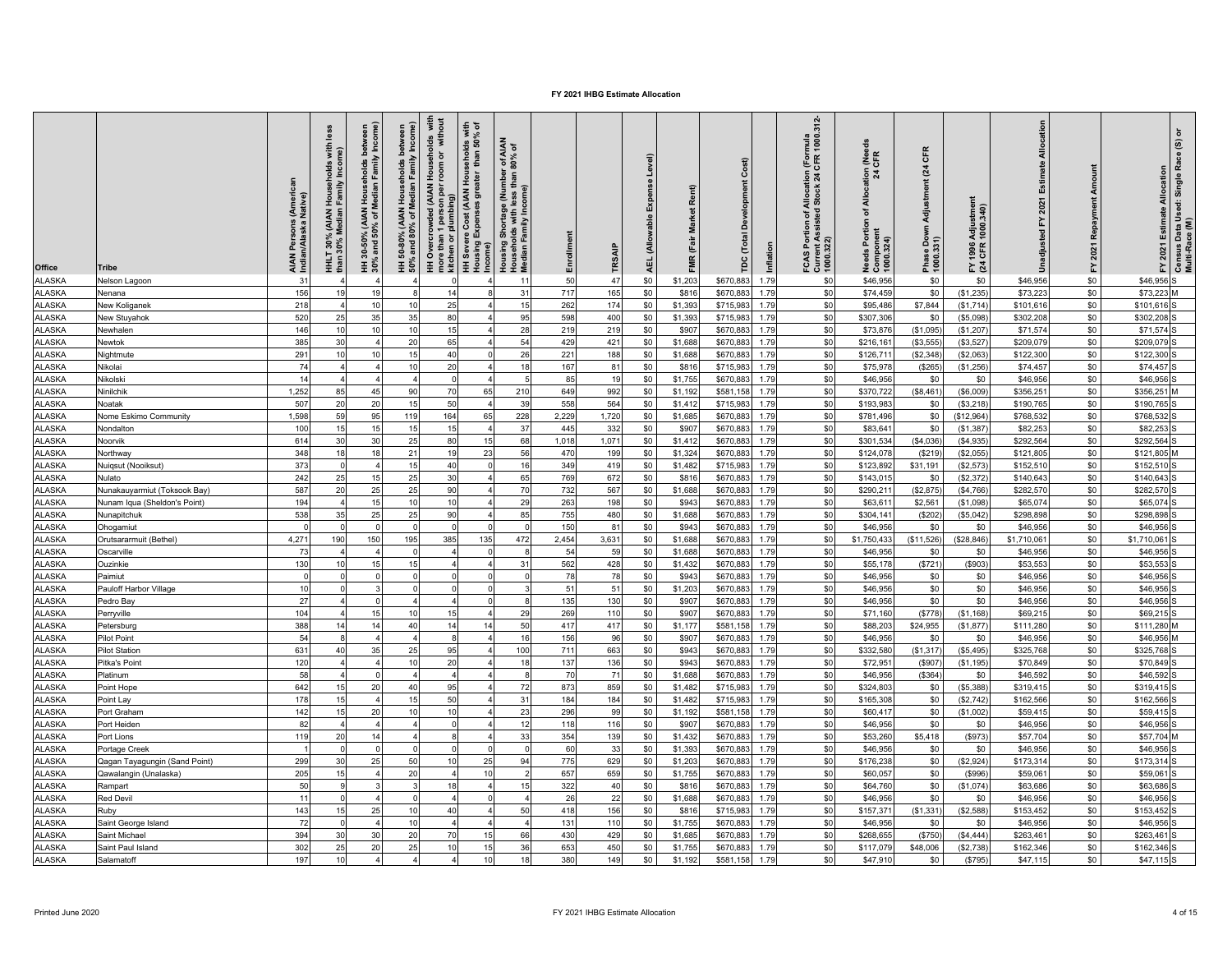| \$0<br><b>ALASKA</b><br>696<br>70<br>70<br>30<br>155<br>25<br>151<br>803<br>\$1,685<br>\$715,983<br>\$0<br>\$608,20<br>\$597,213<br>\$597,213 S<br>\$0<br>1.79<br>(S913)<br>\$10,074<br>815<br>Savoonga<br><b>ALASKA</b><br>\$0<br>281<br>24<br>24<br>14<br>44<br>324<br>203<br>\$0<br>\$581,158<br>1.79<br>\$0<br>(\$1,275)<br>\$75,784<br>\$75,784 M<br>19<br>8<br>\$1,414<br>\$78,337<br>(\$1,278)<br>Saxman<br>\$0<br><b>ALASKA</b><br>20<br>95<br>90<br>619<br>\$0<br>\$325,222<br>534<br>45<br>25<br>10<br>619<br>\$0<br>\$943<br>\$670,883<br>1.79<br>\$333,711<br>(\$3,004<br>\$325,22<br>(\$5,486<br>Scammon Bay<br><b>ALASKA</b><br>\$0<br>737<br>35<br>1,057<br>1,057<br>\$0<br>\$0<br>\$406,698<br>45<br>40<br>120<br>15<br>81<br>\$1,412<br>\$670,883<br>1.79<br>\$417,420<br>(\$3,862)<br>(\$6,860]<br>\$406,698<br>Selawik<br><b>ALASKA</b><br>\$0<br>\$0<br>133<br>14<br>427<br>\$0<br>1.79<br>\$46,956<br>110<br>\$1,192<br>\$581,158<br>\$46,95<br>\$0<br>\$0<br>\$46,95<br>Seldovia<br><b>ALASKA</b><br>\$0<br>\$0<br>(\$352)<br>\$83,889<br>73<br>25<br>249<br>125<br>\$0<br>\$816<br>\$670,883<br>1.79<br>\$85,656<br>\$83,889<br>Shageluk<br>15<br>$\overline{a}$<br>1 <sup>c</sup><br>(\$1,415)<br><b>ALASKA</b><br>\$0<br>264<br>10<br>30<br>28<br>380<br>338<br>\$0<br>\$112,511<br>10<br>\$0<br>\$1,685<br>\$670,883<br>1.79<br>\$0<br>\$112,51<br>Shaktoolik<br>\$114,409<br>(\$1,898<br><b>ALASKA</b><br>\$0<br>\$415,630<br>586<br>55<br>25<br>120<br>20<br>729<br>\$0<br>\$1,685<br>\$670,883<br>\$0<br>\$426,33<br>(\$3,690)<br>Shishmaref<br>25<br>105<br>698<br>1.79<br>(\$7,011<br>\$415,630<br><b>ALASKA</b><br>\$0<br>257<br>20<br>30<br>$3^{\circ}$<br>266<br>253<br>\$0<br>\$715,983<br>1.79<br>\$0<br>(\$2,703)<br>\$124,659<br>Shungnak<br>15<br>\$1,412<br>\$129,46<br>(\$2,103)<br>\$124,65<br><b>ALASKA</b><br>\$0<br>1,967<br>95<br>125<br>360<br>3,834<br>\$1,000<br>\$581,158<br>\$612,843<br>\$1,153,019<br>160<br>65<br>4,006<br>\$1,293<br>1.79<br>\$562,792<br>(\$5,469)<br>\$17,147<br>\$1,153,019<br>Sitka Tribe (Baranof Island)<br>145<br><b>ALASKA</b><br>\$0<br>15<br>26<br>1.79<br>\$56,156<br>118<br>10<br>83<br>\$0<br>\$1,113<br>\$581,158<br>\$0<br>\$57,349<br>(\$246)<br>(\$947<br>\$56,156<br>Skagway<br>16<br>\$0<br><b>ALASKA</b><br>\$0<br>75<br>10<br>15<br>126<br>\$0<br>\$1,688<br>\$670,883<br>1.79<br>\$60,880<br>\$112<br>\$59,980<br>\$59,980<br>Sleetmute<br>$\overline{a}$<br>18<br>111<br>(\$1,012]<br><b>ALASKA</b><br>\$0<br>$\Omega$<br>131<br>68<br>\$0<br>\$1,685<br>\$670,883<br>1.79<br>\$0<br>\$46,956<br>\$0<br>\$0<br>\$46,956<br>$\Omega$<br>\$46,956<br>Solomon<br>\$0<br><b>ALASKA</b><br>\$0<br>58<br>$\overline{4}$<br>245<br>137<br>\$0<br>1.79<br>\$0<br>\$0<br>\$46,956<br>South Naknek<br>$\Omega$<br>11<br>\$1,202<br>\$670,88<br>\$46,956<br>\$46,956<br><b>ALASKA</b><br>\$0<br>582<br>30<br>30<br>125<br>1,037<br>1.79<br>\$0<br>(\$1,322)<br>\$385,361<br>Stebbins Community Association<br>40<br>10<br>58<br>701<br>\$0<br>\$1,685<br>\$670,883<br>\$393,183<br>(\$6,500)<br>\$385,36<br>\$0<br>\$0<br><b>ALASKA</b><br>364<br>\$4,988<br>\$51,944<br>64<br>$\Omega$<br>$\boldsymbol{\Lambda}$<br>109<br>\$0<br>\$816<br>\$670,88<br>1.79<br>\$46,956<br>\$0<br>\$51,944<br><b>Stevens Village</b><br><b>ALASKA</b><br>\$0<br>51<br>15<br>63<br>39<br>\$0<br>\$0<br>\$48,428<br>Stony River<br>$\overline{a}$<br>\$0<br>\$1,688<br>\$715,983<br>1.79<br>\$49,245<br>(S817)<br>\$48,428<br>$\Omega$<br>\$0<br><b>ALASKA</b><br>517<br>64<br>45<br>1,379<br>1,892<br>\$0<br>\$295,872<br>45<br>44<br>43<br>152<br>\$0<br>\$1,432<br>\$581,158<br>1.79<br>\$302,476<br>(\$1,613<br>(\$4,991<br>\$295,87<br>Sun'aq Tribe of Kodiak (Shoonaq')<br><b>ALASKA</b><br>\$0<br>10<br>\$0<br>\$0<br>\$0<br>\$50,993<br>12<br>42<br>21<br>\$816<br>\$715,983<br>1.79<br>\$51,853<br>(\$860"<br>\$50,993<br>10<br>18<br>Takotna<br>$\boldsymbol{\Delta}$<br>4<br>\$0<br><b>ALASKA</b><br>121<br>15<br>20<br>169<br>\$0<br>\$17,770<br>20<br>10<br>45<br>124<br>\$0<br>\$1,297<br>\$670,883<br>1.79<br>\$99,495<br>(\$1,945<br>\$115,31<br>\$115,319<br>Tanacross<br>$\Delta$<br><b>ALASKA</b><br>40<br>\$0<br>207<br>20<br>50<br>1,014<br>183<br>\$0<br>\$715,983<br>\$0<br>\$156,814<br>15<br>15<br>\$816<br>1.79<br>\$159,459<br>\$0<br>(\$2,645)<br>\$156,814<br>Tanana<br>\$0<br><b>ALASKA</b><br>\$0<br>\$46,956<br>14<br>432<br>50<br>\$0<br>\$670,883<br>1.79<br>\$0<br>\$0<br>\$1,432<br>\$46,956<br>\$46,95<br>Tangirnaq (Lesnoi)<br><b>ALASKA</b><br>\$0<br>55<br>\$0<br>\$0<br>\$46,956<br>10<br>10<br>21<br>90<br>85<br>\$0<br>\$1,241<br>\$581,158<br>1.79<br>\$46,956<br>\$0<br>\$46,956<br>Tatitlek<br>$\Omega$<br><b>ALASKA</b><br>15<br>26<br>\$0<br>\$0<br>136<br>147<br>159<br>\$0<br>\$0<br>\$0<br>\$46,956<br>Tazlina<br>\$1,241<br>\$581,158<br>1.79<br>\$46,956<br>\$46,95<br><b>ALASKA</b><br>\$0<br>\$0<br>\$0<br>\$46,956<br>\$0<br>\$816<br>\$715,983<br>1.79<br>\$46,956<br>\$0<br>\$46,956<br>Telida<br>$\Omega$<br>$\Omega$<br>-3<br><b>ALASKA</b><br>\$0<br>10<br>40<br>35<br>202<br>\$0<br>\$135,612<br>241<br>10<br>312<br>\$0<br>\$1,685<br>\$670,883<br>1.79<br>\$0<br>\$137,900<br>\$135,612<br>Teller<br>(\$2,288)<br>\$0<br><b>ALASKA</b><br>25<br>\$0<br>\$0<br>\$84.296<br>130<br>18<br>281<br>109<br>\$0<br>\$1,297<br>\$670,883<br>1.79<br>\$85,718<br>(\$1,422<br>\$84,296<br>Tetlin<br>10<br><b>ALASKA</b><br>\$0<br>162<br>13,255<br>\$3,985,396<br>\$0<br>Tlingit and Haida Indian Tribes Central Council<br>3.749<br>180<br>132<br>101<br>137<br>428<br>25.949<br>\$757<br>\$1,482<br>\$581,158<br>1.79<br>\$928,87<br>(\$47,440)<br>\$4,866,827<br>\$4,866,827<br><b>ALASKA</b><br>\$0<br>40<br>694<br>40<br>40<br>80<br>20<br>117<br>915<br>\$0<br>\$1,393<br>\$670,883<br>1.79<br>\$0<br>\$351,56<br>\$284<br>\$346,008<br>\$346,008<br>Togiak<br>808<br>(\$5,837<br><b>ALASKA</b><br>\$0<br>10<br>70<br>\$0<br>\$230,857<br>401<br>45<br>59<br>464<br>504<br>\$0<br>\$1,688<br>\$670,883<br>1.79<br>\$235,918<br>(\$1, 166)<br>\$230,857<br>Tuluksak<br>(\$3,894<br>\$0<br><b>ALASKA</b><br>35<br>\$0<br>416<br>35<br>100<br>10<br>90<br>602<br>425<br>\$0<br>\$1,688<br>\$670,883<br>1.79<br>(\$3,348)<br>\$330,088<br>Tuntutuliak<br>20<br>\$339,004<br>(\$5,568<br>\$330,088<br><b>ALASKA</b><br>\$0<br>350<br>25<br>20<br>60<br>350<br>350<br>\$0<br>\$670,883<br>1.79<br>\$0<br>\$205,318<br>\$205,318<br>Tununak<br>15<br>60<br>\$1,688<br>\$208,86<br>(\$79)<br>(\$3,463)<br><b>ALASKA</b><br>10<br>\$0<br>\$0<br>76<br>20<br>96<br>70<br>\$0<br>1.79<br>\$70,065<br><b>Twin Hills</b><br>$\boldsymbol{\Lambda}$<br>18<br>\$1,393<br>\$670,88<br>\$71,83<br>(\$589)<br>(\$1, 182<br>\$70,065<br>\$0<br><b>ALASKA</b><br>179<br>15<br>20<br>25<br>185<br>\$0<br>\$146,374<br>25<br>15<br>60<br>674<br>\$0<br>\$1,192<br>\$670,883<br>1.79<br>\$149,159<br>(\$316)<br>(\$2,469)<br>\$146,374<br>Tyonek<br>\$0<br><b>ALASKA</b><br>\$0<br>\$46,956<br>Ugashik<br>$\Omega$<br>$\overline{4}$<br>$\Omega$<br>81<br>12<br>\$0<br>\$907<br>\$670,88<br>1.79<br>\$46,956<br>\$0<br>\$0<br>\$46,956<br>$\overline{7}$<br><b>ALASKA</b><br>\$0<br>\$0<br>57<br>61<br>60<br>\$0<br>\$670,883<br>1.79<br>\$0<br>\$0<br>\$46,956<br>$\overline{4}$<br>$\Omega$<br>10<br>\$1,688<br>\$46,956<br>\$46,956<br>Umkumiut<br>25<br>\$0<br><b>ALASKA</b><br>582<br>50<br>20<br>87<br>1,185<br>868<br>\$0<br>\$0<br>(\$4,367<br>\$258,913<br>40<br>40<br>\$0<br>\$1,685<br>\$670,883<br>1.79<br>\$263,280<br>\$258,91<br>Unalakleet<br><b>ALASKA</b><br>\$0<br>\$0<br>\$0<br>\$46,956<br>17<br>5<br>$\Omega$<br>87<br>87<br>\$0<br>\$1,203<br>\$670,883<br>\$46,956<br>\$0<br>\$46,956<br>$\Omega$<br>1.79<br>Unga<br>\$0<br><b>ALASKA</b><br>10<br>55<br>237<br>\$0<br>131<br>25<br>10<br>39<br>237<br>\$0<br>\$670,883<br>1.79<br>\$184,973<br>(\$260)<br>\$181,648<br>\$181,648<br>Venetie<br>\$816<br>(\$3,064<br><b>ALASKA</b><br>\$0<br>534<br>15<br>65<br>10<br>593<br>613<br>\$0<br>\$715,983<br>\$0<br>\$0<br>\$254,125<br>25<br>25<br>63<br>\$1,482<br>1.79<br>\$258,412<br>(\$4,287<br>\$254,125<br>Wainwright<br><b>ALASKA</b><br>20<br>55<br>50<br>236<br>\$0<br>\$0<br>\$177,128<br>Wales<br>135<br>20<br>10<br>215<br>\$0<br>\$1,685<br>\$670,883<br>1.79<br>\$177,12<br>$\boldsymbol{\Lambda}$<br>\$180,73<br>(\$615<br>\$2,988<br><b>ALASKA</b><br>\$0<br>\$0<br>\$132,758<br>170<br>25<br>10<br>25<br>50<br>316<br>316<br>\$0<br>\$1,685<br>\$670,883<br>\$129,800<br>\$5,197<br>(\$2,239<br>\$132,758<br>White Mountain<br>15<br>10<br>1.79<br><b>ALASKA</b><br>\$0<br>35<br>20<br>76<br>538<br>\$0<br>\$102,820<br>Wrangell<br>397<br>45<br>538<br>\$0<br>\$581,158<br>1.79<br>\$106,024<br>(\$1,470<br>\$102,82<br>\$1,009<br>(\$1,734<br><b>ALASKA</b><br>15<br>\$0<br>238<br>25<br>15<br>55<br>435<br>352<br>\$0<br>\$0<br>Yakutat<br>10<br>\$1,229<br>\$581.158<br>1.79<br>\$97,48<br>\$0<br>(\$1,617<br>\$95,867<br>\$95.867<br>15<br><b>ALASKA</b><br>248<br>\$0<br>1.79<br>\$0<br>\$80,109<br>Yupiit of Andreafski<br>90<br>10<br>134<br>\$0<br>\$943<br>\$670,883<br>\$46.95<br>\$33.153<br>\$0<br>\$80,109 | <b>Office</b> | Tribe        | : (Americ<br>Native)<br>AIAN Persons<br>Indian/Alaska N | less<br>with<br>Inco<br>Househ<br>I Family<br>HHLT 30% (AIAN H<br>than 30% Median F | HH 30-50% (AIAN Households between<br>30% and 50% of Median Family Income) | HH 50-80% (AIAN Households between<br>50% and 80% of Median Family Income)<br>betwe | HH Overcrowded (AIAN Households with<br>more than 1 person per room or without<br>more than 1 person p<br>kitchen or plumbing) | HH Severe Cost (AIAN Households with<br>Housing Expenses greater  than 50% of<br>Income) | Housing Shortage (Number of AIAN<br>Households with less than 80% of<br>Median Family Income) | Enrollment | TRSAIF  | Level)<br>Expense<br>(Allowable<br><b>AEL</b> | FMR (Fair Market Rent) | Develop<br>(Total<br>pc | Inflation | FCAS Portion of Allocation (Formula<br>Current Assisted Stock 24 CFR 1000.312-<br>1000.322) | Allocation (Needs<br>24 CFR<br>৳<br>Needs Portion of<br>Component<br>1000.324) | CFR<br>(24)<br>Adjustment<br>Phase Down<br>1000.331) | 1996 Adjustmer<br>CFR 1000.340)<br>$\geq \frac{3}{2}$ | Allocation<br>Estimate<br>2021<br>놊<br>Unadjusted | Repayment<br>2021<br>ř | FY 2021 Estimate Allocation | Census Data Used: Single Race (S) or<br>Multi-Race (M) |
|-----------------------------------------------------------------------------------------------------------------------------------------------------------------------------------------------------------------------------------------------------------------------------------------------------------------------------------------------------------------------------------------------------------------------------------------------------------------------------------------------------------------------------------------------------------------------------------------------------------------------------------------------------------------------------------------------------------------------------------------------------------------------------------------------------------------------------------------------------------------------------------------------------------------------------------------------------------------------------------------------------------------------------------------------------------------------------------------------------------------------------------------------------------------------------------------------------------------------------------------------------------------------------------------------------------------------------------------------------------------------------------------------------------------------------------------------------------------------------------------------------------------------------------------------------------------------------------------------------------------------------------------------------------------------------------------------------------------------------------------------------------------------------------------------------------------------------------------------------------------------------------------------------------------------------------------------------------------------------------------------------------------------------------------------------------------------------------------------------------------------------------------------------------------------------------------------------------------------------------------------------------------------------------------------------------------------------------------------------------------------------------------------------------------------------------------------------------------------------------------------------------------------------------------------------------------------------------------------------------------------------------------------------------------------------------------------------------------------------------------------------------------------------------------------------------------------------------------------------------------------------------------------------------------------------------------------------------------------------------------------------------------------------------------------------------------------------------------------------------------------------------------------------------------------------------------------------------------------------------------------------------------------------------------------------------------------------------------------------------------------------------------------------------------------------------------------------------------------------------------------------------------------------------------------------------------------------------------------------------------------------------------------------------------------------------------------------------------------------------------------------------------------------------------------------------------------------------------------------------------------------------------------------------------------------------------------------------------------------------------------------------------------------------------------------------------------------------------------------------------------------------------------------------------------------------------------------------------------------------------------------------------------------------------------------------------------------------------------------------------------------------------------------------------------------------------------------------------------------------------------------------------------------------------------------------------------------------------------------------------------------------------------------------------------------------------------------------------------------------------------------------------------------------------------------------------------------------------------------------------------------------------------------------------------------------------------------------------------------------------------------------------------------------------------------------------------------------------------------------------------------------------------------------------------------------------------------------------------------------------------------------------------------------------------------------------------------------------------------------------------------------------------------------------------------------------------------------------------------------------------------------------------------------------------------------------------------------------------------------------------------------------------------------------------------------------------------------------------------------------------------------------------------------------------------------------------------------------------------------------------------------------------------------------------------------------------------------------------------------------------------------------------------------------------------------------------------------------------------------------------------------------------------------------------------------------------------------------------------------------------------------------------------------------------------------------------------------------------------------------------------------------------------------------------------------------------------------------------------------------------------------------------------------------------------------------------------------------------------------------------------------------------------------------------------------------------------------------------------------------------------------------------------------------------------------------------------------------------------------------------------------------------------------------------------------------------------------------------------------------------------------------------------------------------------------------------------------------------------------------------------------------------------------------------------------------------------------------------------------------------------------------------------------------------------------------------------------------------------------------------------------------------------------------------------------------------------------------------------------------------------------------------------------------------------------------------------------------------------------------------------------------------------------------------------------------------------------------------------------------------------------------------------------------------------------------------------------------------------------------------------------------------------------------------------------------------------------------------------------------------------------------------------------------------------------------------------------------------------------------------------------------------------------------------------------------------------------------------------------------------------------------------------------------------------------------------------------------------------------------------------------------------------------------------------------------------------------------------------------------------------------------------------------------------------------------------------------------------------------------------------------------------------------------------------------------------------------------------------------------------------------------------------------------------------------------------------------------------------------------------------------------------------------------------------------------------------------------------------------------------------------------------------------------------------------------------------------------------------------------------------------------------------------------------|---------------|--------------|---------------------------------------------------------|-------------------------------------------------------------------------------------|----------------------------------------------------------------------------|-------------------------------------------------------------------------------------|--------------------------------------------------------------------------------------------------------------------------------|------------------------------------------------------------------------------------------|-----------------------------------------------------------------------------------------------|------------|---------|-----------------------------------------------|------------------------|-------------------------|-----------|---------------------------------------------------------------------------------------------|--------------------------------------------------------------------------------|------------------------------------------------------|-------------------------------------------------------|---------------------------------------------------|------------------------|-----------------------------|--------------------------------------------------------|
|                                                                                                                                                                                                                                                                                                                                                                                                                                                                                                                                                                                                                                                                                                                                                                                                                                                                                                                                                                                                                                                                                                                                                                                                                                                                                                                                                                                                                                                                                                                                                                                                                                                                                                                                                                                                                                                                                                                                                                                                                                                                                                                                                                                                                                                                                                                                                                                                                                                                                                                                                                                                                                                                                                                                                                                                                                                                                                                                                                                                                                                                                                                                                                                                                                                                                                                                                                                                                                                                                                                                                                                                                                                                                                                                                                                                                                                                                                                                                                                                                                                                                                                                                                                                                                                                                                                                                                                                                                                                                                                                                                                                                                                                                                                                                                                                                                                                                                                                                                                                                                                                                                                                                                                                                                                                                                                                                                                                                                                                                                                                                                                                                                                                                                                                                                                                                                                                                                                                                                                                                                                                                                                                                                                                                                                                                                                                                                                                                                                                                                                                                                                                                                                                                                                                                                                                                                                                                                                                                                                                                                                                                                                                                                                                                                                                                                                                                                                                                                                                                                                                                                                                                                                                                                                                                                                                                                                                                                                                                                                                                                                                                                                                                                                                                                                                                                                                                                                                                                                                                                                                                                                                                                                                                                                                                                                                                                                                                                                                                                                                                                                                                                                                                                       |               |              |                                                         |                                                                                     |                                                                            |                                                                                     |                                                                                                                                |                                                                                          |                                                                                               |            |         |                                               |                        |                         |           |                                                                                             |                                                                                |                                                      |                                                       |                                                   |                        |                             |                                                        |
|                                                                                                                                                                                                                                                                                                                                                                                                                                                                                                                                                                                                                                                                                                                                                                                                                                                                                                                                                                                                                                                                                                                                                                                                                                                                                                                                                                                                                                                                                                                                                                                                                                                                                                                                                                                                                                                                                                                                                                                                                                                                                                                                                                                                                                                                                                                                                                                                                                                                                                                                                                                                                                                                                                                                                                                                                                                                                                                                                                                                                                                                                                                                                                                                                                                                                                                                                                                                                                                                                                                                                                                                                                                                                                                                                                                                                                                                                                                                                                                                                                                                                                                                                                                                                                                                                                                                                                                                                                                                                                                                                                                                                                                                                                                                                                                                                                                                                                                                                                                                                                                                                                                                                                                                                                                                                                                                                                                                                                                                                                                                                                                                                                                                                                                                                                                                                                                                                                                                                                                                                                                                                                                                                                                                                                                                                                                                                                                                                                                                                                                                                                                                                                                                                                                                                                                                                                                                                                                                                                                                                                                                                                                                                                                                                                                                                                                                                                                                                                                                                                                                                                                                                                                                                                                                                                                                                                                                                                                                                                                                                                                                                                                                                                                                                                                                                                                                                                                                                                                                                                                                                                                                                                                                                                                                                                                                                                                                                                                                                                                                                                                                                                                                                                       |               |              |                                                         |                                                                                     |                                                                            |                                                                                     |                                                                                                                                |                                                                                          |                                                                                               |            |         |                                               |                        |                         |           |                                                                                             |                                                                                |                                                      |                                                       |                                                   |                        |                             |                                                        |
|                                                                                                                                                                                                                                                                                                                                                                                                                                                                                                                                                                                                                                                                                                                                                                                                                                                                                                                                                                                                                                                                                                                                                                                                                                                                                                                                                                                                                                                                                                                                                                                                                                                                                                                                                                                                                                                                                                                                                                                                                                                                                                                                                                                                                                                                                                                                                                                                                                                                                                                                                                                                                                                                                                                                                                                                                                                                                                                                                                                                                                                                                                                                                                                                                                                                                                                                                                                                                                                                                                                                                                                                                                                                                                                                                                                                                                                                                                                                                                                                                                                                                                                                                                                                                                                                                                                                                                                                                                                                                                                                                                                                                                                                                                                                                                                                                                                                                                                                                                                                                                                                                                                                                                                                                                                                                                                                                                                                                                                                                                                                                                                                                                                                                                                                                                                                                                                                                                                                                                                                                                                                                                                                                                                                                                                                                                                                                                                                                                                                                                                                                                                                                                                                                                                                                                                                                                                                                                                                                                                                                                                                                                                                                                                                                                                                                                                                                                                                                                                                                                                                                                                                                                                                                                                                                                                                                                                                                                                                                                                                                                                                                                                                                                                                                                                                                                                                                                                                                                                                                                                                                                                                                                                                                                                                                                                                                                                                                                                                                                                                                                                                                                                                                                       |               |              |                                                         |                                                                                     |                                                                            |                                                                                     |                                                                                                                                |                                                                                          |                                                                                               |            |         |                                               |                        |                         |           |                                                                                             |                                                                                |                                                      |                                                       |                                                   |                        |                             |                                                        |
|                                                                                                                                                                                                                                                                                                                                                                                                                                                                                                                                                                                                                                                                                                                                                                                                                                                                                                                                                                                                                                                                                                                                                                                                                                                                                                                                                                                                                                                                                                                                                                                                                                                                                                                                                                                                                                                                                                                                                                                                                                                                                                                                                                                                                                                                                                                                                                                                                                                                                                                                                                                                                                                                                                                                                                                                                                                                                                                                                                                                                                                                                                                                                                                                                                                                                                                                                                                                                                                                                                                                                                                                                                                                                                                                                                                                                                                                                                                                                                                                                                                                                                                                                                                                                                                                                                                                                                                                                                                                                                                                                                                                                                                                                                                                                                                                                                                                                                                                                                                                                                                                                                                                                                                                                                                                                                                                                                                                                                                                                                                                                                                                                                                                                                                                                                                                                                                                                                                                                                                                                                                                                                                                                                                                                                                                                                                                                                                                                                                                                                                                                                                                                                                                                                                                                                                                                                                                                                                                                                                                                                                                                                                                                                                                                                                                                                                                                                                                                                                                                                                                                                                                                                                                                                                                                                                                                                                                                                                                                                                                                                                                                                                                                                                                                                                                                                                                                                                                                                                                                                                                                                                                                                                                                                                                                                                                                                                                                                                                                                                                                                                                                                                                                                       |               |              |                                                         |                                                                                     |                                                                            |                                                                                     |                                                                                                                                |                                                                                          |                                                                                               |            |         |                                               |                        |                         |           |                                                                                             |                                                                                |                                                      |                                                       |                                                   |                        |                             |                                                        |
|                                                                                                                                                                                                                                                                                                                                                                                                                                                                                                                                                                                                                                                                                                                                                                                                                                                                                                                                                                                                                                                                                                                                                                                                                                                                                                                                                                                                                                                                                                                                                                                                                                                                                                                                                                                                                                                                                                                                                                                                                                                                                                                                                                                                                                                                                                                                                                                                                                                                                                                                                                                                                                                                                                                                                                                                                                                                                                                                                                                                                                                                                                                                                                                                                                                                                                                                                                                                                                                                                                                                                                                                                                                                                                                                                                                                                                                                                                                                                                                                                                                                                                                                                                                                                                                                                                                                                                                                                                                                                                                                                                                                                                                                                                                                                                                                                                                                                                                                                                                                                                                                                                                                                                                                                                                                                                                                                                                                                                                                                                                                                                                                                                                                                                                                                                                                                                                                                                                                                                                                                                                                                                                                                                                                                                                                                                                                                                                                                                                                                                                                                                                                                                                                                                                                                                                                                                                                                                                                                                                                                                                                                                                                                                                                                                                                                                                                                                                                                                                                                                                                                                                                                                                                                                                                                                                                                                                                                                                                                                                                                                                                                                                                                                                                                                                                                                                                                                                                                                                                                                                                                                                                                                                                                                                                                                                                                                                                                                                                                                                                                                                                                                                                                                       |               |              |                                                         |                                                                                     |                                                                            |                                                                                     |                                                                                                                                |                                                                                          |                                                                                               |            |         |                                               |                        |                         |           |                                                                                             |                                                                                |                                                      |                                                       |                                                   |                        |                             |                                                        |
|                                                                                                                                                                                                                                                                                                                                                                                                                                                                                                                                                                                                                                                                                                                                                                                                                                                                                                                                                                                                                                                                                                                                                                                                                                                                                                                                                                                                                                                                                                                                                                                                                                                                                                                                                                                                                                                                                                                                                                                                                                                                                                                                                                                                                                                                                                                                                                                                                                                                                                                                                                                                                                                                                                                                                                                                                                                                                                                                                                                                                                                                                                                                                                                                                                                                                                                                                                                                                                                                                                                                                                                                                                                                                                                                                                                                                                                                                                                                                                                                                                                                                                                                                                                                                                                                                                                                                                                                                                                                                                                                                                                                                                                                                                                                                                                                                                                                                                                                                                                                                                                                                                                                                                                                                                                                                                                                                                                                                                                                                                                                                                                                                                                                                                                                                                                                                                                                                                                                                                                                                                                                                                                                                                                                                                                                                                                                                                                                                                                                                                                                                                                                                                                                                                                                                                                                                                                                                                                                                                                                                                                                                                                                                                                                                                                                                                                                                                                                                                                                                                                                                                                                                                                                                                                                                                                                                                                                                                                                                                                                                                                                                                                                                                                                                                                                                                                                                                                                                                                                                                                                                                                                                                                                                                                                                                                                                                                                                                                                                                                                                                                                                                                                                                       |               |              |                                                         |                                                                                     |                                                                            |                                                                                     |                                                                                                                                |                                                                                          |                                                                                               |            |         |                                               |                        |                         |           |                                                                                             |                                                                                |                                                      |                                                       |                                                   |                        |                             |                                                        |
|                                                                                                                                                                                                                                                                                                                                                                                                                                                                                                                                                                                                                                                                                                                                                                                                                                                                                                                                                                                                                                                                                                                                                                                                                                                                                                                                                                                                                                                                                                                                                                                                                                                                                                                                                                                                                                                                                                                                                                                                                                                                                                                                                                                                                                                                                                                                                                                                                                                                                                                                                                                                                                                                                                                                                                                                                                                                                                                                                                                                                                                                                                                                                                                                                                                                                                                                                                                                                                                                                                                                                                                                                                                                                                                                                                                                                                                                                                                                                                                                                                                                                                                                                                                                                                                                                                                                                                                                                                                                                                                                                                                                                                                                                                                                                                                                                                                                                                                                                                                                                                                                                                                                                                                                                                                                                                                                                                                                                                                                                                                                                                                                                                                                                                                                                                                                                                                                                                                                                                                                                                                                                                                                                                                                                                                                                                                                                                                                                                                                                                                                                                                                                                                                                                                                                                                                                                                                                                                                                                                                                                                                                                                                                                                                                                                                                                                                                                                                                                                                                                                                                                                                                                                                                                                                                                                                                                                                                                                                                                                                                                                                                                                                                                                                                                                                                                                                                                                                                                                                                                                                                                                                                                                                                                                                                                                                                                                                                                                                                                                                                                                                                                                                                                       |               |              |                                                         |                                                                                     |                                                                            |                                                                                     |                                                                                                                                |                                                                                          |                                                                                               |            |         |                                               |                        |                         |           |                                                                                             |                                                                                |                                                      |                                                       |                                                   |                        |                             |                                                        |
|                                                                                                                                                                                                                                                                                                                                                                                                                                                                                                                                                                                                                                                                                                                                                                                                                                                                                                                                                                                                                                                                                                                                                                                                                                                                                                                                                                                                                                                                                                                                                                                                                                                                                                                                                                                                                                                                                                                                                                                                                                                                                                                                                                                                                                                                                                                                                                                                                                                                                                                                                                                                                                                                                                                                                                                                                                                                                                                                                                                                                                                                                                                                                                                                                                                                                                                                                                                                                                                                                                                                                                                                                                                                                                                                                                                                                                                                                                                                                                                                                                                                                                                                                                                                                                                                                                                                                                                                                                                                                                                                                                                                                                                                                                                                                                                                                                                                                                                                                                                                                                                                                                                                                                                                                                                                                                                                                                                                                                                                                                                                                                                                                                                                                                                                                                                                                                                                                                                                                                                                                                                                                                                                                                                                                                                                                                                                                                                                                                                                                                                                                                                                                                                                                                                                                                                                                                                                                                                                                                                                                                                                                                                                                                                                                                                                                                                                                                                                                                                                                                                                                                                                                                                                                                                                                                                                                                                                                                                                                                                                                                                                                                                                                                                                                                                                                                                                                                                                                                                                                                                                                                                                                                                                                                                                                                                                                                                                                                                                                                                                                                                                                                                                                                       |               |              |                                                         |                                                                                     |                                                                            |                                                                                     |                                                                                                                                |                                                                                          |                                                                                               |            |         |                                               |                        |                         |           |                                                                                             |                                                                                |                                                      |                                                       |                                                   |                        |                             |                                                        |
|                                                                                                                                                                                                                                                                                                                                                                                                                                                                                                                                                                                                                                                                                                                                                                                                                                                                                                                                                                                                                                                                                                                                                                                                                                                                                                                                                                                                                                                                                                                                                                                                                                                                                                                                                                                                                                                                                                                                                                                                                                                                                                                                                                                                                                                                                                                                                                                                                                                                                                                                                                                                                                                                                                                                                                                                                                                                                                                                                                                                                                                                                                                                                                                                                                                                                                                                                                                                                                                                                                                                                                                                                                                                                                                                                                                                                                                                                                                                                                                                                                                                                                                                                                                                                                                                                                                                                                                                                                                                                                                                                                                                                                                                                                                                                                                                                                                                                                                                                                                                                                                                                                                                                                                                                                                                                                                                                                                                                                                                                                                                                                                                                                                                                                                                                                                                                                                                                                                                                                                                                                                                                                                                                                                                                                                                                                                                                                                                                                                                                                                                                                                                                                                                                                                                                                                                                                                                                                                                                                                                                                                                                                                                                                                                                                                                                                                                                                                                                                                                                                                                                                                                                                                                                                                                                                                                                                                                                                                                                                                                                                                                                                                                                                                                                                                                                                                                                                                                                                                                                                                                                                                                                                                                                                                                                                                                                                                                                                                                                                                                                                                                                                                                                                       |               |              |                                                         |                                                                                     |                                                                            |                                                                                     |                                                                                                                                |                                                                                          |                                                                                               |            |         |                                               |                        |                         |           |                                                                                             |                                                                                |                                                      |                                                       |                                                   |                        |                             |                                                        |
|                                                                                                                                                                                                                                                                                                                                                                                                                                                                                                                                                                                                                                                                                                                                                                                                                                                                                                                                                                                                                                                                                                                                                                                                                                                                                                                                                                                                                                                                                                                                                                                                                                                                                                                                                                                                                                                                                                                                                                                                                                                                                                                                                                                                                                                                                                                                                                                                                                                                                                                                                                                                                                                                                                                                                                                                                                                                                                                                                                                                                                                                                                                                                                                                                                                                                                                                                                                                                                                                                                                                                                                                                                                                                                                                                                                                                                                                                                                                                                                                                                                                                                                                                                                                                                                                                                                                                                                                                                                                                                                                                                                                                                                                                                                                                                                                                                                                                                                                                                                                                                                                                                                                                                                                                                                                                                                                                                                                                                                                                                                                                                                                                                                                                                                                                                                                                                                                                                                                                                                                                                                                                                                                                                                                                                                                                                                                                                                                                                                                                                                                                                                                                                                                                                                                                                                                                                                                                                                                                                                                                                                                                                                                                                                                                                                                                                                                                                                                                                                                                                                                                                                                                                                                                                                                                                                                                                                                                                                                                                                                                                                                                                                                                                                                                                                                                                                                                                                                                                                                                                                                                                                                                                                                                                                                                                                                                                                                                                                                                                                                                                                                                                                                                                       |               |              |                                                         |                                                                                     |                                                                            |                                                                                     |                                                                                                                                |                                                                                          |                                                                                               |            |         |                                               |                        |                         |           |                                                                                             |                                                                                |                                                      |                                                       |                                                   |                        |                             |                                                        |
|                                                                                                                                                                                                                                                                                                                                                                                                                                                                                                                                                                                                                                                                                                                                                                                                                                                                                                                                                                                                                                                                                                                                                                                                                                                                                                                                                                                                                                                                                                                                                                                                                                                                                                                                                                                                                                                                                                                                                                                                                                                                                                                                                                                                                                                                                                                                                                                                                                                                                                                                                                                                                                                                                                                                                                                                                                                                                                                                                                                                                                                                                                                                                                                                                                                                                                                                                                                                                                                                                                                                                                                                                                                                                                                                                                                                                                                                                                                                                                                                                                                                                                                                                                                                                                                                                                                                                                                                                                                                                                                                                                                                                                                                                                                                                                                                                                                                                                                                                                                                                                                                                                                                                                                                                                                                                                                                                                                                                                                                                                                                                                                                                                                                                                                                                                                                                                                                                                                                                                                                                                                                                                                                                                                                                                                                                                                                                                                                                                                                                                                                                                                                                                                                                                                                                                                                                                                                                                                                                                                                                                                                                                                                                                                                                                                                                                                                                                                                                                                                                                                                                                                                                                                                                                                                                                                                                                                                                                                                                                                                                                                                                                                                                                                                                                                                                                                                                                                                                                                                                                                                                                                                                                                                                                                                                                                                                                                                                                                                                                                                                                                                                                                                                                       |               |              |                                                         |                                                                                     |                                                                            |                                                                                     |                                                                                                                                |                                                                                          |                                                                                               |            |         |                                               |                        |                         |           |                                                                                             |                                                                                |                                                      |                                                       |                                                   |                        |                             |                                                        |
|                                                                                                                                                                                                                                                                                                                                                                                                                                                                                                                                                                                                                                                                                                                                                                                                                                                                                                                                                                                                                                                                                                                                                                                                                                                                                                                                                                                                                                                                                                                                                                                                                                                                                                                                                                                                                                                                                                                                                                                                                                                                                                                                                                                                                                                                                                                                                                                                                                                                                                                                                                                                                                                                                                                                                                                                                                                                                                                                                                                                                                                                                                                                                                                                                                                                                                                                                                                                                                                                                                                                                                                                                                                                                                                                                                                                                                                                                                                                                                                                                                                                                                                                                                                                                                                                                                                                                                                                                                                                                                                                                                                                                                                                                                                                                                                                                                                                                                                                                                                                                                                                                                                                                                                                                                                                                                                                                                                                                                                                                                                                                                                                                                                                                                                                                                                                                                                                                                                                                                                                                                                                                                                                                                                                                                                                                                                                                                                                                                                                                                                                                                                                                                                                                                                                                                                                                                                                                                                                                                                                                                                                                                                                                                                                                                                                                                                                                                                                                                                                                                                                                                                                                                                                                                                                                                                                                                                                                                                                                                                                                                                                                                                                                                                                                                                                                                                                                                                                                                                                                                                                                                                                                                                                                                                                                                                                                                                                                                                                                                                                                                                                                                                                                                       |               |              |                                                         |                                                                                     |                                                                            |                                                                                     |                                                                                                                                |                                                                                          |                                                                                               |            |         |                                               |                        |                         |           |                                                                                             |                                                                                |                                                      |                                                       |                                                   |                        |                             |                                                        |
|                                                                                                                                                                                                                                                                                                                                                                                                                                                                                                                                                                                                                                                                                                                                                                                                                                                                                                                                                                                                                                                                                                                                                                                                                                                                                                                                                                                                                                                                                                                                                                                                                                                                                                                                                                                                                                                                                                                                                                                                                                                                                                                                                                                                                                                                                                                                                                                                                                                                                                                                                                                                                                                                                                                                                                                                                                                                                                                                                                                                                                                                                                                                                                                                                                                                                                                                                                                                                                                                                                                                                                                                                                                                                                                                                                                                                                                                                                                                                                                                                                                                                                                                                                                                                                                                                                                                                                                                                                                                                                                                                                                                                                                                                                                                                                                                                                                                                                                                                                                                                                                                                                                                                                                                                                                                                                                                                                                                                                                                                                                                                                                                                                                                                                                                                                                                                                                                                                                                                                                                                                                                                                                                                                                                                                                                                                                                                                                                                                                                                                                                                                                                                                                                                                                                                                                                                                                                                                                                                                                                                                                                                                                                                                                                                                                                                                                                                                                                                                                                                                                                                                                                                                                                                                                                                                                                                                                                                                                                                                                                                                                                                                                                                                                                                                                                                                                                                                                                                                                                                                                                                                                                                                                                                                                                                                                                                                                                                                                                                                                                                                                                                                                                                                       |               |              |                                                         |                                                                                     |                                                                            |                                                                                     |                                                                                                                                |                                                                                          |                                                                                               |            |         |                                               |                        |                         |           |                                                                                             |                                                                                |                                                      |                                                       |                                                   |                        |                             |                                                        |
|                                                                                                                                                                                                                                                                                                                                                                                                                                                                                                                                                                                                                                                                                                                                                                                                                                                                                                                                                                                                                                                                                                                                                                                                                                                                                                                                                                                                                                                                                                                                                                                                                                                                                                                                                                                                                                                                                                                                                                                                                                                                                                                                                                                                                                                                                                                                                                                                                                                                                                                                                                                                                                                                                                                                                                                                                                                                                                                                                                                                                                                                                                                                                                                                                                                                                                                                                                                                                                                                                                                                                                                                                                                                                                                                                                                                                                                                                                                                                                                                                                                                                                                                                                                                                                                                                                                                                                                                                                                                                                                                                                                                                                                                                                                                                                                                                                                                                                                                                                                                                                                                                                                                                                                                                                                                                                                                                                                                                                                                                                                                                                                                                                                                                                                                                                                                                                                                                                                                                                                                                                                                                                                                                                                                                                                                                                                                                                                                                                                                                                                                                                                                                                                                                                                                                                                                                                                                                                                                                                                                                                                                                                                                                                                                                                                                                                                                                                                                                                                                                                                                                                                                                                                                                                                                                                                                                                                                                                                                                                                                                                                                                                                                                                                                                                                                                                                                                                                                                                                                                                                                                                                                                                                                                                                                                                                                                                                                                                                                                                                                                                                                                                                                                                       |               |              |                                                         |                                                                                     |                                                                            |                                                                                     |                                                                                                                                |                                                                                          |                                                                                               |            |         |                                               |                        |                         |           |                                                                                             |                                                                                |                                                      |                                                       |                                                   |                        |                             |                                                        |
|                                                                                                                                                                                                                                                                                                                                                                                                                                                                                                                                                                                                                                                                                                                                                                                                                                                                                                                                                                                                                                                                                                                                                                                                                                                                                                                                                                                                                                                                                                                                                                                                                                                                                                                                                                                                                                                                                                                                                                                                                                                                                                                                                                                                                                                                                                                                                                                                                                                                                                                                                                                                                                                                                                                                                                                                                                                                                                                                                                                                                                                                                                                                                                                                                                                                                                                                                                                                                                                                                                                                                                                                                                                                                                                                                                                                                                                                                                                                                                                                                                                                                                                                                                                                                                                                                                                                                                                                                                                                                                                                                                                                                                                                                                                                                                                                                                                                                                                                                                                                                                                                                                                                                                                                                                                                                                                                                                                                                                                                                                                                                                                                                                                                                                                                                                                                                                                                                                                                                                                                                                                                                                                                                                                                                                                                                                                                                                                                                                                                                                                                                                                                                                                                                                                                                                                                                                                                                                                                                                                                                                                                                                                                                                                                                                                                                                                                                                                                                                                                                                                                                                                                                                                                                                                                                                                                                                                                                                                                                                                                                                                                                                                                                                                                                                                                                                                                                                                                                                                                                                                                                                                                                                                                                                                                                                                                                                                                                                                                                                                                                                                                                                                                                                       |               |              |                                                         |                                                                                     |                                                                            |                                                                                     |                                                                                                                                |                                                                                          |                                                                                               |            |         |                                               |                        |                         |           |                                                                                             |                                                                                |                                                      |                                                       |                                                   |                        |                             |                                                        |
|                                                                                                                                                                                                                                                                                                                                                                                                                                                                                                                                                                                                                                                                                                                                                                                                                                                                                                                                                                                                                                                                                                                                                                                                                                                                                                                                                                                                                                                                                                                                                                                                                                                                                                                                                                                                                                                                                                                                                                                                                                                                                                                                                                                                                                                                                                                                                                                                                                                                                                                                                                                                                                                                                                                                                                                                                                                                                                                                                                                                                                                                                                                                                                                                                                                                                                                                                                                                                                                                                                                                                                                                                                                                                                                                                                                                                                                                                                                                                                                                                                                                                                                                                                                                                                                                                                                                                                                                                                                                                                                                                                                                                                                                                                                                                                                                                                                                                                                                                                                                                                                                                                                                                                                                                                                                                                                                                                                                                                                                                                                                                                                                                                                                                                                                                                                                                                                                                                                                                                                                                                                                                                                                                                                                                                                                                                                                                                                                                                                                                                                                                                                                                                                                                                                                                                                                                                                                                                                                                                                                                                                                                                                                                                                                                                                                                                                                                                                                                                                                                                                                                                                                                                                                                                                                                                                                                                                                                                                                                                                                                                                                                                                                                                                                                                                                                                                                                                                                                                                                                                                                                                                                                                                                                                                                                                                                                                                                                                                                                                                                                                                                                                                                                                       |               |              |                                                         |                                                                                     |                                                                            |                                                                                     |                                                                                                                                |                                                                                          |                                                                                               |            |         |                                               |                        |                         |           |                                                                                             |                                                                                |                                                      |                                                       |                                                   |                        |                             |                                                        |
|                                                                                                                                                                                                                                                                                                                                                                                                                                                                                                                                                                                                                                                                                                                                                                                                                                                                                                                                                                                                                                                                                                                                                                                                                                                                                                                                                                                                                                                                                                                                                                                                                                                                                                                                                                                                                                                                                                                                                                                                                                                                                                                                                                                                                                                                                                                                                                                                                                                                                                                                                                                                                                                                                                                                                                                                                                                                                                                                                                                                                                                                                                                                                                                                                                                                                                                                                                                                                                                                                                                                                                                                                                                                                                                                                                                                                                                                                                                                                                                                                                                                                                                                                                                                                                                                                                                                                                                                                                                                                                                                                                                                                                                                                                                                                                                                                                                                                                                                                                                                                                                                                                                                                                                                                                                                                                                                                                                                                                                                                                                                                                                                                                                                                                                                                                                                                                                                                                                                                                                                                                                                                                                                                                                                                                                                                                                                                                                                                                                                                                                                                                                                                                                                                                                                                                                                                                                                                                                                                                                                                                                                                                                                                                                                                                                                                                                                                                                                                                                                                                                                                                                                                                                                                                                                                                                                                                                                                                                                                                                                                                                                                                                                                                                                                                                                                                                                                                                                                                                                                                                                                                                                                                                                                                                                                                                                                                                                                                                                                                                                                                                                                                                                                                       |               |              |                                                         |                                                                                     |                                                                            |                                                                                     |                                                                                                                                |                                                                                          |                                                                                               |            |         |                                               |                        |                         |           |                                                                                             |                                                                                |                                                      |                                                       |                                                   |                        |                             |                                                        |
|                                                                                                                                                                                                                                                                                                                                                                                                                                                                                                                                                                                                                                                                                                                                                                                                                                                                                                                                                                                                                                                                                                                                                                                                                                                                                                                                                                                                                                                                                                                                                                                                                                                                                                                                                                                                                                                                                                                                                                                                                                                                                                                                                                                                                                                                                                                                                                                                                                                                                                                                                                                                                                                                                                                                                                                                                                                                                                                                                                                                                                                                                                                                                                                                                                                                                                                                                                                                                                                                                                                                                                                                                                                                                                                                                                                                                                                                                                                                                                                                                                                                                                                                                                                                                                                                                                                                                                                                                                                                                                                                                                                                                                                                                                                                                                                                                                                                                                                                                                                                                                                                                                                                                                                                                                                                                                                                                                                                                                                                                                                                                                                                                                                                                                                                                                                                                                                                                                                                                                                                                                                                                                                                                                                                                                                                                                                                                                                                                                                                                                                                                                                                                                                                                                                                                                                                                                                                                                                                                                                                                                                                                                                                                                                                                                                                                                                                                                                                                                                                                                                                                                                                                                                                                                                                                                                                                                                                                                                                                                                                                                                                                                                                                                                                                                                                                                                                                                                                                                                                                                                                                                                                                                                                                                                                                                                                                                                                                                                                                                                                                                                                                                                                                                       |               |              |                                                         |                                                                                     |                                                                            |                                                                                     |                                                                                                                                |                                                                                          |                                                                                               |            |         |                                               |                        |                         |           |                                                                                             |                                                                                |                                                      |                                                       |                                                   |                        |                             |                                                        |
|                                                                                                                                                                                                                                                                                                                                                                                                                                                                                                                                                                                                                                                                                                                                                                                                                                                                                                                                                                                                                                                                                                                                                                                                                                                                                                                                                                                                                                                                                                                                                                                                                                                                                                                                                                                                                                                                                                                                                                                                                                                                                                                                                                                                                                                                                                                                                                                                                                                                                                                                                                                                                                                                                                                                                                                                                                                                                                                                                                                                                                                                                                                                                                                                                                                                                                                                                                                                                                                                                                                                                                                                                                                                                                                                                                                                                                                                                                                                                                                                                                                                                                                                                                                                                                                                                                                                                                                                                                                                                                                                                                                                                                                                                                                                                                                                                                                                                                                                                                                                                                                                                                                                                                                                                                                                                                                                                                                                                                                                                                                                                                                                                                                                                                                                                                                                                                                                                                                                                                                                                                                                                                                                                                                                                                                                                                                                                                                                                                                                                                                                                                                                                                                                                                                                                                                                                                                                                                                                                                                                                                                                                                                                                                                                                                                                                                                                                                                                                                                                                                                                                                                                                                                                                                                                                                                                                                                                                                                                                                                                                                                                                                                                                                                                                                                                                                                                                                                                                                                                                                                                                                                                                                                                                                                                                                                                                                                                                                                                                                                                                                                                                                                                                                       |               |              |                                                         |                                                                                     |                                                                            |                                                                                     |                                                                                                                                |                                                                                          |                                                                                               |            |         |                                               |                        |                         |           |                                                                                             |                                                                                |                                                      |                                                       |                                                   |                        |                             |                                                        |
|                                                                                                                                                                                                                                                                                                                                                                                                                                                                                                                                                                                                                                                                                                                                                                                                                                                                                                                                                                                                                                                                                                                                                                                                                                                                                                                                                                                                                                                                                                                                                                                                                                                                                                                                                                                                                                                                                                                                                                                                                                                                                                                                                                                                                                                                                                                                                                                                                                                                                                                                                                                                                                                                                                                                                                                                                                                                                                                                                                                                                                                                                                                                                                                                                                                                                                                                                                                                                                                                                                                                                                                                                                                                                                                                                                                                                                                                                                                                                                                                                                                                                                                                                                                                                                                                                                                                                                                                                                                                                                                                                                                                                                                                                                                                                                                                                                                                                                                                                                                                                                                                                                                                                                                                                                                                                                                                                                                                                                                                                                                                                                                                                                                                                                                                                                                                                                                                                                                                                                                                                                                                                                                                                                                                                                                                                                                                                                                                                                                                                                                                                                                                                                                                                                                                                                                                                                                                                                                                                                                                                                                                                                                                                                                                                                                                                                                                                                                                                                                                                                                                                                                                                                                                                                                                                                                                                                                                                                                                                                                                                                                                                                                                                                                                                                                                                                                                                                                                                                                                                                                                                                                                                                                                                                                                                                                                                                                                                                                                                                                                                                                                                                                                                                       |               |              |                                                         |                                                                                     |                                                                            |                                                                                     |                                                                                                                                |                                                                                          |                                                                                               |            |         |                                               |                        |                         |           |                                                                                             |                                                                                |                                                      |                                                       |                                                   |                        |                             |                                                        |
|                                                                                                                                                                                                                                                                                                                                                                                                                                                                                                                                                                                                                                                                                                                                                                                                                                                                                                                                                                                                                                                                                                                                                                                                                                                                                                                                                                                                                                                                                                                                                                                                                                                                                                                                                                                                                                                                                                                                                                                                                                                                                                                                                                                                                                                                                                                                                                                                                                                                                                                                                                                                                                                                                                                                                                                                                                                                                                                                                                                                                                                                                                                                                                                                                                                                                                                                                                                                                                                                                                                                                                                                                                                                                                                                                                                                                                                                                                                                                                                                                                                                                                                                                                                                                                                                                                                                                                                                                                                                                                                                                                                                                                                                                                                                                                                                                                                                                                                                                                                                                                                                                                                                                                                                                                                                                                                                                                                                                                                                                                                                                                                                                                                                                                                                                                                                                                                                                                                                                                                                                                                                                                                                                                                                                                                                                                                                                                                                                                                                                                                                                                                                                                                                                                                                                                                                                                                                                                                                                                                                                                                                                                                                                                                                                                                                                                                                                                                                                                                                                                                                                                                                                                                                                                                                                                                                                                                                                                                                                                                                                                                                                                                                                                                                                                                                                                                                                                                                                                                                                                                                                                                                                                                                                                                                                                                                                                                                                                                                                                                                                                                                                                                                                                       |               |              |                                                         |                                                                                     |                                                                            |                                                                                     |                                                                                                                                |                                                                                          |                                                                                               |            |         |                                               |                        |                         |           |                                                                                             |                                                                                |                                                      |                                                       |                                                   |                        |                             |                                                        |
|                                                                                                                                                                                                                                                                                                                                                                                                                                                                                                                                                                                                                                                                                                                                                                                                                                                                                                                                                                                                                                                                                                                                                                                                                                                                                                                                                                                                                                                                                                                                                                                                                                                                                                                                                                                                                                                                                                                                                                                                                                                                                                                                                                                                                                                                                                                                                                                                                                                                                                                                                                                                                                                                                                                                                                                                                                                                                                                                                                                                                                                                                                                                                                                                                                                                                                                                                                                                                                                                                                                                                                                                                                                                                                                                                                                                                                                                                                                                                                                                                                                                                                                                                                                                                                                                                                                                                                                                                                                                                                                                                                                                                                                                                                                                                                                                                                                                                                                                                                                                                                                                                                                                                                                                                                                                                                                                                                                                                                                                                                                                                                                                                                                                                                                                                                                                                                                                                                                                                                                                                                                                                                                                                                                                                                                                                                                                                                                                                                                                                                                                                                                                                                                                                                                                                                                                                                                                                                                                                                                                                                                                                                                                                                                                                                                                                                                                                                                                                                                                                                                                                                                                                                                                                                                                                                                                                                                                                                                                                                                                                                                                                                                                                                                                                                                                                                                                                                                                                                                                                                                                                                                                                                                                                                                                                                                                                                                                                                                                                                                                                                                                                                                                                                       |               |              |                                                         |                                                                                     |                                                                            |                                                                                     |                                                                                                                                |                                                                                          |                                                                                               |            |         |                                               |                        |                         |           |                                                                                             |                                                                                |                                                      |                                                       |                                                   |                        |                             |                                                        |
|                                                                                                                                                                                                                                                                                                                                                                                                                                                                                                                                                                                                                                                                                                                                                                                                                                                                                                                                                                                                                                                                                                                                                                                                                                                                                                                                                                                                                                                                                                                                                                                                                                                                                                                                                                                                                                                                                                                                                                                                                                                                                                                                                                                                                                                                                                                                                                                                                                                                                                                                                                                                                                                                                                                                                                                                                                                                                                                                                                                                                                                                                                                                                                                                                                                                                                                                                                                                                                                                                                                                                                                                                                                                                                                                                                                                                                                                                                                                                                                                                                                                                                                                                                                                                                                                                                                                                                                                                                                                                                                                                                                                                                                                                                                                                                                                                                                                                                                                                                                                                                                                                                                                                                                                                                                                                                                                                                                                                                                                                                                                                                                                                                                                                                                                                                                                                                                                                                                                                                                                                                                                                                                                                                                                                                                                                                                                                                                                                                                                                                                                                                                                                                                                                                                                                                                                                                                                                                                                                                                                                                                                                                                                                                                                                                                                                                                                                                                                                                                                                                                                                                                                                                                                                                                                                                                                                                                                                                                                                                                                                                                                                                                                                                                                                                                                                                                                                                                                                                                                                                                                                                                                                                                                                                                                                                                                                                                                                                                                                                                                                                                                                                                                                                       |               |              |                                                         |                                                                                     |                                                                            |                                                                                     |                                                                                                                                |                                                                                          |                                                                                               |            |         |                                               |                        |                         |           |                                                                                             |                                                                                |                                                      |                                                       |                                                   |                        |                             |                                                        |
|                                                                                                                                                                                                                                                                                                                                                                                                                                                                                                                                                                                                                                                                                                                                                                                                                                                                                                                                                                                                                                                                                                                                                                                                                                                                                                                                                                                                                                                                                                                                                                                                                                                                                                                                                                                                                                                                                                                                                                                                                                                                                                                                                                                                                                                                                                                                                                                                                                                                                                                                                                                                                                                                                                                                                                                                                                                                                                                                                                                                                                                                                                                                                                                                                                                                                                                                                                                                                                                                                                                                                                                                                                                                                                                                                                                                                                                                                                                                                                                                                                                                                                                                                                                                                                                                                                                                                                                                                                                                                                                                                                                                                                                                                                                                                                                                                                                                                                                                                                                                                                                                                                                                                                                                                                                                                                                                                                                                                                                                                                                                                                                                                                                                                                                                                                                                                                                                                                                                                                                                                                                                                                                                                                                                                                                                                                                                                                                                                                                                                                                                                                                                                                                                                                                                                                                                                                                                                                                                                                                                                                                                                                                                                                                                                                                                                                                                                                                                                                                                                                                                                                                                                                                                                                                                                                                                                                                                                                                                                                                                                                                                                                                                                                                                                                                                                                                                                                                                                                                                                                                                                                                                                                                                                                                                                                                                                                                                                                                                                                                                                                                                                                                                                                       |               |              |                                                         |                                                                                     |                                                                            |                                                                                     |                                                                                                                                |                                                                                          |                                                                                               |            |         |                                               |                        |                         |           |                                                                                             |                                                                                |                                                      |                                                       |                                                   |                        |                             |                                                        |
|                                                                                                                                                                                                                                                                                                                                                                                                                                                                                                                                                                                                                                                                                                                                                                                                                                                                                                                                                                                                                                                                                                                                                                                                                                                                                                                                                                                                                                                                                                                                                                                                                                                                                                                                                                                                                                                                                                                                                                                                                                                                                                                                                                                                                                                                                                                                                                                                                                                                                                                                                                                                                                                                                                                                                                                                                                                                                                                                                                                                                                                                                                                                                                                                                                                                                                                                                                                                                                                                                                                                                                                                                                                                                                                                                                                                                                                                                                                                                                                                                                                                                                                                                                                                                                                                                                                                                                                                                                                                                                                                                                                                                                                                                                                                                                                                                                                                                                                                                                                                                                                                                                                                                                                                                                                                                                                                                                                                                                                                                                                                                                                                                                                                                                                                                                                                                                                                                                                                                                                                                                                                                                                                                                                                                                                                                                                                                                                                                                                                                                                                                                                                                                                                                                                                                                                                                                                                                                                                                                                                                                                                                                                                                                                                                                                                                                                                                                                                                                                                                                                                                                                                                                                                                                                                                                                                                                                                                                                                                                                                                                                                                                                                                                                                                                                                                                                                                                                                                                                                                                                                                                                                                                                                                                                                                                                                                                                                                                                                                                                                                                                                                                                                                                       |               |              |                                                         |                                                                                     |                                                                            |                                                                                     |                                                                                                                                |                                                                                          |                                                                                               |            |         |                                               |                        |                         |           |                                                                                             |                                                                                |                                                      |                                                       |                                                   |                        |                             |                                                        |
|                                                                                                                                                                                                                                                                                                                                                                                                                                                                                                                                                                                                                                                                                                                                                                                                                                                                                                                                                                                                                                                                                                                                                                                                                                                                                                                                                                                                                                                                                                                                                                                                                                                                                                                                                                                                                                                                                                                                                                                                                                                                                                                                                                                                                                                                                                                                                                                                                                                                                                                                                                                                                                                                                                                                                                                                                                                                                                                                                                                                                                                                                                                                                                                                                                                                                                                                                                                                                                                                                                                                                                                                                                                                                                                                                                                                                                                                                                                                                                                                                                                                                                                                                                                                                                                                                                                                                                                                                                                                                                                                                                                                                                                                                                                                                                                                                                                                                                                                                                                                                                                                                                                                                                                                                                                                                                                                                                                                                                                                                                                                                                                                                                                                                                                                                                                                                                                                                                                                                                                                                                                                                                                                                                                                                                                                                                                                                                                                                                                                                                                                                                                                                                                                                                                                                                                                                                                                                                                                                                                                                                                                                                                                                                                                                                                                                                                                                                                                                                                                                                                                                                                                                                                                                                                                                                                                                                                                                                                                                                                                                                                                                                                                                                                                                                                                                                                                                                                                                                                                                                                                                                                                                                                                                                                                                                                                                                                                                                                                                                                                                                                                                                                                                                       |               |              |                                                         |                                                                                     |                                                                            |                                                                                     |                                                                                                                                |                                                                                          |                                                                                               |            |         |                                               |                        |                         |           |                                                                                             |                                                                                |                                                      |                                                       |                                                   |                        |                             |                                                        |
|                                                                                                                                                                                                                                                                                                                                                                                                                                                                                                                                                                                                                                                                                                                                                                                                                                                                                                                                                                                                                                                                                                                                                                                                                                                                                                                                                                                                                                                                                                                                                                                                                                                                                                                                                                                                                                                                                                                                                                                                                                                                                                                                                                                                                                                                                                                                                                                                                                                                                                                                                                                                                                                                                                                                                                                                                                                                                                                                                                                                                                                                                                                                                                                                                                                                                                                                                                                                                                                                                                                                                                                                                                                                                                                                                                                                                                                                                                                                                                                                                                                                                                                                                                                                                                                                                                                                                                                                                                                                                                                                                                                                                                                                                                                                                                                                                                                                                                                                                                                                                                                                                                                                                                                                                                                                                                                                                                                                                                                                                                                                                                                                                                                                                                                                                                                                                                                                                                                                                                                                                                                                                                                                                                                                                                                                                                                                                                                                                                                                                                                                                                                                                                                                                                                                                                                                                                                                                                                                                                                                                                                                                                                                                                                                                                                                                                                                                                                                                                                                                                                                                                                                                                                                                                                                                                                                                                                                                                                                                                                                                                                                                                                                                                                                                                                                                                                                                                                                                                                                                                                                                                                                                                                                                                                                                                                                                                                                                                                                                                                                                                                                                                                                                                       |               |              |                                                         |                                                                                     |                                                                            |                                                                                     |                                                                                                                                |                                                                                          |                                                                                               |            |         |                                               |                        |                         |           |                                                                                             |                                                                                |                                                      |                                                       |                                                   |                        |                             |                                                        |
|                                                                                                                                                                                                                                                                                                                                                                                                                                                                                                                                                                                                                                                                                                                                                                                                                                                                                                                                                                                                                                                                                                                                                                                                                                                                                                                                                                                                                                                                                                                                                                                                                                                                                                                                                                                                                                                                                                                                                                                                                                                                                                                                                                                                                                                                                                                                                                                                                                                                                                                                                                                                                                                                                                                                                                                                                                                                                                                                                                                                                                                                                                                                                                                                                                                                                                                                                                                                                                                                                                                                                                                                                                                                                                                                                                                                                                                                                                                                                                                                                                                                                                                                                                                                                                                                                                                                                                                                                                                                                                                                                                                                                                                                                                                                                                                                                                                                                                                                                                                                                                                                                                                                                                                                                                                                                                                                                                                                                                                                                                                                                                                                                                                                                                                                                                                                                                                                                                                                                                                                                                                                                                                                                                                                                                                                                                                                                                                                                                                                                                                                                                                                                                                                                                                                                                                                                                                                                                                                                                                                                                                                                                                                                                                                                                                                                                                                                                                                                                                                                                                                                                                                                                                                                                                                                                                                                                                                                                                                                                                                                                                                                                                                                                                                                                                                                                                                                                                                                                                                                                                                                                                                                                                                                                                                                                                                                                                                                                                                                                                                                                                                                                                                                                       |               |              |                                                         |                                                                                     |                                                                            |                                                                                     |                                                                                                                                |                                                                                          |                                                                                               |            |         |                                               |                        |                         |           |                                                                                             |                                                                                |                                                      |                                                       |                                                   |                        |                             |                                                        |
|                                                                                                                                                                                                                                                                                                                                                                                                                                                                                                                                                                                                                                                                                                                                                                                                                                                                                                                                                                                                                                                                                                                                                                                                                                                                                                                                                                                                                                                                                                                                                                                                                                                                                                                                                                                                                                                                                                                                                                                                                                                                                                                                                                                                                                                                                                                                                                                                                                                                                                                                                                                                                                                                                                                                                                                                                                                                                                                                                                                                                                                                                                                                                                                                                                                                                                                                                                                                                                                                                                                                                                                                                                                                                                                                                                                                                                                                                                                                                                                                                                                                                                                                                                                                                                                                                                                                                                                                                                                                                                                                                                                                                                                                                                                                                                                                                                                                                                                                                                                                                                                                                                                                                                                                                                                                                                                                                                                                                                                                                                                                                                                                                                                                                                                                                                                                                                                                                                                                                                                                                                                                                                                                                                                                                                                                                                                                                                                                                                                                                                                                                                                                                                                                                                                                                                                                                                                                                                                                                                                                                                                                                                                                                                                                                                                                                                                                                                                                                                                                                                                                                                                                                                                                                                                                                                                                                                                                                                                                                                                                                                                                                                                                                                                                                                                                                                                                                                                                                                                                                                                                                                                                                                                                                                                                                                                                                                                                                                                                                                                                                                                                                                                                                                       |               |              |                                                         |                                                                                     |                                                                            |                                                                                     |                                                                                                                                |                                                                                          |                                                                                               |            |         |                                               |                        |                         |           |                                                                                             |                                                                                |                                                      |                                                       |                                                   |                        |                             |                                                        |
|                                                                                                                                                                                                                                                                                                                                                                                                                                                                                                                                                                                                                                                                                                                                                                                                                                                                                                                                                                                                                                                                                                                                                                                                                                                                                                                                                                                                                                                                                                                                                                                                                                                                                                                                                                                                                                                                                                                                                                                                                                                                                                                                                                                                                                                                                                                                                                                                                                                                                                                                                                                                                                                                                                                                                                                                                                                                                                                                                                                                                                                                                                                                                                                                                                                                                                                                                                                                                                                                                                                                                                                                                                                                                                                                                                                                                                                                                                                                                                                                                                                                                                                                                                                                                                                                                                                                                                                                                                                                                                                                                                                                                                                                                                                                                                                                                                                                                                                                                                                                                                                                                                                                                                                                                                                                                                                                                                                                                                                                                                                                                                                                                                                                                                                                                                                                                                                                                                                                                                                                                                                                                                                                                                                                                                                                                                                                                                                                                                                                                                                                                                                                                                                                                                                                                                                                                                                                                                                                                                                                                                                                                                                                                                                                                                                                                                                                                                                                                                                                                                                                                                                                                                                                                                                                                                                                                                                                                                                                                                                                                                                                                                                                                                                                                                                                                                                                                                                                                                                                                                                                                                                                                                                                                                                                                                                                                                                                                                                                                                                                                                                                                                                                                                       |               |              |                                                         |                                                                                     |                                                                            |                                                                                     |                                                                                                                                |                                                                                          |                                                                                               |            |         |                                               |                        |                         |           |                                                                                             |                                                                                |                                                      |                                                       |                                                   |                        |                             |                                                        |
|                                                                                                                                                                                                                                                                                                                                                                                                                                                                                                                                                                                                                                                                                                                                                                                                                                                                                                                                                                                                                                                                                                                                                                                                                                                                                                                                                                                                                                                                                                                                                                                                                                                                                                                                                                                                                                                                                                                                                                                                                                                                                                                                                                                                                                                                                                                                                                                                                                                                                                                                                                                                                                                                                                                                                                                                                                                                                                                                                                                                                                                                                                                                                                                                                                                                                                                                                                                                                                                                                                                                                                                                                                                                                                                                                                                                                                                                                                                                                                                                                                                                                                                                                                                                                                                                                                                                                                                                                                                                                                                                                                                                                                                                                                                                                                                                                                                                                                                                                                                                                                                                                                                                                                                                                                                                                                                                                                                                                                                                                                                                                                                                                                                                                                                                                                                                                                                                                                                                                                                                                                                                                                                                                                                                                                                                                                                                                                                                                                                                                                                                                                                                                                                                                                                                                                                                                                                                                                                                                                                                                                                                                                                                                                                                                                                                                                                                                                                                                                                                                                                                                                                                                                                                                                                                                                                                                                                                                                                                                                                                                                                                                                                                                                                                                                                                                                                                                                                                                                                                                                                                                                                                                                                                                                                                                                                                                                                                                                                                                                                                                                                                                                                                                                       |               |              |                                                         |                                                                                     |                                                                            |                                                                                     |                                                                                                                                |                                                                                          |                                                                                               |            |         |                                               |                        |                         |           |                                                                                             |                                                                                |                                                      |                                                       |                                                   |                        |                             |                                                        |
|                                                                                                                                                                                                                                                                                                                                                                                                                                                                                                                                                                                                                                                                                                                                                                                                                                                                                                                                                                                                                                                                                                                                                                                                                                                                                                                                                                                                                                                                                                                                                                                                                                                                                                                                                                                                                                                                                                                                                                                                                                                                                                                                                                                                                                                                                                                                                                                                                                                                                                                                                                                                                                                                                                                                                                                                                                                                                                                                                                                                                                                                                                                                                                                                                                                                                                                                                                                                                                                                                                                                                                                                                                                                                                                                                                                                                                                                                                                                                                                                                                                                                                                                                                                                                                                                                                                                                                                                                                                                                                                                                                                                                                                                                                                                                                                                                                                                                                                                                                                                                                                                                                                                                                                                                                                                                                                                                                                                                                                                                                                                                                                                                                                                                                                                                                                                                                                                                                                                                                                                                                                                                                                                                                                                                                                                                                                                                                                                                                                                                                                                                                                                                                                                                                                                                                                                                                                                                                                                                                                                                                                                                                                                                                                                                                                                                                                                                                                                                                                                                                                                                                                                                                                                                                                                                                                                                                                                                                                                                                                                                                                                                                                                                                                                                                                                                                                                                                                                                                                                                                                                                                                                                                                                                                                                                                                                                                                                                                                                                                                                                                                                                                                                                                       |               |              |                                                         |                                                                                     |                                                                            |                                                                                     |                                                                                                                                |                                                                                          |                                                                                               |            |         |                                               |                        |                         |           |                                                                                             |                                                                                |                                                      |                                                       |                                                   |                        |                             |                                                        |
|                                                                                                                                                                                                                                                                                                                                                                                                                                                                                                                                                                                                                                                                                                                                                                                                                                                                                                                                                                                                                                                                                                                                                                                                                                                                                                                                                                                                                                                                                                                                                                                                                                                                                                                                                                                                                                                                                                                                                                                                                                                                                                                                                                                                                                                                                                                                                                                                                                                                                                                                                                                                                                                                                                                                                                                                                                                                                                                                                                                                                                                                                                                                                                                                                                                                                                                                                                                                                                                                                                                                                                                                                                                                                                                                                                                                                                                                                                                                                                                                                                                                                                                                                                                                                                                                                                                                                                                                                                                                                                                                                                                                                                                                                                                                                                                                                                                                                                                                                                                                                                                                                                                                                                                                                                                                                                                                                                                                                                                                                                                                                                                                                                                                                                                                                                                                                                                                                                                                                                                                                                                                                                                                                                                                                                                                                                                                                                                                                                                                                                                                                                                                                                                                                                                                                                                                                                                                                                                                                                                                                                                                                                                                                                                                                                                                                                                                                                                                                                                                                                                                                                                                                                                                                                                                                                                                                                                                                                                                                                                                                                                                                                                                                                                                                                                                                                                                                                                                                                                                                                                                                                                                                                                                                                                                                                                                                                                                                                                                                                                                                                                                                                                                                                       |               |              |                                                         |                                                                                     |                                                                            |                                                                                     |                                                                                                                                |                                                                                          |                                                                                               |            |         |                                               |                        |                         |           |                                                                                             |                                                                                |                                                      |                                                       |                                                   |                        |                             |                                                        |
|                                                                                                                                                                                                                                                                                                                                                                                                                                                                                                                                                                                                                                                                                                                                                                                                                                                                                                                                                                                                                                                                                                                                                                                                                                                                                                                                                                                                                                                                                                                                                                                                                                                                                                                                                                                                                                                                                                                                                                                                                                                                                                                                                                                                                                                                                                                                                                                                                                                                                                                                                                                                                                                                                                                                                                                                                                                                                                                                                                                                                                                                                                                                                                                                                                                                                                                                                                                                                                                                                                                                                                                                                                                                                                                                                                                                                                                                                                                                                                                                                                                                                                                                                                                                                                                                                                                                                                                                                                                                                                                                                                                                                                                                                                                                                                                                                                                                                                                                                                                                                                                                                                                                                                                                                                                                                                                                                                                                                                                                                                                                                                                                                                                                                                                                                                                                                                                                                                                                                                                                                                                                                                                                                                                                                                                                                                                                                                                                                                                                                                                                                                                                                                                                                                                                                                                                                                                                                                                                                                                                                                                                                                                                                                                                                                                                                                                                                                                                                                                                                                                                                                                                                                                                                                                                                                                                                                                                                                                                                                                                                                                                                                                                                                                                                                                                                                                                                                                                                                                                                                                                                                                                                                                                                                                                                                                                                                                                                                                                                                                                                                                                                                                                                                       |               |              |                                                         |                                                                                     |                                                                            |                                                                                     |                                                                                                                                |                                                                                          |                                                                                               |            |         |                                               |                        |                         |           |                                                                                             |                                                                                |                                                      |                                                       |                                                   |                        |                             |                                                        |
|                                                                                                                                                                                                                                                                                                                                                                                                                                                                                                                                                                                                                                                                                                                                                                                                                                                                                                                                                                                                                                                                                                                                                                                                                                                                                                                                                                                                                                                                                                                                                                                                                                                                                                                                                                                                                                                                                                                                                                                                                                                                                                                                                                                                                                                                                                                                                                                                                                                                                                                                                                                                                                                                                                                                                                                                                                                                                                                                                                                                                                                                                                                                                                                                                                                                                                                                                                                                                                                                                                                                                                                                                                                                                                                                                                                                                                                                                                                                                                                                                                                                                                                                                                                                                                                                                                                                                                                                                                                                                                                                                                                                                                                                                                                                                                                                                                                                                                                                                                                                                                                                                                                                                                                                                                                                                                                                                                                                                                                                                                                                                                                                                                                                                                                                                                                                                                                                                                                                                                                                                                                                                                                                                                                                                                                                                                                                                                                                                                                                                                                                                                                                                                                                                                                                                                                                                                                                                                                                                                                                                                                                                                                                                                                                                                                                                                                                                                                                                                                                                                                                                                                                                                                                                                                                                                                                                                                                                                                                                                                                                                                                                                                                                                                                                                                                                                                                                                                                                                                                                                                                                                                                                                                                                                                                                                                                                                                                                                                                                                                                                                                                                                                                                                       |               |              |                                                         |                                                                                     |                                                                            |                                                                                     |                                                                                                                                |                                                                                          |                                                                                               |            |         |                                               |                        |                         |           |                                                                                             |                                                                                |                                                      |                                                       |                                                   |                        |                             |                                                        |
|                                                                                                                                                                                                                                                                                                                                                                                                                                                                                                                                                                                                                                                                                                                                                                                                                                                                                                                                                                                                                                                                                                                                                                                                                                                                                                                                                                                                                                                                                                                                                                                                                                                                                                                                                                                                                                                                                                                                                                                                                                                                                                                                                                                                                                                                                                                                                                                                                                                                                                                                                                                                                                                                                                                                                                                                                                                                                                                                                                                                                                                                                                                                                                                                                                                                                                                                                                                                                                                                                                                                                                                                                                                                                                                                                                                                                                                                                                                                                                                                                                                                                                                                                                                                                                                                                                                                                                                                                                                                                                                                                                                                                                                                                                                                                                                                                                                                                                                                                                                                                                                                                                                                                                                                                                                                                                                                                                                                                                                                                                                                                                                                                                                                                                                                                                                                                                                                                                                                                                                                                                                                                                                                                                                                                                                                                                                                                                                                                                                                                                                                                                                                                                                                                                                                                                                                                                                                                                                                                                                                                                                                                                                                                                                                                                                                                                                                                                                                                                                                                                                                                                                                                                                                                                                                                                                                                                                                                                                                                                                                                                                                                                                                                                                                                                                                                                                                                                                                                                                                                                                                                                                                                                                                                                                                                                                                                                                                                                                                                                                                                                                                                                                                                                       |               |              |                                                         |                                                                                     |                                                                            |                                                                                     |                                                                                                                                |                                                                                          |                                                                                               |            |         |                                               |                        |                         |           |                                                                                             |                                                                                |                                                      |                                                       |                                                   |                        |                             |                                                        |
|                                                                                                                                                                                                                                                                                                                                                                                                                                                                                                                                                                                                                                                                                                                                                                                                                                                                                                                                                                                                                                                                                                                                                                                                                                                                                                                                                                                                                                                                                                                                                                                                                                                                                                                                                                                                                                                                                                                                                                                                                                                                                                                                                                                                                                                                                                                                                                                                                                                                                                                                                                                                                                                                                                                                                                                                                                                                                                                                                                                                                                                                                                                                                                                                                                                                                                                                                                                                                                                                                                                                                                                                                                                                                                                                                                                                                                                                                                                                                                                                                                                                                                                                                                                                                                                                                                                                                                                                                                                                                                                                                                                                                                                                                                                                                                                                                                                                                                                                                                                                                                                                                                                                                                                                                                                                                                                                                                                                                                                                                                                                                                                                                                                                                                                                                                                                                                                                                                                                                                                                                                                                                                                                                                                                                                                                                                                                                                                                                                                                                                                                                                                                                                                                                                                                                                                                                                                                                                                                                                                                                                                                                                                                                                                                                                                                                                                                                                                                                                                                                                                                                                                                                                                                                                                                                                                                                                                                                                                                                                                                                                                                                                                                                                                                                                                                                                                                                                                                                                                                                                                                                                                                                                                                                                                                                                                                                                                                                                                                                                                                                                                                                                                                                                       |               |              |                                                         |                                                                                     |                                                                            |                                                                                     |                                                                                                                                |                                                                                          |                                                                                               |            |         |                                               |                        |                         |           |                                                                                             |                                                                                |                                                      |                                                       |                                                   |                        |                             |                                                        |
|                                                                                                                                                                                                                                                                                                                                                                                                                                                                                                                                                                                                                                                                                                                                                                                                                                                                                                                                                                                                                                                                                                                                                                                                                                                                                                                                                                                                                                                                                                                                                                                                                                                                                                                                                                                                                                                                                                                                                                                                                                                                                                                                                                                                                                                                                                                                                                                                                                                                                                                                                                                                                                                                                                                                                                                                                                                                                                                                                                                                                                                                                                                                                                                                                                                                                                                                                                                                                                                                                                                                                                                                                                                                                                                                                                                                                                                                                                                                                                                                                                                                                                                                                                                                                                                                                                                                                                                                                                                                                                                                                                                                                                                                                                                                                                                                                                                                                                                                                                                                                                                                                                                                                                                                                                                                                                                                                                                                                                                                                                                                                                                                                                                                                                                                                                                                                                                                                                                                                                                                                                                                                                                                                                                                                                                                                                                                                                                                                                                                                                                                                                                                                                                                                                                                                                                                                                                                                                                                                                                                                                                                                                                                                                                                                                                                                                                                                                                                                                                                                                                                                                                                                                                                                                                                                                                                                                                                                                                                                                                                                                                                                                                                                                                                                                                                                                                                                                                                                                                                                                                                                                                                                                                                                                                                                                                                                                                                                                                                                                                                                                                                                                                                                                       |               |              |                                                         |                                                                                     |                                                                            |                                                                                     |                                                                                                                                |                                                                                          |                                                                                               |            |         |                                               |                        |                         |           |                                                                                             |                                                                                |                                                      |                                                       |                                                   |                        |                             |                                                        |
|                                                                                                                                                                                                                                                                                                                                                                                                                                                                                                                                                                                                                                                                                                                                                                                                                                                                                                                                                                                                                                                                                                                                                                                                                                                                                                                                                                                                                                                                                                                                                                                                                                                                                                                                                                                                                                                                                                                                                                                                                                                                                                                                                                                                                                                                                                                                                                                                                                                                                                                                                                                                                                                                                                                                                                                                                                                                                                                                                                                                                                                                                                                                                                                                                                                                                                                                                                                                                                                                                                                                                                                                                                                                                                                                                                                                                                                                                                                                                                                                                                                                                                                                                                                                                                                                                                                                                                                                                                                                                                                                                                                                                                                                                                                                                                                                                                                                                                                                                                                                                                                                                                                                                                                                                                                                                                                                                                                                                                                                                                                                                                                                                                                                                                                                                                                                                                                                                                                                                                                                                                                                                                                                                                                                                                                                                                                                                                                                                                                                                                                                                                                                                                                                                                                                                                                                                                                                                                                                                                                                                                                                                                                                                                                                                                                                                                                                                                                                                                                                                                                                                                                                                                                                                                                                                                                                                                                                                                                                                                                                                                                                                                                                                                                                                                                                                                                                                                                                                                                                                                                                                                                                                                                                                                                                                                                                                                                                                                                                                                                                                                                                                                                                                                       |               |              |                                                         |                                                                                     |                                                                            |                                                                                     |                                                                                                                                |                                                                                          |                                                                                               |            |         |                                               |                        |                         |           |                                                                                             |                                                                                |                                                      |                                                       |                                                   |                        |                             |                                                        |
|                                                                                                                                                                                                                                                                                                                                                                                                                                                                                                                                                                                                                                                                                                                                                                                                                                                                                                                                                                                                                                                                                                                                                                                                                                                                                                                                                                                                                                                                                                                                                                                                                                                                                                                                                                                                                                                                                                                                                                                                                                                                                                                                                                                                                                                                                                                                                                                                                                                                                                                                                                                                                                                                                                                                                                                                                                                                                                                                                                                                                                                                                                                                                                                                                                                                                                                                                                                                                                                                                                                                                                                                                                                                                                                                                                                                                                                                                                                                                                                                                                                                                                                                                                                                                                                                                                                                                                                                                                                                                                                                                                                                                                                                                                                                                                                                                                                                                                                                                                                                                                                                                                                                                                                                                                                                                                                                                                                                                                                                                                                                                                                                                                                                                                                                                                                                                                                                                                                                                                                                                                                                                                                                                                                                                                                                                                                                                                                                                                                                                                                                                                                                                                                                                                                                                                                                                                                                                                                                                                                                                                                                                                                                                                                                                                                                                                                                                                                                                                                                                                                                                                                                                                                                                                                                                                                                                                                                                                                                                                                                                                                                                                                                                                                                                                                                                                                                                                                                                                                                                                                                                                                                                                                                                                                                                                                                                                                                                                                                                                                                                                                                                                                                                                       |               |              |                                                         |                                                                                     |                                                                            |                                                                                     |                                                                                                                                |                                                                                          |                                                                                               |            |         |                                               |                        |                         |           |                                                                                             |                                                                                |                                                      |                                                       |                                                   |                        |                             |                                                        |
|                                                                                                                                                                                                                                                                                                                                                                                                                                                                                                                                                                                                                                                                                                                                                                                                                                                                                                                                                                                                                                                                                                                                                                                                                                                                                                                                                                                                                                                                                                                                                                                                                                                                                                                                                                                                                                                                                                                                                                                                                                                                                                                                                                                                                                                                                                                                                                                                                                                                                                                                                                                                                                                                                                                                                                                                                                                                                                                                                                                                                                                                                                                                                                                                                                                                                                                                                                                                                                                                                                                                                                                                                                                                                                                                                                                                                                                                                                                                                                                                                                                                                                                                                                                                                                                                                                                                                                                                                                                                                                                                                                                                                                                                                                                                                                                                                                                                                                                                                                                                                                                                                                                                                                                                                                                                                                                                                                                                                                                                                                                                                                                                                                                                                                                                                                                                                                                                                                                                                                                                                                                                                                                                                                                                                                                                                                                                                                                                                                                                                                                                                                                                                                                                                                                                                                                                                                                                                                                                                                                                                                                                                                                                                                                                                                                                                                                                                                                                                                                                                                                                                                                                                                                                                                                                                                                                                                                                                                                                                                                                                                                                                                                                                                                                                                                                                                                                                                                                                                                                                                                                                                                                                                                                                                                                                                                                                                                                                                                                                                                                                                                                                                                                                                       |               |              |                                                         |                                                                                     |                                                                            |                                                                                     |                                                                                                                                |                                                                                          |                                                                                               |            |         |                                               |                        |                         |           |                                                                                             |                                                                                |                                                      |                                                       |                                                   |                        |                             |                                                        |
|                                                                                                                                                                                                                                                                                                                                                                                                                                                                                                                                                                                                                                                                                                                                                                                                                                                                                                                                                                                                                                                                                                                                                                                                                                                                                                                                                                                                                                                                                                                                                                                                                                                                                                                                                                                                                                                                                                                                                                                                                                                                                                                                                                                                                                                                                                                                                                                                                                                                                                                                                                                                                                                                                                                                                                                                                                                                                                                                                                                                                                                                                                                                                                                                                                                                                                                                                                                                                                                                                                                                                                                                                                                                                                                                                                                                                                                                                                                                                                                                                                                                                                                                                                                                                                                                                                                                                                                                                                                                                                                                                                                                                                                                                                                                                                                                                                                                                                                                                                                                                                                                                                                                                                                                                                                                                                                                                                                                                                                                                                                                                                                                                                                                                                                                                                                                                                                                                                                                                                                                                                                                                                                                                                                                                                                                                                                                                                                                                                                                                                                                                                                                                                                                                                                                                                                                                                                                                                                                                                                                                                                                                                                                                                                                                                                                                                                                                                                                                                                                                                                                                                                                                                                                                                                                                                                                                                                                                                                                                                                                                                                                                                                                                                                                                                                                                                                                                                                                                                                                                                                                                                                                                                                                                                                                                                                                                                                                                                                                                                                                                                                                                                                                                                       |               |              |                                                         |                                                                                     |                                                                            |                                                                                     |                                                                                                                                |                                                                                          |                                                                                               |            |         |                                               |                        |                         |           |                                                                                             |                                                                                |                                                      |                                                       |                                                   |                        |                             |                                                        |
|                                                                                                                                                                                                                                                                                                                                                                                                                                                                                                                                                                                                                                                                                                                                                                                                                                                                                                                                                                                                                                                                                                                                                                                                                                                                                                                                                                                                                                                                                                                                                                                                                                                                                                                                                                                                                                                                                                                                                                                                                                                                                                                                                                                                                                                                                                                                                                                                                                                                                                                                                                                                                                                                                                                                                                                                                                                                                                                                                                                                                                                                                                                                                                                                                                                                                                                                                                                                                                                                                                                                                                                                                                                                                                                                                                                                                                                                                                                                                                                                                                                                                                                                                                                                                                                                                                                                                                                                                                                                                                                                                                                                                                                                                                                                                                                                                                                                                                                                                                                                                                                                                                                                                                                                                                                                                                                                                                                                                                                                                                                                                                                                                                                                                                                                                                                                                                                                                                                                                                                                                                                                                                                                                                                                                                                                                                                                                                                                                                                                                                                                                                                                                                                                                                                                                                                                                                                                                                                                                                                                                                                                                                                                                                                                                                                                                                                                                                                                                                                                                                                                                                                                                                                                                                                                                                                                                                                                                                                                                                                                                                                                                                                                                                                                                                                                                                                                                                                                                                                                                                                                                                                                                                                                                                                                                                                                                                                                                                                                                                                                                                                                                                                                                                       |               |              |                                                         |                                                                                     |                                                                            |                                                                                     |                                                                                                                                |                                                                                          |                                                                                               |            |         |                                               |                        |                         |           |                                                                                             |                                                                                |                                                      |                                                       |                                                   |                        |                             |                                                        |
|                                                                                                                                                                                                                                                                                                                                                                                                                                                                                                                                                                                                                                                                                                                                                                                                                                                                                                                                                                                                                                                                                                                                                                                                                                                                                                                                                                                                                                                                                                                                                                                                                                                                                                                                                                                                                                                                                                                                                                                                                                                                                                                                                                                                                                                                                                                                                                                                                                                                                                                                                                                                                                                                                                                                                                                                                                                                                                                                                                                                                                                                                                                                                                                                                                                                                                                                                                                                                                                                                                                                                                                                                                                                                                                                                                                                                                                                                                                                                                                                                                                                                                                                                                                                                                                                                                                                                                                                                                                                                                                                                                                                                                                                                                                                                                                                                                                                                                                                                                                                                                                                                                                                                                                                                                                                                                                                                                                                                                                                                                                                                                                                                                                                                                                                                                                                                                                                                                                                                                                                                                                                                                                                                                                                                                                                                                                                                                                                                                                                                                                                                                                                                                                                                                                                                                                                                                                                                                                                                                                                                                                                                                                                                                                                                                                                                                                                                                                                                                                                                                                                                                                                                                                                                                                                                                                                                                                                                                                                                                                                                                                                                                                                                                                                                                                                                                                                                                                                                                                                                                                                                                                                                                                                                                                                                                                                                                                                                                                                                                                                                                                                                                                                                                       |               |              |                                                         |                                                                                     |                                                                            |                                                                                     |                                                                                                                                |                                                                                          |                                                                                               |            |         |                                               |                        |                         |           |                                                                                             |                                                                                |                                                      |                                                       |                                                   |                        |                             |                                                        |
|                                                                                                                                                                                                                                                                                                                                                                                                                                                                                                                                                                                                                                                                                                                                                                                                                                                                                                                                                                                                                                                                                                                                                                                                                                                                                                                                                                                                                                                                                                                                                                                                                                                                                                                                                                                                                                                                                                                                                                                                                                                                                                                                                                                                                                                                                                                                                                                                                                                                                                                                                                                                                                                                                                                                                                                                                                                                                                                                                                                                                                                                                                                                                                                                                                                                                                                                                                                                                                                                                                                                                                                                                                                                                                                                                                                                                                                                                                                                                                                                                                                                                                                                                                                                                                                                                                                                                                                                                                                                                                                                                                                                                                                                                                                                                                                                                                                                                                                                                                                                                                                                                                                                                                                                                                                                                                                                                                                                                                                                                                                                                                                                                                                                                                                                                                                                                                                                                                                                                                                                                                                                                                                                                                                                                                                                                                                                                                                                                                                                                                                                                                                                                                                                                                                                                                                                                                                                                                                                                                                                                                                                                                                                                                                                                                                                                                                                                                                                                                                                                                                                                                                                                                                                                                                                                                                                                                                                                                                                                                                                                                                                                                                                                                                                                                                                                                                                                                                                                                                                                                                                                                                                                                                                                                                                                                                                                                                                                                                                                                                                                                                                                                                                                                       | <b>ALASKA</b> | <b>TOTAL</b> | 114,204                                                 | 6,860                                                                               | 5,904                                                                      | 6,510                                                                               | 10,080                                                                                                                         | 4,318                                                                                    | 17,374                                                                                        | 200,208    | 149,187 |                                               |                        |                         |           | \$31,738,939                                                                                | \$50,487,753                                                                   | \$124,241                                            | \$933,105                                             | \$83,284,034                                      | \$0                    | \$83,284,034                |                                                        |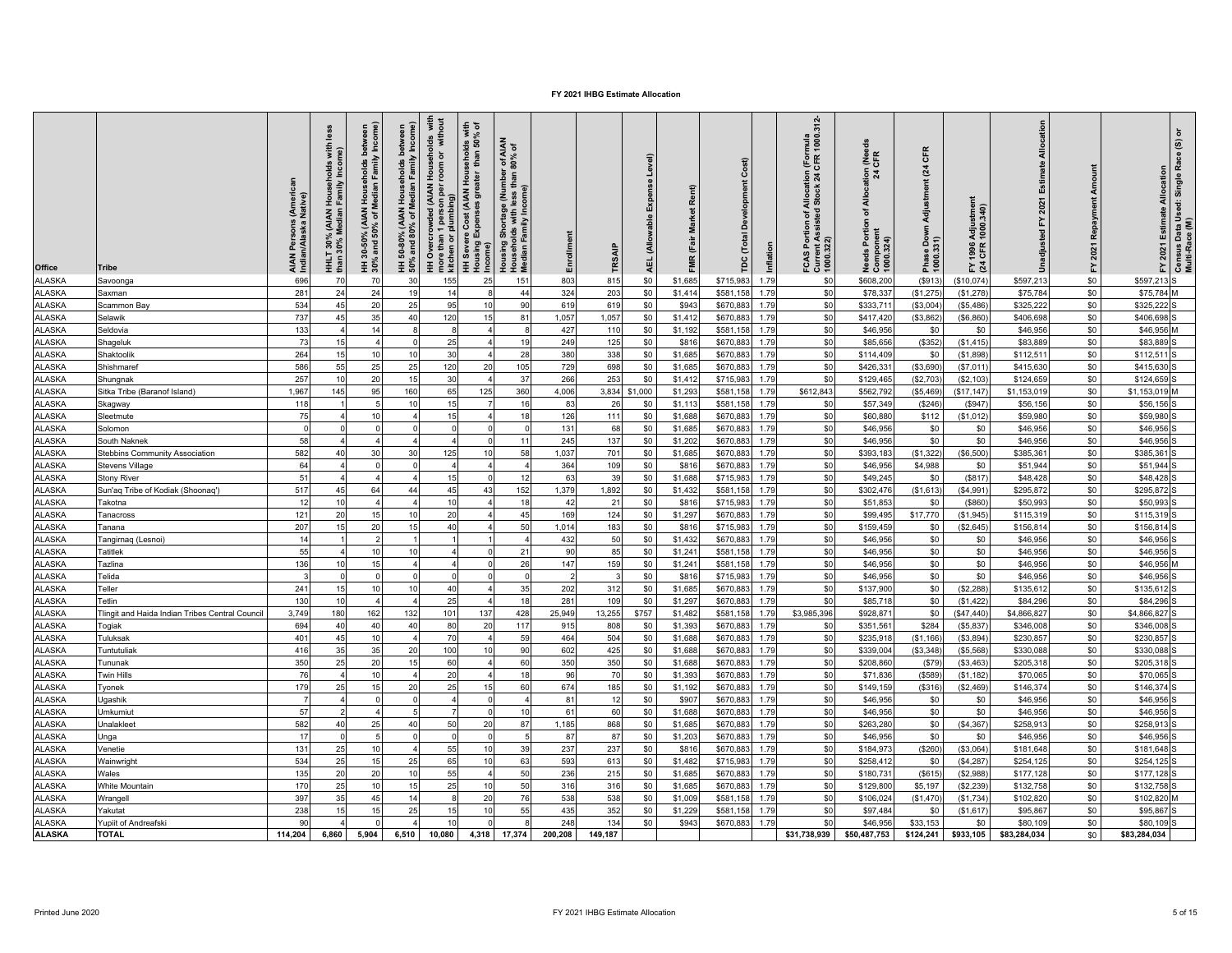| Office         | Tribe                                          | AIAN Persons (Ameri<br>Indian/Alaska Native) | less<br>with<br>me)<br>HHLT 30% (AIAN Households<br>than 30% Median Family Inco | Family Income<br>holds<br>Median I<br>(AIAN<br>৳<br>$-50\%$<br>nd 50°<br>and<br>នំ | 50% and 80% of Median Family Income) | I Households with<br>room or without<br><b>HH Overcrowded (AIAN</b><br>more than 1 person per<br>$\widehat{a}$<br>n person<br>plumbing<br>kitchen or | seholds with<br>than 50% of<br>.<br>Э<br>Cost (AIAN I<br>Exper<br>HH Severe<br>Housing Ex | r of AIAN<br>80% of<br>e (Number<br>less than 8<br>than<br>Housing Shortage (Num<br>Households with less th<br>Median Family Income) | Enrollment | TRSAIF   | Level)<br>E <sub>X me</sub><br><b>Allowable</b><br><b>AEL</b> | Rent)<br>Market<br>(Fair<br><b>FMR</b> | Ĕ<br>ě    | Inflation | 312<br>ttion (Formula<br>t 24 CFR 1000.3<br>Allocati<br>I Stock :<br>FCAS Portion of A<br>Current Assisted<br>1000.322) | <b>LER</b><br>$cation$<br>$24$<br>$\frac{1}{4}$<br>৳<br>eeds Portion<br>Compone<br>1000 324) | CFR<br>$\overline{a}$<br>Adjustment<br>Phase Down<br>1000.331) | Adjustment<br>1000.340)<br>1996.<br>CFR<br>도 죽 |             | Repayment<br>2021<br>놊 | ৽<br>Census Data Used: Single Race (S)<br>Multi-Race (M)<br>2021 Estimate Allocation<br>놊 |
|----------------|------------------------------------------------|----------------------------------------------|---------------------------------------------------------------------------------|------------------------------------------------------------------------------------|--------------------------------------|------------------------------------------------------------------------------------------------------------------------------------------------------|-------------------------------------------------------------------------------------------|--------------------------------------------------------------------------------------------------------------------------------------|------------|----------|---------------------------------------------------------------|----------------------------------------|-----------|-----------|-------------------------------------------------------------------------------------------------------------------------|----------------------------------------------------------------------------------------------|----------------------------------------------------------------|------------------------------------------------|-------------|------------------------|-------------------------------------------------------------------------------------------|
| CHICAGO        | Aroostook Band of Micmacs                      | 1,301                                        | 20 <sub>1</sub>                                                                 | 102                                                                                | 61                                   | 27                                                                                                                                                   | 170                                                                                       | 285                                                                                                                                  | 1,100      | 999      | \$193                                                         | \$714                                  | \$369,956 | 1.79      | \$518,51                                                                                                                | \$334,694                                                                                    | \$2,827                                                        | (\$14, 107                                     | \$836,276   | \$0                    | \$836,276 M                                                                               |
| CHICAGO        | Bad River Band of the Lake Superior Tribe of C | 2,393                                        | 189                                                                             | 234                                                                                | 155                                  | 65                                                                                                                                                   | 115                                                                                       | 411                                                                                                                                  | 8,236      | 2,338    | \$204                                                         | \$739                                  | \$394,018 | 1.79      | \$1,166,58                                                                                                              | \$435,53                                                                                     | (\$8,616                                                       | (\$14,459                                      | \$1,579,049 | \$0                    | \$1,579,049 M                                                                             |
| CHICAGO        | Bay Mills Indian Community                     | 1,022                                        | 57                                                                              | 66                                                                                 | 77                                   | 13                                                                                                                                                   | 55                                                                                        | 85                                                                                                                                   | 1,646      | 1,216    | \$194                                                         | \$713                                  | \$362,33  | 1.79      | \$626,759                                                                                                               | \$133,92                                                                                     | (\$948                                                         | (S11.476)                                      | \$748,25    | \$0                    | \$748,258 M                                                                               |
| CHICAGO        | Boise Forte Band, Minnesota Chippewa Tribe     | 682                                          | 79                                                                              | 39                                                                                 | 58                                   |                                                                                                                                                      | 24                                                                                        | 128                                                                                                                                  | 2,988      | 1,996    | \$231                                                         | \$802                                  | \$398,21  | 1.79      | \$850,99                                                                                                                | \$111,88                                                                                     | (\$2,156                                                       | \$69,235                                       | \$1,029,96  | \$0                    | \$1,029,961 M                                                                             |
| CHICAGO        | Catawba Indian Nation                          | 6,498                                        | 353                                                                             | 294                                                                                | 360                                  | 101                                                                                                                                                  | 304                                                                                       | 948                                                                                                                                  | 3,249      | 1,836    | \$0                                                           | \$937                                  | \$345,608 | 1.79      | \$350,214                                                                                                               | \$1,033,282                                                                                  | \$0                                                            | (\$22,950"                                     | \$1,360,546 | \$0                    | \$1,360,546 S                                                                             |
| CHICAGO        | Cayuga Nation                                  | 950                                          | 81                                                                              | 47                                                                                 | 47                                   |                                                                                                                                                      | 74                                                                                        | 174                                                                                                                                  | 475        | 475      | \$0                                                           | \$843                                  | \$454,87  | 1.79      | \$0                                                                                                                     | \$247,12                                                                                     | \$0                                                            | (\$4,099)                                      | \$243,025   | \$0                    | \$243,025 S                                                                               |
| CHICAGO        | Chickahominy Indian Tribe                      | 1.798                                        | 88                                                                              | 96                                                                                 | 123                                  | 20                                                                                                                                                   | 78                                                                                        | 307                                                                                                                                  | 899        | $\Omega$ | \$0                                                           | \$1,072                                | \$382,85  | 1.79      | \$0                                                                                                                     | \$243,954                                                                                    | \$0                                                            | (\$4,047)                                      | \$239,908   | \$0                    | \$239.908 M                                                                               |
| CHICAGO        | Chickahominy Indian Tribe-Eastern Division     | 350                                          | 17                                                                              | 19                                                                                 | 24                                   |                                                                                                                                                      | 15                                                                                        | 60                                                                                                                                   | 175        | $\Omega$ | \$0                                                           | \$1,073                                | \$382.85  | 1.79      | \$0                                                                                                                     | \$48,024                                                                                     | \$0                                                            | (\$797)                                        | \$47,22     | \$0                    | \$47,228 M                                                                                |
| CHICAGO        | Coharie Tribe                                  | 2,050                                        | 140                                                                             | 159                                                                                | 180                                  | 18                                                                                                                                                   | 155                                                                                       | 459                                                                                                                                  | 1,600      | 1,600    | \$170                                                         | \$736                                  | \$354,02  | 1.79      | \$131,242                                                                                                               | \$350,339                                                                                    | \$545                                                          | \$58,183                                       | \$540,31    | \$0                    | \$540,310 M                                                                               |
| <b>CHICAGO</b> | Eastern Band of Cherokee Indians               | 7.502                                        | 465                                                                             | 285                                                                                | 580                                  | 105                                                                                                                                                  | 259                                                                                       | 1,077                                                                                                                                | 15,705     | 13,562   | \$219                                                         | \$680                                  | \$357,874 | 1.79      | \$1,949,043                                                                                                             | \$1,157,83                                                                                   | (\$18, 193                                                     | (\$12,787                                      | \$3,075,89  | \$0                    | \$3,075,894                                                                               |
| CHICAGO        | Fond Du Lac Band, Minnesota Chippewa Tribe     | 6,342                                        | 625                                                                             | 275                                                                                | 380                                  | 201                                                                                                                                                  | 420                                                                                       | 1,038                                                                                                                                | 3,902      | 3,379    | \$203                                                         | \$816                                  | \$405,798 | 1.79      | \$1,758,91                                                                                                              | \$1,622,499                                                                                  | (\$17,942                                                      | (\$40,070)                                     | \$3,323,39  | \$0                    | \$3,323,397                                                                               |
| CHICAGO        | Forest County Potawatomi Community             | 722                                          | 75                                                                              | 39                                                                                 | 44                                   | 15                                                                                                                                                   | 31                                                                                        | 124                                                                                                                                  | 1,295      | 1,352    | \$195                                                         | \$714                                  | \$391,988 | 1.79      | \$179,858                                                                                                               | \$153,504                                                                                    | (\$4,418)                                                      | (\$4,379                                       | \$324,564   | \$0                    | \$324,564                                                                                 |
| CHICAGO        | Grand Portage Band, Minnesota Chippewa Tr      | 475                                          | 70                                                                              | 35                                                                                 | 60                                   | 65                                                                                                                                                   | 10                                                                                        | 145                                                                                                                                  | 1,107      | 477      | \$175                                                         | \$714                                  | \$405,798 | 1.79      | \$203,622                                                                                                               | \$197,62                                                                                     | (\$3,693                                                       | (S4,079)                                       | \$393,472   | \$0                    | \$393,472                                                                                 |
| CHICAGO        | Grand Traverse Band of Ottawa and Chippewa     | 4,925                                        | 336                                                                             | 271                                                                                | 388                                  | 72                                                                                                                                                   | 272                                                                                       | 923                                                                                                                                  | 4,101      | 3,204    | \$175                                                         | \$805                                  | \$356,112 | 1.79      | \$466,254                                                                                                               | \$736,712                                                                                    | \$0                                                            | (\$19,912]                                     | \$1,183,05  | \$0                    | \$1,183,054 M                                                                             |
| CHICAGO        | Haliwa-Saponi Indian Tribe                     | 2,601                                        | 295                                                                             | 175                                                                                | 139                                  | 50                                                                                                                                                   | 275                                                                                       | 579                                                                                                                                  | 3,719      | 3,604    | \$170                                                         | \$704                                  | \$357,88  | 1.79      | \$193,673                                                                                                               | \$723,41                                                                                     | (\$10,403                                                      | (\$15,040                                      | \$891,643   | \$0                    | \$891,643                                                                                 |
| CHICAGO        | Hannahville Indian Community                   | 488                                          | 29                                                                              | 25                                                                                 | 35                                   | 25                                                                                                                                                   | 15                                                                                        | 74                                                                                                                                   | 780        | 611      | \$0                                                           | \$713                                  | \$358,545 | 1.79      | \$97,515                                                                                                                | \$96,616                                                                                     | (S477)                                                         | (\$3,212"                                      | \$190,442   | \$0                    | \$190,442 S                                                                               |
| CHICAGO        | Ho-Chunk Nation                                | 15.646                                       | 1.014                                                                           | 812                                                                                | 1.025                                | 314                                                                                                                                                  | 744                                                                                       | 2.692                                                                                                                                | 7.823      | 6.611    | \$237                                                         | \$883                                  | \$393.884 | 1.79      | \$1,192,384                                                                                                             | \$2.466.98                                                                                   | (\$20,288                                                      | (\$45.654)                                     | \$3,593.42  | \$0                    | \$3.593.429 M                                                                             |
| CHICAGO        |                                                | 612                                          | 98                                                                              |                                                                                    | 29                                   | 12                                                                                                                                                   | 80                                                                                        | 98                                                                                                                                   | 1,800      | 470      | \$193                                                         | \$714                                  | \$369,95  | 1.79      | \$482,42                                                                                                                | \$152,410                                                                                    | (\$1,264)                                                      | (\$5,885                                       | \$627,68    | \$0                    | \$627,688 M                                                                               |
|                | Houlton Band of Maliseet Indians               |                                              |                                                                                 | 48                                                                                 |                                      |                                                                                                                                                      |                                                                                           |                                                                                                                                      |            |          |                                                               |                                        |           |           |                                                                                                                         |                                                                                              |                                                                |                                                |             |                        |                                                                                           |
| CHICAGO        | Keweenaw Bay Indian Community                  | 2,377                                        | 132                                                                             | 154                                                                                | 180                                  | 29                                                                                                                                                   | 127                                                                                       | 217                                                                                                                                  | 3,315      | 2,829    | \$161                                                         | \$736                                  | \$362,33  | 1.79      | \$1,646,14                                                                                                              | \$313,595                                                                                    | (\$2,319                                                       | \$22,013                                       | \$1,935,40  | \$0                    | \$1,935,404 M                                                                             |
| CHICAGO        | ac Courte Oreilles Band of Lake Superior Chi   | 3.061                                        | 250                                                                             | 305                                                                                | 235                                  | 150                                                                                                                                                  | 65                                                                                        | 449                                                                                                                                  | 6,230      | 8.062    | \$159                                                         | \$812                                  | \$394.01  | 1.79      | \$2,476,708                                                                                                             | \$690,38                                                                                     | (\$8,953                                                       | (\$25,316)                                     | \$3,132,82  | \$0                    | \$3,132,820                                                                               |
| CHICAGO        | ac Du Flambeau Band of Lake Superior Chipp     | 2,540                                        | 365                                                                             | 190                                                                                | 135                                  | 25                                                                                                                                                   | 185                                                                                       | 525                                                                                                                                  | 3,432      | 2,178    | \$160                                                         | \$743                                  | \$391,988 | 1.79      | \$1,145,791                                                                                                             | \$667,334                                                                                    | (\$16,887                                                      | (S9, 898)                                      | \$1,786,340 | \$0                    | \$1,786,340                                                                               |
| CHICAGO        | ac Vieux Desert Band of Lake Superior Chipp    | 132                                          | 10                                                                              |                                                                                    | 10                                   |                                                                                                                                                      |                                                                                           |                                                                                                                                      | 672        | 310      | \$180                                                         | \$713                                  | \$362,33  | 1.79      | \$228,762                                                                                                               | \$19,40                                                                                      | \$8,638                                                        | (\$2,933                                       | \$253,868   | \$0                    | \$253,868                                                                                 |
| CHICAGO        | eech Lake Band, Minnesota Chippewa Tribe       | 7,013                                        | 663                                                                             | 412                                                                                | 514                                  | 229                                                                                                                                                  | 327                                                                                       | 1,247                                                                                                                                | 8,937      | 8,875    | \$196                                                         | \$782                                  | \$381,970 | 1.79      | \$2,305,896                                                                                                             | \$1,594,453                                                                                  | (\$13,467)                                                     | (\$39,686)                                     | \$3,847,197 | \$0                    | \$3,847,197 S                                                                             |
| CHICAGO        | Little River Band of Ottawa Indians            | 1,330                                        | 114                                                                             | 71                                                                                 | 129                                  | 39                                                                                                                                                   | 113                                                                                       | 314                                                                                                                                  | 3,396      | 1,540    | \$0                                                           | \$725                                  | \$356,11  | 1.79      | \$0                                                                                                                     | \$271,55                                                                                     | \$0                                                            | (\$4,505                                       | \$267,054   | \$0                    | \$267,054 M                                                                               |
| CHICAGO        | Little Traverse Bay Band of Odawa Indians      | 3.586                                        | 245                                                                             | 198                                                                                | 283                                  | 53                                                                                                                                                   | 198                                                                                       | 725                                                                                                                                  | 4.073      | 2.333    | \$0                                                           | \$759                                  | \$364,234 | 1.79      | \$0                                                                                                                     | \$556,794                                                                                    | \$0                                                            | (S9.236)                                       | \$547.558   | \$0                    | \$547.558 M                                                                               |
| CHICAGO        | _ower Sioux Indian Community                   | 759                                          | 75                                                                              | 25                                                                                 | 40                                   | 10                                                                                                                                                   | 45                                                                                        | 140                                                                                                                                  | 1,084      | 729      | \$232                                                         | \$714                                  | \$388,06  | 1.79      | \$0                                                                                                                     | \$161,72                                                                                     | \$0                                                            | (\$2, 184)                                     | \$159,54    | \$0                    | \$159,543 S                                                                               |
| CHICAGO        | umbee Tribe of North Carolina                  | 68.216                                       | 5.015                                                                           | 3,755                                                                              | 4.000                                | 1,105                                                                                                                                                | 3.130                                                                                     | 12.658                                                                                                                               | 62.610     | 32.076   | \$170                                                         | \$698                                  | \$354.026 | 1.79      | \$716.123                                                                                                               | \$12,314,095                                                                                 | (\$114,225)                                                    | (\$214.256)                                    | \$12,701.73 | \$0                    | \$12,701,737 S                                                                            |
| CHICAGO        | Mashantucket Pequot Indian Tribe               | 239                                          |                                                                                 |                                                                                    | 14                                   |                                                                                                                                                      |                                                                                           | 26                                                                                                                                   | 1,077      | 796      | \$0                                                           | \$1,195                                | \$446,82  | 1.79      | \$0                                                                                                                     | \$46,956                                                                                     | \$0                                                            | \$0                                            | \$46,95     | \$0                    | \$46,956 M                                                                                |
| CHICAGO        | Mashpee Wampanoag Tribe                        | 2,806                                        | 240                                                                             | 150                                                                                | 205                                  | 40                                                                                                                                                   | 355                                                                                       | 595                                                                                                                                  | 2,830      |          | \$0                                                           | \$1,513                                | \$458,88  | 1.79      | \$0                                                                                                                     | \$773,887                                                                                    | (\$6,976                                                       | \$12,722                                       | \$754,19    | \$0                    | \$754,190 M                                                                               |
| CHICAGO        | Match-e-be-nash-she-wish Band of Pottawaton    | 836                                          | 42                                                                              | 68                                                                                 | 76                                   | 18                                                                                                                                                   | 40                                                                                        | 186                                                                                                                                  | 418        | 192      | \$0                                                           | \$891                                  | \$368,294 | 1.79      | \$0                                                                                                                     | \$177,505                                                                                    | (\$2,192)                                                      | (\$2,908)                                      | \$172,405   | \$0                    | \$172,405 S                                                                               |
| CHICAGO        | Menominee Indian Tribe                         | 3,185                                        | 245                                                                             | 155                                                                                | 200                                  | 120                                                                                                                                                  | 60                                                                                        | 322                                                                                                                                  | 9,090      | 5,291    | \$159                                                         | \$714                                  | \$406,20  | 1.79      | \$2,149,095                                                                                                             | \$581,958                                                                                    | (\$1,351                                                       | (\$20,577)                                     | \$2,709,12  | \$0                    | \$2,709,125 S                                                                             |
| CHICAGO        | Miccosukee Tribe                               |                                              |                                                                                 |                                                                                    | $\Omega$                             |                                                                                                                                                      | C                                                                                         |                                                                                                                                      | 400        | 589      | \$0                                                           | \$1,188                                | \$342,607 | 1.79      | \$0                                                                                                                     | \$46,956                                                                                     | \$0                                                            | \$0                                            | \$46,95     | \$0                    | \$46,956                                                                                  |
| <b>CHICAGO</b> | Mille Lacs Band, Minnesota Chippewa Tribe      | 4,529                                        | 330                                                                             | 185                                                                                | 260                                  | 72                                                                                                                                                   | 189                                                                                       | 666                                                                                                                                  | 3,800      | 2.337    | \$228                                                         | \$848                                  | \$411,889 | 1.79      | \$828,193                                                                                                               | \$673,408                                                                                    | (\$9,928                                                       | (\$16,621                                      | \$1,475,05  | \$0                    | \$1,475,052 M                                                                             |
| CHICAGO        | Mississippi Band of Choctaw Indians            | 11.713                                       | 620                                                                             | 410                                                                                | 760                                  | 725                                                                                                                                                  | 355                                                                                       | 1.503                                                                                                                                | 9.483      | 8,313    | \$152                                                         | \$683                                  | \$313.312 | 1.79      | \$1,551,676                                                                                                             | \$1.631.754                                                                                  | (S6.945)                                                       | (\$24.238)                                     | \$3,152,246 | \$0                    | \$3.152.246 M                                                                             |
| CHICAGO        | Monacan Indian Nation                          | 2,284                                        | 173                                                                             | 26                                                                                 | 120                                  |                                                                                                                                                      | 134                                                                                       | 319                                                                                                                                  | 2,400      |          | \$0                                                           | \$837                                  | \$359,75  | 1.79      | \$0                                                                                                                     | \$281,658                                                                                    | \$0                                                            | (\$4,672                                       | \$276,98    | \$0                    | \$276,986 M                                                                               |
| CHICAGO        | MOWA Band of Choctaw Indians                   | 13,005                                       | 617                                                                             | 728                                                                                | 1,048                                | 150                                                                                                                                                  | 593                                                                                       | 2,330                                                                                                                                | 7,699      | 3,011    | \$161                                                         | \$822                                  | \$334,869 | 1.79      | \$389,025                                                                                                               | \$1,609,508                                                                                  | \$0                                                            | \$29,785                                       | \$1,968,74  | (\$36,759              | \$1,931,990 M                                                                             |
| CHICAGO        | Nansemond Indian Tribe                         | 740                                          | 39                                                                              | 3'                                                                                 | 45                                   |                                                                                                                                                      | 43                                                                                        | 115                                                                                                                                  | 370        |          | \$0                                                           | \$1.136                                | \$365.585 | 1.79      | \$0                                                                                                                     | \$129,10                                                                                     | \$0                                                            | (\$2,142)                                      | \$126,95    | \$0                    | \$126,958                                                                                 |
| CHICAGO        | Narragansett Indian Tribe                      | 1,150                                        | 200                                                                             | 45                                                                                 | 90                                   | 15                                                                                                                                                   | 85                                                                                        | 335                                                                                                                                  | 2,732      | 2,732    | \$0                                                           | \$1,101                                | \$442,76  | 1.79      | \$0                                                                                                                     | \$381,926                                                                                    | \$0                                                            | (S6, 336)                                      | \$375,59    | \$0                    | \$375,591                                                                                 |
| CHICAGO        | Nottawaseppi Huron Band of Potawatomi          | 2,226                                        | 140                                                                             | 130                                                                                | 170                                  | 50                                                                                                                                                   | 170                                                                                       | 440                                                                                                                                  | 1,449      | 372      | \$0                                                           | \$794                                  | \$370,190 | 1.79      | \$0                                                                                                                     | \$405,085                                                                                    | (\$4,899)                                                      | (\$6,638)                                      | \$393,548   | \$0                    | \$393,548 M                                                                               |
| CHICAGO        | Oneida Indian Nation of New York               | 2,000                                        | 237                                                                             | 125                                                                                | 124                                  | 28                                                                                                                                                   | 193                                                                                       | 456                                                                                                                                  | 1,000      | 650      | \$251                                                         | \$872                                  | \$422,47  | 1.79      | \$240,419                                                                                                               | \$479,34                                                                                     | (\$9,160                                                       | \$10,959                                       | \$699,64    | \$0                    | \$699,641 M                                                                               |
| CHICAGO        | Oneida Nation, Wisconsin                       | 14,894                                       | 1,080                                                                           | 785                                                                                | 1,130                                | 210                                                                                                                                                  | 680                                                                                       | 2,800                                                                                                                                | 17,129     | 5,382    | \$184                                                         | \$818                                  | \$406,20  | 1.79      | \$1,442,504                                                                                                             | \$2,403,361                                                                                  | (\$22,496)                                                     | (\$52,918)                                     | \$3,770,45  | \$0                    | \$3,770,451 M                                                                             |
| CHICAGO        | Onondaga Nation                                | $\Omega$                                     |                                                                                 |                                                                                    | $\Omega$                             |                                                                                                                                                      | $\Omega$                                                                                  |                                                                                                                                      | $\Omega$   | $\Omega$ | \$0                                                           | \$900                                  | \$422,47  | 1.79      | \$0                                                                                                                     | \$46,95                                                                                      | \$0                                                            | \$0                                            | \$46,95     | \$0                    | \$46,956 M                                                                                |
| CHICAGO        | Pamunkey Indian Tribe                          | 41                                           | 24                                                                              | 10                                                                                 |                                      |                                                                                                                                                      |                                                                                           | 42                                                                                                                                   | 398        | 38       | \$0                                                           | \$1,061                                | \$382,85  | 1.79      | \$0                                                                                                                     | \$46,956                                                                                     | \$0                                                            | \$0                                            | \$46,956    | \$0                    | \$46,956 M                                                                                |
| CHICAGO        |                                                | 622                                          | 65                                                                              | 50                                                                                 | 50                                   | 10                                                                                                                                                   | 20                                                                                        | 78                                                                                                                                   | 1.364      | 707      |                                                               |                                        |           |           | \$863.621                                                                                                               |                                                                                              |                                                                | (S11.425)                                      |             | \$0                    | \$969,824                                                                                 |
|                | Passamaquoddy Tribe                            |                                              |                                                                                 |                                                                                    |                                      |                                                                                                                                                      |                                                                                           |                                                                                                                                      |            |          | \$193                                                         | \$782                                  | \$384.084 | 1.79      |                                                                                                                         | \$119.79                                                                                     | (\$2,165)                                                      |                                                | \$969.82    |                        |                                                                                           |
| CHICAGO        | Penobscot Nation                               | 3.313                                        | 385                                                                             | 115                                                                                | 220                                  | 40                                                                                                                                                   | 200                                                                                       | 669                                                                                                                                  | 2,367      | 640      | \$181                                                         | \$839                                  | \$384,084 | 1.79      | \$372,221                                                                                                               | \$574,33                                                                                     | (\$10,222                                                      | \$13,758                                       | \$922,57    | (\$14,087              | \$908,490 M                                                                               |
| CHICAGO        | Pleasant Point                                 | 1,496                                        | 125                                                                             | 85                                                                                 | 111                                  | 20                                                                                                                                                   | 55                                                                                        | 253                                                                                                                                  | 2,014      | 906      | \$181                                                         | \$782                                  | \$384,084 | 1.79      | \$565,154                                                                                                               | \$217,82                                                                                     | \$0                                                            | (\$6,749)                                      | \$776,23    | \$0                    | \$776,233<br>Iм                                                                           |
| CHICAGO        | Poarch Band of Creeks                          | 5,850                                        | 277                                                                             | 327                                                                                | 472                                  | 67                                                                                                                                                   | 267                                                                                       | 990                                                                                                                                  | 2,925      | 1,567    | \$157                                                         | \$875                                  | \$334,86  | 1.79      | \$538,271                                                                                                               | \$716,41                                                                                     | (\$5,579                                                       | \$13,693                                       | \$1,235,41  | \$0                    | \$1,235,411 M                                                                             |
| CHICAGO        | Pokagon Band of Potawatomi Indians             | 8,110                                        | 407                                                                             | 658                                                                                | 742                                  | 178                                                                                                                                                  | 393                                                                                       | 1,791                                                                                                                                | 4,055      | 1,712    | \$238                                                         | \$799                                  | \$411,017 | 1.79      | \$69,611                                                                                                                | \$1,911,838                                                                                  | (\$23,571                                                      | (\$32,478)                                     | \$1,925,400 | \$0                    | \$1,925,400 S                                                                             |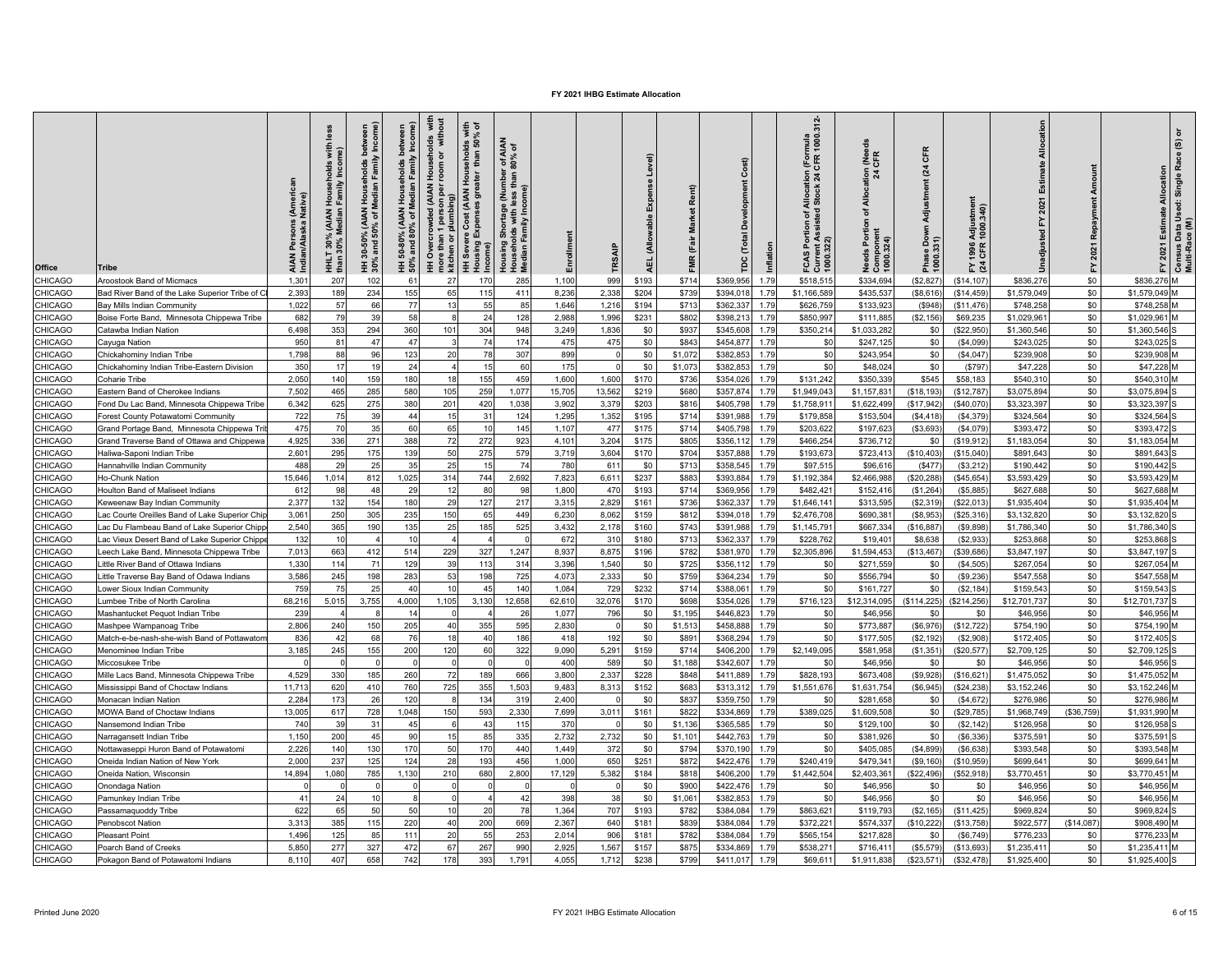| <b>Office</b>  | <b>Tribe</b>                               | AIAN<br>India | Househ<br>Family<br>30% (AIAN I<br>30% Median I<br>HHLT<br>than 3 | yeen<br>ome)<br>l Households betwe<br>Median Family Inco<br><b>ALAN</b><br>% of N<br>្ថី និ<br>ន<br>and<br>ċ<br>ო<br>Ξŝ | HH 50-80% (AIAN Households between<br>50% and 80% of Median Family Income) | Households with<br>room or without<br><b>HH Overcrowded (AIAN F</b><br>more than 1 person per r<br>kitchen or plumbing) | sholds with<br>han 50% of<br>운<br>Cost (AIAN<br>HH Severe Cos<br>Housing Exper<br>Incom | f AIAN<br>% of<br>್ ಎ<br>$\epsilon$<br>l Shortage (Numbe<br>blds with less than<br>Family Income)<br>Housing S<br>Househol<br>Median Fa | Enrollment | TRS.     | $\widehat{a}$<br>ú<br>马 | ent)    | $\widehat{\mathbf{z}}$<br>ó<br>Ë<br>е | $312 -$<br>mula<br>1000.<br>Allocation (Forr<br>I Stock 24 CFR 1<br>tion of A<br>৳ ∢ ส<br>1000.32<br>요 는<br>FCAS<br>ō | $rac{6}{5}$<br>$\frac{5}{24}$<br>₫<br>Porti<br>eds<br>Need<br>Com<br>1000. | $\alpha$<br>$\overline{\mathbf{c}}$<br>Phase<br>1000 | SIMe<br>340)<br>Adjus<br>1000.<br>1996<br>CFR<br>도 잘 |              | Re<br>2021<br>놊 | $\widehat{\mathbf{e}}$<br>$\rm ^{e}$<br>Rã<br>Allocation<br>Single<br>2021 Estimate<br>도. | Census Data Used:<br>Multi-Race (M) |
|----------------|--------------------------------------------|---------------|-------------------------------------------------------------------|-------------------------------------------------------------------------------------------------------------------------|----------------------------------------------------------------------------|-------------------------------------------------------------------------------------------------------------------------|-----------------------------------------------------------------------------------------|-----------------------------------------------------------------------------------------------------------------------------------------|------------|----------|-------------------------|---------|---------------------------------------|-----------------------------------------------------------------------------------------------------------------------|----------------------------------------------------------------------------|------------------------------------------------------|------------------------------------------------------|--------------|-----------------|-------------------------------------------------------------------------------------------|-------------------------------------|
| <b>CHICAGO</b> | Rappahannock Tribe, Inc.                   | 434           | $2^{\circ}$                                                       | 23                                                                                                                      | 30                                                                         |                                                                                                                         |                                                                                         |                                                                                                                                         | 217        |          | \$0                     | \$973   | \$382,853<br>1.79                     | \$C                                                                                                                   | \$59,390                                                                   | \$0                                                  | (\$985)                                              | \$58,405     | \$0             | \$58,405 M                                                                                |                                     |
| <b>CHICAGO</b> | Red Cliff Band of Lake Superior Chippewa   | 1,073         | 65                                                                | 70                                                                                                                      | 55                                                                         | 25                                                                                                                      | 15                                                                                      | 73                                                                                                                                      | 7,311      | 2,504    | \$144                   | \$781   | \$394,018<br>1.79                     | \$954,176                                                                                                             | \$152,003                                                                  | (\$2,922)                                            | (\$9,141                                             | \$1,094,116  | \$0             | \$1,094,116 S                                                                             |                                     |
| <b>CHICAGO</b> | Red Lake Band of Chippewa Indians          | 7.089         | 1.075                                                             | 329                                                                                                                     | 433                                                                        | 403                                                                                                                     | 499                                                                                     | 1.522                                                                                                                                   | 11,806     | 10,338   | \$186                   | \$793   | \$381,970<br>1.79                     | \$2,166,176                                                                                                           | \$2,193,48                                                                 | (\$4,241                                             | (\$48.093                                            | \$4,307,325  | \$0             | \$4,307,325 S                                                                             |                                     |
| <b>CHICAGO</b> | Sac & Fox Tribe of the Mississippi, IA     | 986           | $\Delta$                                                          | 35                                                                                                                      | 60                                                                         | 50                                                                                                                      | 10 <sup>1</sup>                                                                         | 120                                                                                                                                     | 1,334      | 1,384    | \$196                   | \$694   | 1.79<br>\$374,788                     | \$113,397                                                                                                             | \$158,34                                                                   | \$0                                                  | (S4, 151)                                            | \$267,587    | (S48, 655)      | \$218,932 S                                                                               |                                     |
| <b>CHICAGO</b> | Saginaw Chippewa Indian Tribe              | 6,554         | 444                                                               | 346                                                                                                                     | 362                                                                        | 122                                                                                                                     | 492                                                                                     | 1,101                                                                                                                                   | 3,277      | 1,799    | \$188                   | \$731   | 1.79<br>\$377,910                     | \$344,774                                                                                                             | \$1,127,01                                                                 | (\$39,084)                                           | (\$21,763)                                           | \$1,410,939  | \$0             | \$1,410,939 M                                                                             |                                     |
| <b>CHICAGO</b> | Saint Croix Chippewa Indians               | 1.468         | 234                                                               | 81                                                                                                                      | 134                                                                        | 18                                                                                                                      | 129                                                                                     | 254                                                                                                                                     | 1,054      | 2,909    | \$171                   | \$766   | 1.79<br>\$394,018                     | \$1,310,469                                                                                                           | \$325,89                                                                   | (\$8,040                                             | (\$22,486                                            | \$1,605,839  | \$0             | \$1,605,839 M                                                                             |                                     |
| CHICAGO        | Sault Ste. Marie Tribe of Chippewa Indians | 13,793        | 764                                                               | 895                                                                                                                     | 1,042                                                                      | 169                                                                                                                     | 740                                                                                     | 2,269                                                                                                                                   | 44,395     | 16,415   | \$238                   | \$718   | \$361,073<br>1.79                     | \$3,007,635                                                                                                           | \$1,959,41                                                                 | (\$14,963                                            | (\$62,022                                            | \$4,890,064  | \$0             | \$4,890,064 M                                                                             |                                     |
| CHICAGO        | Seminole Tribe of Florida                  | 1,784         | 160                                                               | 42                                                                                                                      | 78                                                                         | 38                                                                                                                      | 99                                                                                      | 280                                                                                                                                     | 3,991      | 3,165    | \$196                   | \$1,037 | 1.79<br>\$342,605                     | \$C                                                                                                                   | \$320,845                                                                  | (\$6,691                                             | \$686,053                                            | \$1,000,208  | \$0             | \$1,000,208 S                                                                             |                                     |
| <b>CHICAGO</b> | Seneca Nation of New York                  | 4,039         | 339                                                               | 310                                                                                                                     | 374                                                                        | 90                                                                                                                      | 164                                                                                     | 842                                                                                                                                     | 8,124      | 3,794    | \$159                   | \$772   | \$454,877<br>1.79                     | \$1,385,721                                                                                                           | \$1,056,69                                                                 | \$0                                                  | (\$37,298                                            | \$2,405,115  | \$0             | \$2,405,115 S                                                                             |                                     |
| <b>CHICAGO</b> | Shakopee Mdewakanton Sioux Community       | 534           | 24                                                                | 14                                                                                                                      |                                                                            |                                                                                                                         | 40                                                                                      | 42                                                                                                                                      | 391        | 655      | \$232                   | \$1,214 | \$437,345<br>1.79                     | \$0                                                                                                                   | \$71,856                                                                   | \$2,089                                              | (\$1,227                                             | \$72,718     | \$0             | \$72,718 M                                                                                |                                     |
| <b>CHICAGO</b> | Shinnecock Indian Nation                   | 638           |                                                                   |                                                                                                                         |                                                                            |                                                                                                                         |                                                                                         |                                                                                                                                         | 1,292      | 368      | \$0                     | \$1,992 | \$533,607<br>1.79                     | \$ <sub>0</sub>                                                                                                       | \$46,956                                                                   | \$40,600                                             | \$0                                                  | \$87,556     | \$0             | \$87,556 M                                                                                |                                     |
| <b>CHICAGO</b> | Sokaogon Chippewa Community                | 680           | 70                                                                | 36                                                                                                                      | 41                                                                         | 15                                                                                                                      | 29                                                                                      | 23                                                                                                                                      | 1,541      | 1,274    | \$205                   | \$714   | 1.79<br>\$391,988                     | \$833,097                                                                                                             | \$124,718                                                                  | (\$1,839)                                            | (\$10, 141                                           | \$945,835    | (S24,996)       | \$920,839 S                                                                               |                                     |
| <b>CHICAGO</b> | St. Regis Mohawk Tribe                     | 6,006         | 580                                                               | 195                                                                                                                     | 484                                                                        | 84                                                                                                                      | 280                                                                                     | 1,194                                                                                                                                   | 11,703     | 11.702   | \$228                   | \$771   | \$404,320<br>1.79                     | \$591,882                                                                                                             | \$1,004,395                                                                | (\$23, 123)                                          | (\$24, 171                                           | \$1,548,983  | (\$111,519)     | \$1,437,464 M                                                                             |                                     |
| <b>CHICAGO</b> | Stockbridge-Munsee Community               | 561           |                                                                   | 70                                                                                                                      | 60                                                                         | 10                                                                                                                      | 25                                                                                      | 166                                                                                                                                     | 1,569      | 681      | \$162                   | \$714   | \$400,154<br>1.79                     | \$364,683                                                                                                             | \$159,716                                                                  | (\$1,009)                                            | (\$2,599)                                            | \$520,79     | \$0             | \$520,791 S                                                                               |                                     |
| CHICAGO        | Tonawanda Band of Seneca                   |               |                                                                   |                                                                                                                         |                                                                            |                                                                                                                         |                                                                                         |                                                                                                                                         |            |          | \$0                     | \$822   | \$454,877<br>1.79                     | \$C                                                                                                                   | \$46,956                                                                   | \$0                                                  | \$0                                                  | \$46,956     | \$0             | \$46,956 M                                                                                |                                     |
| <b>CHICAGO</b> | <b>Tuscarora Nation</b>                    |               |                                                                   |                                                                                                                         |                                                                            |                                                                                                                         |                                                                                         |                                                                                                                                         | $\Omega$   | $\Omega$ | \$0                     | \$843   | \$440,699<br>1.79                     | \$0                                                                                                                   | \$46,956                                                                   | \$0                                                  | \$0                                                  | \$46,956     | \$0             | \$46,956 M                                                                                |                                     |
| <b>CHICAGO</b> | Upper Mattaponi Tribe                      | 1,210         | 60                                                                | 64                                                                                                                      | 83                                                                         | 13                                                                                                                      | 53                                                                                      | 207                                                                                                                                     | 605        |          | \$0                     | \$1,052 | 1.79<br>\$382,853                     | \$0                                                                                                                   | \$164,392                                                                  | \$0                                                  | (\$2,727)                                            | \$161,665    | \$0             | \$161,665 M                                                                               |                                     |
| <b>CHICAGO</b> | Upper Sioux Indian Community               | 725           | 19                                                                | 65                                                                                                                      | 44                                                                         | 50                                                                                                                      |                                                                                         | 113                                                                                                                                     | 483        | 439      | \$232                   | \$714   | \$422,175<br>1.79                     | \$70,830                                                                                                              | \$172,303                                                                  | \$24,392                                             | (S4, 438)                                            | \$263,086    | \$0             | \$263,086 S                                                                               |                                     |
| <b>CHICAGO</b> | Waccamaw Siouan Tribe                      | 1.340         | 85                                                                | 45                                                                                                                      | 125                                                                        | 25                                                                                                                      | 70                                                                                      | 255                                                                                                                                     | 1,450      | 1,450    | \$170                   | \$671   | \$354,026<br>1.79                     | \$C                                                                                                                   | \$254,976                                                                  | \$0                                                  | (S4, 230)                                            | \$250,746    | \$0             | \$250,746 S                                                                               |                                     |
| <b>CHICAGO</b> | Wampanoag Tribe of Gay Head (Aquinnah)     | 402           | 50                                                                | 55                                                                                                                      | 10                                                                         | 15                                                                                                                      | 29                                                                                      | <b>9</b>                                                                                                                                | 1,065      | 304      | \$644                   | \$1,728 | 1.79<br>\$576,105                     | \$380,718                                                                                                             | \$141,78                                                                   | \$20,970                                             | (\$4,807                                             | \$538,666    | \$0             | \$538,666 M                                                                               |                                     |
| <b>CHICAGO</b> | White Earth Band, Minnesota Chippewa Tribe | 6,121         | 545                                                               | 390                                                                                                                     | 330                                                                        | 150                                                                                                                     | 290                                                                                     | 987                                                                                                                                     | 19,506     | 7,926    | \$195                   | \$735   | \$374,251<br>1.79                     | \$1,996,68                                                                                                            | \$1,255.84                                                                 | (S17.176)                                            | (\$37,269                                            | \$3,198,083  | \$0             | \$3,198,083 S                                                                             |                                     |
| <b>CHICAGO</b> | <b>TOTAL</b>                               | 279,849       | 20,988                                                            | 15,292                                                                                                                  | 18,886                                                                     | 5,801                                                                                                                   | 14,127                                                                                  | 49,423                                                                                                                                  | 348,463    | 205,004  |                         |         |                                       | \$41,217,449                                                                                                          | \$50,936,149                                                               | (\$374,414)                                          | (\$305,671)                                          | \$91,473,515 | (\$236,016)     | \$91,237,499                                                                              |                                     |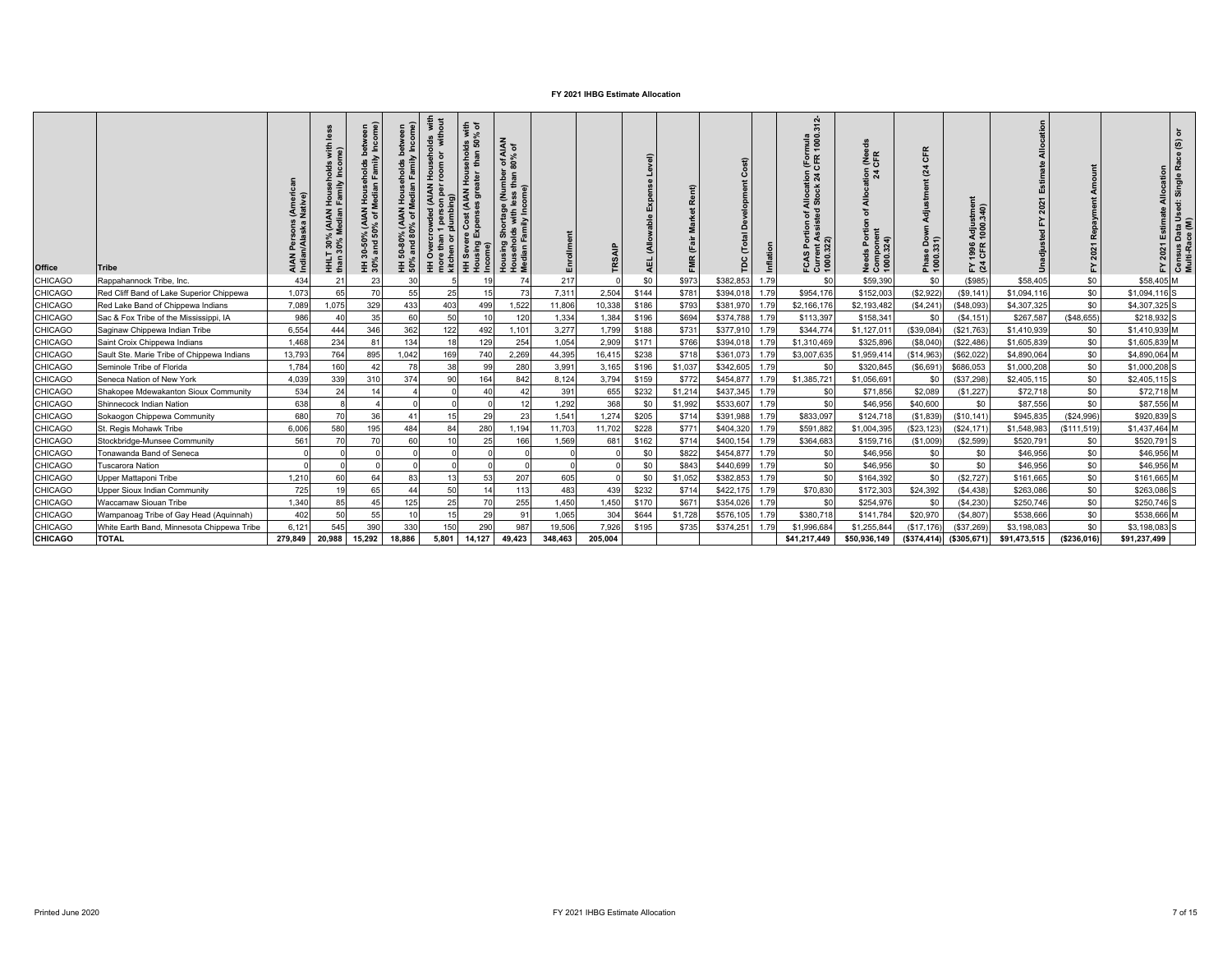| Office        | <b>Tribe</b>                                   | : (Ameri<br>Native)<br>AIAN Persons<br>Indian/Alaska | ≝<br>with<br>i (AIAN Households<br>Median Family Incor<br>T 30% N<br>30% N<br>HHLT<br>than 3 | % (AIAN Households between<br>50% of Median Family Income)<br>$0.50$<br>and<br>нн 30-<br>30% ar | HH 50-80% (AIAN Households between<br>50% and 80% of Median Family Income) | Households with<br>room or without<br>HH Overcrowded (AIAN H<br>more than 1 person per r<br>kitchen or plumbing) | seholds with<br>than 50% of<br>HH Severe Cost (AIAN Hou:<br>Housing Expenses greater<br>Income) | AIAN<br>6 of<br>$10^{4}$<br>$60\%$<br>Housing Shortage (Number<br>Households with less than<br>Median Family Income) | Enrollment | TRSAIF  | Level)<br>ŭ<br>돜<br>AEL. | Rent)<br>Market<br>Ë<br>FMR | å<br>ρc   | Inflation | CAS Portion of Allocation (Formula<br>Jurrent Assisted Stock 24 CFR 1000.312-<br>000.322)<br>FCAS | <b>ABLE</b><br>$\frac{5}{24}$<br><u>a</u><br>ৢ৳<br>Needs Portion<br>Component<br>1000.324) | $\alpha$<br>ზ<br>$\overline{a}$<br>Ë<br>Adjustme<br>Phase Dow<br>1000.331) | Ħ<br>Adjustmer<br>1000.340)<br>1996.<br>CFR<br>$E \times 3$ |              | Repayme<br>2021<br>놊 | ৳<br>Census Data Used: Single Race (S)<br>Multi-Race (M)<br>2021 Estimate Allocation<br>ř |
|---------------|------------------------------------------------|------------------------------------------------------|----------------------------------------------------------------------------------------------|-------------------------------------------------------------------------------------------------|----------------------------------------------------------------------------|------------------------------------------------------------------------------------------------------------------|-------------------------------------------------------------------------------------------------|----------------------------------------------------------------------------------------------------------------------|------------|---------|--------------------------|-----------------------------|-----------|-----------|---------------------------------------------------------------------------------------------------|--------------------------------------------------------------------------------------------|----------------------------------------------------------------------------|-------------------------------------------------------------|--------------|----------------------|-------------------------------------------------------------------------------------------|
| <b>DENVER</b> | Apsaalooke Nation (Crow)                       | 7,587                                                | 360                                                                                          | 344                                                                                             | 230                                                                        | 405                                                                                                              | 144                                                                                             | 728                                                                                                                  | 11,407     | 8,058   | \$206                    | \$868                       | \$366,398 | 1.79      | \$1,426,600                                                                                       | \$1,235,699                                                                                | \$0                                                                        | (\$14, 138)                                                 | \$2,648,16   | (\$255,202)          | \$2,392,959 S                                                                             |
| <b>DENVER</b> | Arapaho Tribe of the Wind River Reservation    | 5,849                                                | 273                                                                                          | 247                                                                                             | 312                                                                        | 273                                                                                                              | 136                                                                                             | 667                                                                                                                  | 10,450     | 6,068   | \$149                    | \$816                       | \$346,47  | 1.79      | \$1,137,047                                                                                       | \$927,843                                                                                  | \$0                                                                        | (\$17,044"                                                  | \$2,047,846  | \$0                  | \$2,047,846 S                                                                             |
| <b>DENVER</b> | Assiniboine & Sioux Tribes of Ft. Peck         | 7.413                                                | 624                                                                                          | 365                                                                                             | 305                                                                        | 160                                                                                                              | 119                                                                                             | 738                                                                                                                  | 13,509     | 7,656   | \$145                    | \$787                       | \$364.368 | 1.79      | \$3,746,372                                                                                       | \$1,030,282                                                                                | \$0                                                                        | (\$15, 169)                                                 | \$4,761,48   | \$117,081            | \$4,878,565 S                                                                             |
| <b>DENVER</b> | <b>Blackfeet Tribe</b>                         | 9,426                                                | 1,025                                                                                        | 465                                                                                             | 415                                                                        | 220                                                                                                              | 375                                                                                             | 1,208                                                                                                                | 17,138     | 9.088   | \$148                    | \$745                       | \$356,72  | 1.79      | \$4,964,30                                                                                        | \$1,697,648                                                                                | (\$11,521                                                                  | (\$42,975                                                   | \$6,607,45   | (\$116,381           | \$6,491,076 S                                                                             |
| <b>DENVER</b> | <b>Cheyenne River Sioux</b>                    | 6,568                                                | 530                                                                                          | 255                                                                                             | 390                                                                        | 245                                                                                                              | 185                                                                                             | 477                                                                                                                  | 15,376     | 15,376  | \$153                    | \$729                       | \$332,82  | 1.79      | \$4,422,010                                                                                       | \$997,998                                                                                  | \$0                                                                        | \$27,628                                                    | \$5,392,38   | \$0                  | \$5,392,380 S                                                                             |
| <b>DENVER</b> | Chippewa Cree Indians of the Rocky Boy's Res   | 3,477                                                | 275                                                                                          | 170                                                                                             | 175                                                                        | 80                                                                                                               | 60                                                                                              | 324                                                                                                                  | 6,880      | 3,379   | \$217                    | \$745                       | \$348,600 | 1.79      | \$2,001,673                                                                                       | \$469,339                                                                                  | \$0                                                                        | (\$12,426                                                   | \$2,458,585  | \$0                  | \$2,458,585 S                                                                             |
| <b>DENVER</b> | Crow Creek Sioux Tribe                         | 1.955                                                | 155                                                                                          | 90                                                                                              | 90                                                                         | 99                                                                                                               | 50                                                                                              | 136                                                                                                                  | 3,507      | 3,002   | \$158                    | \$778                       | \$332,955 | 1.79      | \$1,301,327                                                                                       | \$316,510                                                                                  | \$0                                                                        | (\$8,899                                                    | \$1,608,93   | (\$41,996)           | \$1,566,942 S                                                                             |
| <b>DENVER</b> | Eastern Shoshone Tribe of the Wind River Res   | 3,136                                                | 147                                                                                          | 132                                                                                             | 168                                                                        | 146                                                                                                              | 73                                                                                              | 289                                                                                                                  | 3,994      | 4,036   | \$149                    | \$816                       | \$342,839 | 1.79      | \$952,928                                                                                         | \$479,859                                                                                  | \$0                                                                        | (S6, 558)                                                   | \$1,426,229  | \$0                  | \$1,426,229 S                                                                             |
| <b>DENVER</b> | Flandreau Santee Sioux Tribe                   | 356                                                  | 25                                                                                           | 20                                                                                              | 30                                                                         | 10                                                                                                               | 10                                                                                              | 25                                                                                                                   | 723        | 1,922   | \$204                    | \$714                       | \$359,08  | 1.79      | \$332,693                                                                                         | \$57,378                                                                                   | (\$509                                                                     | (\$3,604)                                                   | \$385,957    | \$0                  | \$385,957 S                                                                               |
| <b>DENVER</b> | Fort Belknap Indian Community                  | 3.007                                                | 224                                                                                          | 150                                                                                             | 119                                                                        | 104                                                                                                              | 69                                                                                              | 251                                                                                                                  | 6.304      | 6,035   | \$184                    | \$714                       | \$348,600 | 1.79      | \$1,552,083                                                                                       | \$447.37                                                                                   | \$0                                                                        | (\$3,338)                                                   | \$1,996,122  | \$0                  | \$1,996,122 S                                                                             |
| <b>DENVER</b> | Goshute Reservation Confederated Tribes        | 1,060                                                | 62                                                                                           | 54                                                                                              | 74                                                                         | 21                                                                                                               | 62                                                                                              | 163                                                                                                                  | 530        | 185     | \$402                    | \$930                       | \$362,242 | 1.79      | \$267,743                                                                                         | \$158,973                                                                                  | \$0                                                                        | (\$5,657                                                    | \$421,059    | \$0                  | \$421,059 M                                                                               |
| <b>DENVER</b> | Little Shell Tribe of Chippewa Indians         | 6,899                                                | 770                                                                                          | 330                                                                                             | 565                                                                        | 210                                                                                                              | 550                                                                                             | 1,665                                                                                                                | 5,375      |         | \$0                      | \$750                       | \$348,600 | 1.79      | \$0                                                                                               | \$1,785,356                                                                                | \$0                                                                        | (\$29,616                                                   | \$1,755,740  | \$0                  | \$1,755,740 S                                                                             |
| <b>DENVER</b> | Lower Brule Sioux Tribe                        | 1.452                                                | 110                                                                                          | 80                                                                                              | 80                                                                         | 90                                                                                                               | 35                                                                                              | 94                                                                                                                   | 3,036      | 1,496   | \$177                    | \$715                       | \$343,107 | 1.79      | \$1,080,745                                                                                       | \$261,755                                                                                  | \$0                                                                        | (\$5,822\$                                                  | \$1,336,678  | \$0                  | \$1,336,678 S                                                                             |
| <b>DENVER</b> | Northern Cheyenne Tribe                        | 4,995                                                | 295                                                                                          | 245                                                                                             | 170                                                                        | 175                                                                                                              | 160                                                                                             | 413                                                                                                                  | 10,496     | 4,986   | \$148                    | \$767                       | \$366,398 | 1.79      | \$1,989,551                                                                                       | \$798,604                                                                                  | \$0                                                                        | (\$794)                                                     | \$2,787,36   | \$0                  | \$2,787,361 S                                                                             |
| <b>DENVER</b> | Northwestern Band of the Shoshone Nation       | 572                                                  | 35                                                                                           | 30                                                                                              | 10                                                                         | 20                                                                                                               | 10                                                                                              | 60                                                                                                                   | 466        | 357     | \$0                      | \$801                       | \$365,923 | 1.79      | \$104,452                                                                                         | \$83,499                                                                                   | \$2,723                                                                    | (\$3, 163)                                                  | \$187,511    | \$0                  | \$187,511 S                                                                               |
| <b>DENVER</b> | Oglala Lakota Sioux Tribe                      | 17,689                                               | 1.340                                                                                        | 575                                                                                             | 650                                                                        | 1,205                                                                                                            | 440                                                                                             | 1,284                                                                                                                | 43,146     | 43.146  | \$151                    | \$714                       | \$352.990 | 1.79      | \$7,960,087                                                                                       | \$3,255,84                                                                                 | \$0                                                                        | (\$90,841                                                   | \$11,125,08  | \$0                  | \$11,125,089 S                                                                            |
| <b>DENVER</b> | Omaha Tribe                                    | 2.591                                                | 170                                                                                          | 90                                                                                              | 120                                                                        | 110                                                                                                              | 60                                                                                              | 217                                                                                                                  | 5,853      | 1,634   | \$194                    | \$698                       | \$357,185 | 1.79      | \$1,054,558                                                                                       | \$404,264                                                                                  | \$0                                                                        | (S5, 994)                                                   | \$1,452,82   | \$0                  | \$1,452,827 S                                                                             |
| <b>DENVER</b> | Paiute Indian Tribe of Utah                    | 1,682                                                | 88                                                                                           | 82                                                                                              | 84                                                                         | 113                                                                                                              | 72                                                                                              | 94                                                                                                                   | 841        | 841     | \$218                    | \$855                       | \$354,406 | 1.79      | \$1,631,675                                                                                       | \$336,91                                                                                   | (\$3,686                                                                   | (\$15,700]                                                  | \$1,949,199  | \$0                  | \$1,949,199 S                                                                             |
| <b>DENVER</b> | Ponca Tribe of Nebraska                        | 8.380                                                | 646                                                                                          | 416                                                                                             | 442                                                                        | 202                                                                                                              | 463                                                                                             | 1,443                                                                                                                | 4,190      | 1.059   | \$256                    | \$882                       | \$357,185 | 1.79      | \$377,088                                                                                         | \$1,657,27                                                                                 | (\$11,247                                                                  | (\$33,560                                                   | \$1,989,55   | \$0                  | \$1,989,551                                                                               |
| <b>DENVER</b> | Rosebud Sioux Tribe                            | 10,729                                               | 1,045                                                                                        | 404                                                                                             | 414                                                                        | 620                                                                                                              | 345                                                                                             | 987                                                                                                                  | 26,237     | 22,293  | \$127                    | \$714                       | \$343,107 | 1.79      | \$5,428,742                                                                                       | \$2,020,372                                                                                | \$0                                                                        | (\$63,540"                                                  | \$7,385,574  | \$0                  | \$7,385,574 S                                                                             |
| <b>DENVER</b> | Salish and Kootenai Tribes                     | 8,455                                                | 845                                                                                          | 465                                                                                             | 625                                                                        | 263                                                                                                              | 365                                                                                             | 1,52                                                                                                                 | 8,102      | 9,924   | \$211                    | \$837                       | \$347,03  | 1.79      | \$3,155,53                                                                                        | \$1,712,706                                                                                | (\$25,979                                                                  | (\$37,807                                                   | \$4,804,45   | \$0                  | \$4,804,450                                                                               |
| <b>DENVER</b> | Santee Sioux Nation                            | 755                                                  | 70                                                                                           | 30                                                                                              | 70                                                                         | 35                                                                                                               | 15                                                                                              | 68                                                                                                                   | 2.766      | 732     | \$169                    | \$698                       | \$353.259 | 1.79      | \$771.705                                                                                         | \$134,934                                                                                  | (S422)                                                                     | \$43,492                                                    | \$949,710    | \$0                  | \$949,710 S                                                                               |
| <b>DENVER</b> | Sisseton-Wahpeton Oyate                        | 4,791                                                | 320                                                                                          | 220                                                                                             | 224                                                                        | 69                                                                                                               | 200                                                                                             | 286                                                                                                                  | 11,763     | 11,763  | \$133                    | \$714                       | \$347,033 | 1.79      | \$3,059,005                                                                                       | \$667,371                                                                                  | (\$1,429)                                                                  | (\$26,751                                                   | \$3,698,196  | \$0                  | \$3,698,196 S                                                                             |
| <b>DENVER</b> | Skull Valley Band of Goshute Indians           | 31                                                   |                                                                                              |                                                                                                 |                                                                            | $\Omega$                                                                                                         | $\Omega$                                                                                        |                                                                                                                      | 162        | 26      | \$0                      | \$952                       | \$362,242 | 1.79      | \$0                                                                                               | \$46,956                                                                                   | \$0                                                                        | \$0                                                         | \$46,956     | \$0                  | \$46,956 S                                                                                |
| <b>DENVER</b> | Southern Ute Indian Tribe                      | 1,879                                                | 145                                                                                          | 95                                                                                              | 114                                                                        | 15                                                                                                               | 90                                                                                              | 242                                                                                                                  | 1,420      | 2,780   | \$160                    | \$980                       | \$344,729 | 1.79      | \$906,465                                                                                         | \$298,836                                                                                  | (\$6,447                                                                   | (\$8,485)                                                   | \$1,190,37   | (\$27,753)           | \$1,162,617                                                                               |
| <b>DENVER</b> | Spirit Lake Tribe                              | 3.950                                                | 385                                                                                          | 185                                                                                             | 160                                                                        | 205                                                                                                              | 65                                                                                              | 404                                                                                                                  | 5,927      | 5,759   | \$166                    | \$714                       | \$368,428 | 1.79      | \$2,135,554                                                                                       | \$719,22                                                                                   | (S513)                                                                     | (\$20,322)                                                  | \$2,833,94   | \$0                  | \$2,833,943 S                                                                             |
| <b>DENVER</b> | <b>Standing Rock Sioux Tribe</b>               | 6,564                                                | 655                                                                                          | 285                                                                                             | 255                                                                        | 295                                                                                                              | 225                                                                                             | 483                                                                                                                  | 14,170     | 11,054  | \$164                    | \$714                       | \$370,325 | 1.79      | \$4,421,766                                                                                       | \$1,242,168                                                                                | (\$10,058                                                                  | (\$40,752                                                   | \$5,613,12   | \$0                  | \$5,613,123 S                                                                             |
| <b>DENVER</b> | Three Affiliated Tribes of Fort Berthold       | 5.489                                                | 320                                                                                          | 160                                                                                             | 290                                                                        | 175                                                                                                              | 74                                                                                              | 323                                                                                                                  | 15,013     | 8,773   | \$159                    | \$897                       | \$366,264 | 1.79      | \$3,213,910                                                                                       | \$704,263                                                                                  | \$0                                                                        | (\$30,025)                                                  | \$3,888,148  | \$0                  | \$3,888,148 S                                                                             |
| <b>DENVER</b> | Furtle Mountain Band of Chippewa Indians       | 13,592                                               | 1.45'                                                                                        | 594                                                                                             | 635                                                                        | 325                                                                                                              | 464                                                                                             | 1,99                                                                                                                 | 29,852     | 34,398  | \$188                    | \$746                       | \$369,309 | 1.79      | \$4,606,283                                                                                       | \$2,480,048                                                                                | (\$13,490                                                                  | (\$41,400                                                   | \$7,031,441  | \$0                  | \$7,031,441 S                                                                             |
| <b>DENVER</b> | Ute Indian Tribe of the Uintah & Ouray Reserva | 3,354                                                | 240                                                                                          | 110                                                                                             | 125                                                                        | 85                                                                                                               | 140                                                                                             | 366                                                                                                                  | 3,174      | 3,174   | \$136                    | \$902                       | \$362,242 | 1.79      | \$906,486                                                                                         | \$549,705                                                                                  | \$0                                                                        | (\$11,494)                                                  | \$1,444,69   | \$0                  | \$1,444,697                                                                               |
| <b>DENVER</b> | Ute Mountain Ute Tribe                         | 1.944                                                | 180                                                                                          | 85                                                                                              | 110                                                                        | 8                                                                                                                | 60                                                                                              | 225                                                                                                                  | 2,070      | 1,855   | \$167                    | \$777                       | \$350,820 | 1.79      | \$1,007,360                                                                                       | \$269,698                                                                                  | \$0                                                                        | (S7, 372)                                                   | \$1,269,686  | \$0                  | \$1,269,686 S                                                                             |
| <b>DENVER</b> | Winnebago Tribe                                | 1.922                                                | 125                                                                                          | 65                                                                                              | 95                                                                         | 80                                                                                                               | 50                                                                                              | 100                                                                                                                  | 5,246      | 1.490   | \$140                    | \$698                       | \$357,185 | 1.79      | \$1,188,054                                                                                       | \$293,09                                                                                   | \$0                                                                        | (\$13,760                                                   | \$1,467,38   | \$0                  | \$1,467,388                                                                               |
| <b>DENVER</b> | Yankton Sioux Tribe                            | 3.098                                                | 280                                                                                          | 135                                                                                             | 190                                                                        | 90                                                                                                               | 95                                                                                              | 333                                                                                                                  | 8.300      | 2,800   | \$189                    | \$714                       | \$340,38  | 1.79      | \$1,671,310                                                                                       | \$497.454                                                                                  | \$0                                                                        | \$15,785                                                    | \$2,152,98   | \$0                  | \$2,152,980 S                                                                             |
| <b>DENVER</b> | <b>TOTAL</b>                                   | 160,648                                              | 13,215                                                                                       | 6,977                                                                                           | 7,739                                                                      | 6,152                                                                                                            | 5,262                                                                                           | 17,613                                                                                                               | 297,423    | 235,145 |                          |                             |           |           | \$68,775,106                                                                                      | \$28,039,237                                                                               | (\$82,578)                                                                 | ( \$616, 930)                                               | \$96,114,836 | (\$324, 251)         | \$95,790,585                                                                              |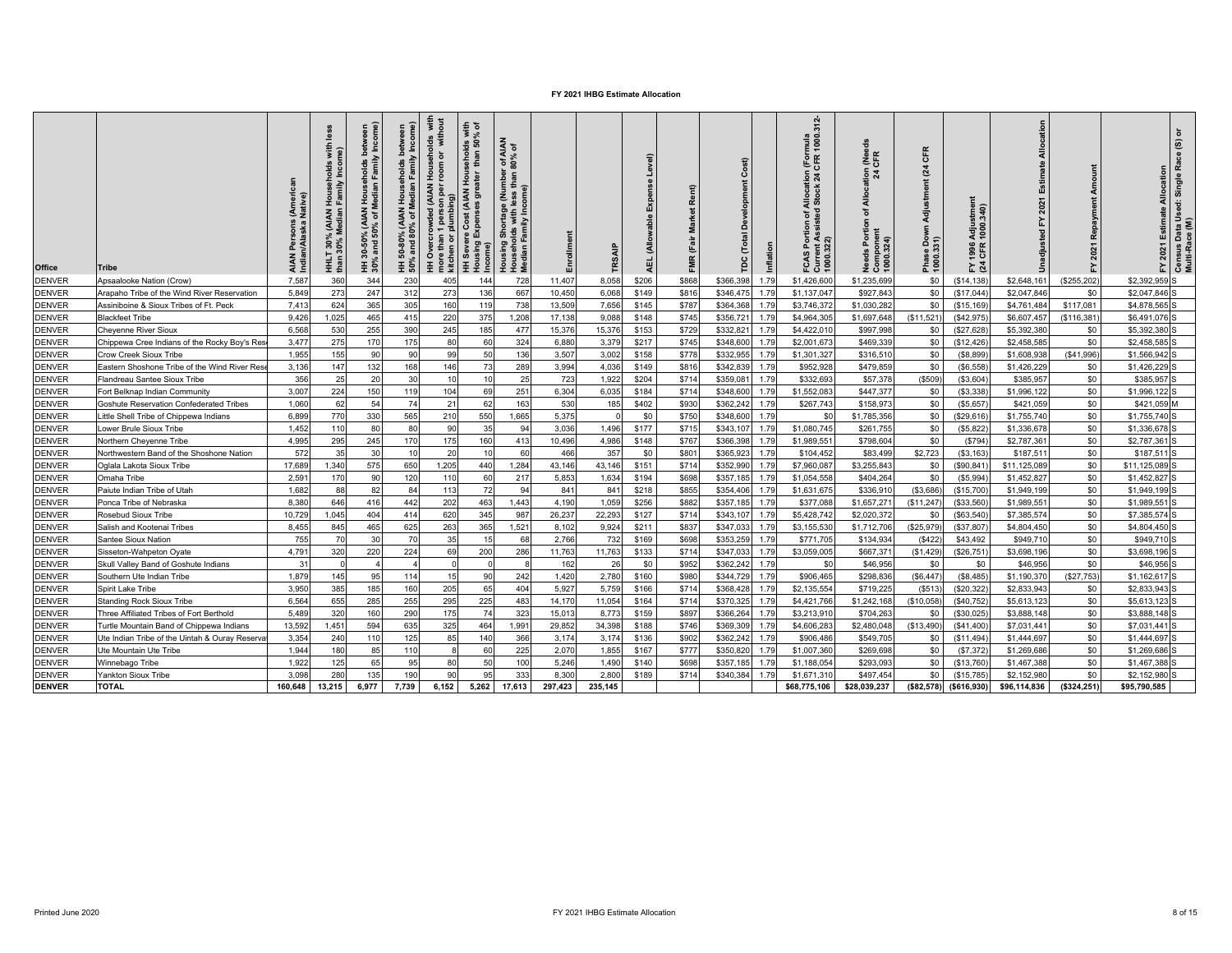| <b>Office</b>                      | Tribe                                     | (Americ<br>Native)<br>AIAN Persons<br>Indian/Alaska I<br>å | <u>ies</u><br>with<br>Househ<br>Family<br>T 30% (AIAN I<br>30% Median I<br>THE<br>H | Median Family Income)<br>bet<br>Households<br><b>AIAN</b><br>% of M<br>្ថី និ<br>$\frac{30-50^{\circ}}{30-50^{\circ}}$<br>HH 30% | HH 50-80% (AIAN Households between<br>50% and 80% of Median Family Income) | with<br>Households v  <br>room or witho<br>HH Overcrowded (AIAN<br>1 person p<br>plumbing)<br>vre than<br>chen or<br>mor<br>kitch | seholds with<br>than 50% of<br>V House<br>eater t<br>HH Severe Cost (AIAN<br>Housing Expenses gre<br>Income | r of AIAN<br>80% of<br>  Shortage (Number<br>blds with less than 8<br>Family Income)<br>Housing<br>Househol<br>Median Fa | Enrollment   | TRSAIP         | Level)<br>Expense<br>(Allowable<br>AEL. | Rent)<br>FMR (Fair Market | å                      | Inflation    | n (Formula<br>  CFR 1000.312-<br>f Allocation (<br>d Stock 24 C<br>tion of A<br>ssisted<br>FCAS Portion<br>Current Assist<br>1000.322) | I (Needs<br>CFR<br>tion<br>ă<br>৳<br>eds Portion<br>Componen<br>1000.324) | CFR<br>$\frac{3}{4}$<br>는<br>इँ<br>Down<br>Phase Do<br>1000.331) | Adjustment<br>1000.340)<br>1996<br>CFR<br>도 죽 | location<br>Estimate<br>걊<br>usted | Repayment<br>2021<br>놊 | 2021 Estimate Allocation<br>노         | Census Data Used: Single Race (S) or<br>Multi-Race (M) |
|------------------------------------|-------------------------------------------|------------------------------------------------------------|-------------------------------------------------------------------------------------|----------------------------------------------------------------------------------------------------------------------------------|----------------------------------------------------------------------------|-----------------------------------------------------------------------------------------------------------------------------------|-------------------------------------------------------------------------------------------------------------|--------------------------------------------------------------------------------------------------------------------------|--------------|----------------|-----------------------------------------|---------------------------|------------------------|--------------|----------------------------------------------------------------------------------------------------------------------------------------|---------------------------------------------------------------------------|------------------------------------------------------------------|-----------------------------------------------|------------------------------------|------------------------|---------------------------------------|--------------------------------------------------------|
| OKLAHOMA                           | Absentee-Shawnee Tribe                    | 8.708                                                      | 31                                                                                  | 353                                                                                                                              | 488                                                                        | 204                                                                                                                               | 31                                                                                                          | 840                                                                                                                      | 4,354        | 25,583         | \$138                                   | \$870                     | \$320,587              | 1.79         | \$1,767,637                                                                                                                            | \$1,121,38                                                                | \$0                                                              | \$26,996                                      | \$2.862.027                        | \$0                    | \$2,862.027                           |                                                        |
| <b>OKLAHOMA</b>                    | Alabama-Coushatta Tribe of Texas          | 701                                                        | 35                                                                                  | 35                                                                                                                               | 40                                                                         | 10                                                                                                                                |                                                                                                             | 86                                                                                                                       | 1.113        | 511            | \$0                                     | \$732                     | \$315,229              | 1.79         | \$86,912                                                                                                                               | \$69,827                                                                  | (\$1,035)                                                        | (\$2,038)                                     | \$153,667                          | \$0                    | \$153,667                             |                                                        |
| <b>OKLAHOMA</b>                    | Alabama-Quassarte Tribal Town             | 841                                                        | 40                                                                                  | 37                                                                                                                               | 55                                                                         | 14                                                                                                                                | 29                                                                                                          | 132                                                                                                                      | 461          | 988            | \$0                                     | \$898                     | \$317,048              | 1.79         | \$0                                                                                                                                    | \$115.63                                                                  | (S217)                                                           | (S1, 915)                                     | \$113,499                          | \$0                    | \$113,499                             |                                                        |
| OKLAHOMA                           | Apache Tribe                              | 1,97                                                       | 119                                                                                 | 93                                                                                                                               | 105                                                                        | 39                                                                                                                                | 84                                                                                                          | 278                                                                                                                      | 2,562        | 2,978          | \$0                                     | \$717                     | \$313,706              | 1.79         | \$188,956                                                                                                                              | \$225,65                                                                  | (S738)                                                           | \$732,939                                     | \$1,146,81                         | \$0                    | \$1,146,812                           |                                                        |
| OKLAHOMA                           | Caddo Nation                              | 3,250                                                      | 196                                                                                 | 153                                                                                                                              | 174                                                                        | 65                                                                                                                                | 139                                                                                                         | 502                                                                                                                      | 4,911        | 4,911          | \$143                                   | \$689                     | \$313,706              | 1.79         | \$119,546                                                                                                                              | \$377,404                                                                 | (\$1,377                                                         | (\$6,993                                      | \$488,57                           | \$0                    | \$488,579                             |                                                        |
| <b>OKLAHOMA</b>                    | <b>Cherokee Nation</b>                    | 123,773                                                    | 6,63                                                                                | 6,779                                                                                                                            | 8,472                                                                      | 2,307                                                                                                                             | 4,718                                                                                                       | 20,73'                                                                                                                   | 319,558      | 197,684        | \$163                                   | \$745                     | \$317,048              | 1.79         | \$13,991,000                                                                                                                           | \$14,394,892                                                              | (\$30,380)                                                       | (\$390,459                                    | \$27,965,05                        | \$0                    | \$27,965,053                          |                                                        |
| OKLAHOMA                           | Cheyenne and Arapaho Tribes               | 20,629                                                     | 642                                                                                 | 726                                                                                                                              | 972                                                                        | 323                                                                                                                               | 426                                                                                                         | 2,282                                                                                                                    | 12,945       | 7,440          | \$0                                     | \$814                     | \$324,421              | 1.79         | \$219,565                                                                                                                              | \$1,701,742                                                               | (\$98)                                                           | (\$19,859                                     | \$1,901,350                        | \$0                    | \$1,901,350 M                         |                                                        |
| <b>OKLAHOMA</b>                    | Chickasaw Nation                          | 46,119                                                     | 2,05                                                                                | 2,214                                                                                                                            | 3,105                                                                      | 906                                                                                                                               | 1,583                                                                                                       | 6,626                                                                                                                    | 38,740       | 38,740         | \$171                                   | \$719                     | \$306,038              | 1.79         | \$6,875,88                                                                                                                             | \$4,786,859                                                               | \$0                                                              | (\$142,481                                    | \$11,520,263                       | \$0                    | \$11,520,263 M                        |                                                        |
| <b>OKLAHOMA</b>                    | Chitimacha Tribe                          | 984                                                        | 25                                                                                  | 20                                                                                                                               | 66                                                                         | 44                                                                                                                                | 26                                                                                                          | 110                                                                                                                      | 1,102        | 565            | \$0                                     | \$883                     | \$324,913              | 1.79         | \$18,52                                                                                                                                | \$112,024                                                                 | (\$3,825)                                                        | (\$1,619                                      | \$125,103                          | \$0                    | \$125,103 M                           |                                                        |
| OKLAHOMA                           | Choctaw Nation                            | 50,903                                                     | 2,879                                                                               | 2,779                                                                                                                            | 3,804                                                                      | 1,054                                                                                                                             | 2,068                                                                                                       | 9,06                                                                                                                     | 226,296      | 99.37          | \$137                                   | \$699                     | \$313,214              | 1.79         | \$3,828,446                                                                                                                            | \$6,190,665                                                               | (\$5,626                                                         | (\$111,794                                    | \$9,901,69                         | \$0                    | \$9,901,691                           |                                                        |
| <b>OKLAHOMA</b>                    | Citizen Potawatomi Nation                 | 18.092                                                     | 754                                                                                 | 792                                                                                                                              | 1.126                                                                      | 351                                                                                                                               | 754                                                                                                         | 2.647                                                                                                                    | 34.145       | 24.786         | \$0                                     | \$871                     | \$320,587              | 1.79         | \$171,430                                                                                                                              | \$2,024,106                                                               | \$0                                                              | (\$36,420                                     | \$2.159.115                        | \$0                    | \$2.159.115 M                         |                                                        |
| OKLAHOMA                           | Comanche Nation                           | 10,133                                                     | 61 <sup>°</sup>                                                                     | 476                                                                                                                              | 541                                                                        | 203                                                                                                                               | 434                                                                                                         | 1,434                                                                                                                    | 12,514       | 15,312         | \$0                                     | \$717                     | \$311,789              | 1.79         | \$1,046,385                                                                                                                            | \$1,151,13                                                                | (\$4,033]                                                        | \$23,924                                      | \$2,169,562                        | \$0                    | \$2,169,562 M                         |                                                        |
| <b>OKLAHOMA</b>                    | Coushatta Tribe                           | 71                                                         |                                                                                     | 10                                                                                                                               |                                                                            |                                                                                                                                   |                                                                                                             |                                                                                                                          | 924          | 805            | \$0                                     | \$710                     | \$324,91               | 1.79         | \$0                                                                                                                                    | \$46,956                                                                  | \$0                                                              | \$0                                           | \$46,95                            | \$0                    | \$46.956                              |                                                        |
| <b>OKLAHOMA</b>                    | Delaware Nation (Western)                 | 390                                                        | 24                                                                                  | 18                                                                                                                               | 21                                                                         |                                                                                                                                   | 17                                                                                                          | 5'                                                                                                                       | 1,462        | 589            | \$0                                     | \$689                     | \$313,706              | 1.79         | \$42,783                                                                                                                               | \$46,956                                                                  | (S153)                                                           | \$0                                           | \$89,585                           | \$0                    | \$89,585 M                            |                                                        |
| <b>OKLAHOMA</b>                    | Delaware Tribe of Indians (Eastern)       | $\cap$                                                     |                                                                                     | $\Omega$                                                                                                                         |                                                                            |                                                                                                                                   | $\Omega$                                                                                                    |                                                                                                                          | 11,014       | $\cap$         | \$158                                   | \$696                     | \$317,048              | 1.79         | \$339,490                                                                                                                              | \$0                                                                       | \$0                                                              | \$236,947                                     | \$576,437                          | \$0                    | \$576,437 M                           |                                                        |
| <b>OKLAHOMA</b>                    | Eastern Shawnee Tribe                     | 220                                                        | 14                                                                                  | 20                                                                                                                               | 19                                                                         |                                                                                                                                   | 14                                                                                                          | $\overline{a}$                                                                                                           | 3,518        | 644            | \$0                                     | \$717                     | \$317,048              | 1.79         | \$18,118                                                                                                                               | \$46,956                                                                  | \$0                                                              | \$0                                           | \$65,074                           | \$0                    | \$65,074 M                            |                                                        |
| <b>OKLAHOMA</b>                    | Fort Sill Apache Tribe                    | 404                                                        | 24                                                                                  | 19                                                                                                                               | 22                                                                         |                                                                                                                                   | 17                                                                                                          | 57                                                                                                                       | 785          | 610            | \$0                                     | \$717                     | \$313,706              | 1.79         | \$28,743                                                                                                                               | \$46,956                                                                  | (S161)                                                           | \$0                                           | \$75,53                            | \$0                    | \$75,539 M                            |                                                        |
| <b>OKLAHOMA</b>                    | Iowa Tribe of Kansas and Nebraska         | 831                                                        | 84                                                                                  | 92                                                                                                                               | 74                                                                         | 16                                                                                                                                | 40                                                                                                          | 194                                                                                                                      | 4.455        | 2.729          | \$170                                   | \$725                     | \$345.31               | 1.79         | \$334.904                                                                                                                              | \$144,680                                                                 | \$0                                                              | (\$6,659)                                     | \$472.92                           | \$0                    | \$472.924 M                           |                                                        |
| <b>OKLAHOMA</b>                    | lowa Tribe of Oklahoma                    | 717                                                        | 44                                                                                  | 24                                                                                                                               | 52                                                                         |                                                                                                                                   | 35                                                                                                          | 118                                                                                                                      | 748          | 2,824          | \$131                                   | \$732                     | \$326,338              | 1.79         | \$7,447                                                                                                                                | \$85,729                                                                  | (S218)                                                           | (\$1,542                                      | \$91,416                           | \$0                    | \$91.416 M                            |                                                        |
| OKLAHOMA                           | lena Band of Choctaw Indians              |                                                            |                                                                                     |                                                                                                                                  |                                                                            |                                                                                                                                   |                                                                                                             |                                                                                                                          | 243          | 133            | \$0                                     | \$752                     | \$315,328              | 1.79         | \$C                                                                                                                                    | \$46,956                                                                  | \$0                                                              | \$0                                           | \$46,95                            | \$0                    | \$46,956                              |                                                        |
| OKLAHOMA                           | Kaw Natior                                | 3,040                                                      | 163                                                                                 | 126                                                                                                                              | 196                                                                        | 87                                                                                                                                | 131                                                                                                         | 463                                                                                                                      | 3,403        | 4,295          | \$0                                     | \$686                     | \$320,587              | 1.79         | \$354,706                                                                                                                              | \$381,324                                                                 | \$0                                                              | (S1.828)                                      | \$734,202                          | \$0                    | \$734,202                             |                                                        |
| <b>OKLAHOMA</b>                    |                                           | 466                                                        | 26                                                                                  | 23                                                                                                                               | 34                                                                         |                                                                                                                                   | 20                                                                                                          | 83                                                                                                                       | 732          | 350            | \$0                                     | \$898                     | \$315,13'              | 1.79         | \$C                                                                                                                                    | \$55,939                                                                  | (\$231                                                           | (\$924                                        | \$54,78                            | \$0                    | \$54,783                              |                                                        |
|                                    | Kialegee Tribal Town                      | 918                                                        |                                                                                     | 18                                                                                                                               | 46                                                                         |                                                                                                                                   | $\boldsymbol{\Lambda}$                                                                                      | 54                                                                                                                       |              |                |                                         |                           |                        | 1.79         |                                                                                                                                        |                                                                           |                                                                  |                                               |                                    | \$0                    |                                       |                                                        |
| <b>OKLAHOMA</b><br><b>OKLAHOMA</b> | Kickapoo Traditional Tribe of Texas       | 683                                                        | 40                                                                                  | 45                                                                                                                               | 54                                                                         |                                                                                                                                   | 25                                                                                                          | 95                                                                                                                       | 459<br>1,654 | 366<br>1,178   | \$180<br>\$128                          | \$714<br>\$716            | \$301,861<br>\$339,56  | 1.79         | \$119,633<br>\$725,798                                                                                                                 | \$53,613<br>\$99,916                                                      | (\$3,686)<br>(\$1,734)                                           | (\$2, 124)                                    | \$167,436<br>\$823,920             | \$0                    | \$167,436<br>\$823,920                |                                                        |
|                                    | Kickapoo Tribe of Kansas                  | 3,291                                                      | 125                                                                                 | 125                                                                                                                              | 150                                                                        | 35                                                                                                                                | 95                                                                                                          | 382                                                                                                                      | 2.675        | 2.675          |                                         |                           |                        |              |                                                                                                                                        |                                                                           |                                                                  | (\$59                                         |                                    | \$0                    | \$380,371 M                           |                                                        |
| OKLAHOMA<br><b>OKLAHOMA</b>        | Kickapoo Tribe of Oklahoma                |                                                            | 436                                                                                 | 340                                                                                                                              | 386                                                                        | 145                                                                                                                               | 310                                                                                                         |                                                                                                                          | 11.000       | 10,927         | \$0<br>\$0                              | \$705<br>\$717            | \$315,131              | 1.79<br>1.79 | \$109,171                                                                                                                              | \$277,616<br>\$840,134                                                    | \$0                                                              | (S6, 416)                                     | \$380,37                           | \$0                    | \$999.494 M                           |                                                        |
| <b>OKLAHOMA</b>                    | Kiowa Indian Tribe                        | 7,23'                                                      | 17                                                                                  |                                                                                                                                  |                                                                            |                                                                                                                                   |                                                                                                             | 1,127                                                                                                                    |              |                |                                         |                           | \$313,706              |              | \$178,512                                                                                                                              |                                                                           | (\$3,053)                                                        | \$16,100                                      | \$999,494                          |                        |                                       |                                                        |
|                                    | Miami Tribe                               | 425                                                        |                                                                                     | 29                                                                                                                               | 35                                                                         |                                                                                                                                   | 11<br>$\mathbf{R}$                                                                                          | 81                                                                                                                       | 4.099        | 575            | \$0                                     | \$717                     | \$317,048              | 1.79         | \$0                                                                                                                                    | \$49.33                                                                   | (S653)                                                           | (\$807                                        | \$47,870                           | \$0                    | \$47,870 M                            |                                                        |
| <b>OKLAHOMA</b>                    | Modoc Tribe                               | 142                                                        |                                                                                     |                                                                                                                                  | 14                                                                         |                                                                                                                                   |                                                                                                             | $\cdot$                                                                                                                  | 181          | 181            | \$152                                   | \$717                     | \$317,048              | 1.79         | \$92,031                                                                                                                               | \$46,956                                                                  | \$0                                                              | \$0                                           | \$138,987                          | \$0                    | \$138,987                             |                                                        |
| OKLAHOMA                           | Muscogee (Creek) Nation                   | 74,271                                                     | 4,072                                                                               | 3.715                                                                                                                            | 5,500                                                                      | 1,237                                                                                                                             | 3,160                                                                                                       | 12,850                                                                                                                   | 72,169       | 55,817         | \$144                                   | \$833                     | \$317,048              | 1.79         | \$2,553,427                                                                                                                            | \$8,812,28                                                                | (\$58,179)                                                       | (\$111,626                                    | \$11,195,909                       | \$0                    | \$11,195,909                          |                                                        |
| OKLAHOMA<br><b>OKLAHOMA</b>        | <b>Osage Nation</b>                       | 10,529                                                     | 650<br>20                                                                           | 490                                                                                                                              | 895                                                                        | 140<br>15                                                                                                                         | 305<br>$\boldsymbol{\Lambda}$                                                                               | 2,035                                                                                                                    | 19,929       | 11,960         | \$0                                     | \$898                     | \$313,608              | 1.79         | \$C                                                                                                                                    | \$1,159,666                                                               | (\$2,217                                                         | (S4, 710)                                     | \$1,152,739                        | \$0<br>\$0             | \$1,152,739                           |                                                        |
|                                    | Otoe-Missouria Tribe                      | 399                                                        |                                                                                     | 24                                                                                                                               | 25                                                                         |                                                                                                                                   |                                                                                                             | 21                                                                                                                       | 3,107        | 1,903          | \$146                                   | \$686                     | \$320,587              | 1.79         | \$305,145                                                                                                                              | \$48,80                                                                   | \$0                                                              | (\$4,979                                      | \$348,967                          |                        | \$348,967                             |                                                        |
| OKLAHOMA<br><b>OKLAHOMA</b>        | Ottawa Tribe                              | 1,391                                                      | 100                                                                                 | 80<br>175                                                                                                                        | 120<br>195                                                                 | 34<br>90                                                                                                                          | 65<br>95                                                                                                    | 300                                                                                                                      | 2,536        | 911            | \$0                                     | \$717                     | \$317,048              | 1.79         | \$0                                                                                                                                    | \$198,486                                                                 | \$0<br>\$0                                                       | (\$3,293                                      | \$195,193                          | \$0                    | \$195,193 <sup>N</sup><br>\$535.243 M |                                                        |
| <b>OKLAHOMA</b>                    | Pawnee Nation                             | 3,072<br>2.041                                             | 125                                                                                 | 139                                                                                                                              |                                                                            |                                                                                                                                   | 52                                                                                                          | 470                                                                                                                      | 3,526        | 1,361<br>2.761 | \$138                                   | \$691                     | \$326,338<br>\$317,048 | 1.79         | \$177,951<br>\$1,232,430                                                                                                               | \$365,31                                                                  |                                                                  | (\$8,025                                      | \$535,24<br>\$1,427,844            | \$0                    | \$1.427.844 M                         |                                                        |
|                                    | Peoria Tribe                              |                                                            | 82                                                                                  |                                                                                                                                  | 168                                                                        | 45                                                                                                                                |                                                                                                             | 213                                                                                                                      | 2.761        |                | \$137                                   | \$717                     |                        | 1.79         |                                                                                                                                        | \$211.422                                                                 | (\$2,829)                                                        | (\$13, 178]                                   |                                    | \$0                    |                                       |                                                        |
| OKLAHOMA<br>OKLAHOMA               | Ponca Tribe of Indians of Oklahoma        | 2,226                                                      | 120                                                                                 | 93                                                                                                                               | 143                                                                        | 63                                                                                                                                | 96                                                                                                          | 32 <sup>2</sup>                                                                                                          | 3,195        | 3,146          | \$129                                   | \$686                     | \$320,587              | 1.79         | \$614,198                                                                                                                              | \$277,004                                                                 | \$0                                                              | \$14,090                                      | \$877,11                           | \$0                    | \$877,111 M                           |                                                        |
|                                    | Prairie Band Potawatomi Nation            | 745                                                        | 55                                                                                  | 50                                                                                                                               | 40                                                                         | 25                                                                                                                                | 20                                                                                                          | 128                                                                                                                      | 4,841        | 2,622          | \$166                                   | \$788                     | \$339,56               | 1.79         | \$113,234                                                                                                                              | \$128,38                                                                  | (\$1,958)                                                        | \$9,765                                       | \$249,430                          | \$0                    | \$249,430                             |                                                        |
| OKLAHOMA                           | Quapaw Tribe                              | 1,345                                                      | 90                                                                                  | 65                                                                                                                               | 115                                                                        | 29                                                                                                                                | 35                                                                                                          | 270                                                                                                                      | 5,294        | 1,765          | \$0                                     | \$717                     | \$317,048              | 1.79         | \$ <sub>0</sub>                                                                                                                        | \$161,45                                                                  | \$0                                                              | (\$2,678)                                     | \$158,77                           | \$0                    | \$158,773                             |                                                        |
| OKLAHOMA                           | Sac and Fox Nation of Missouri            | 65                                                         |                                                                                     |                                                                                                                                  |                                                                            |                                                                                                                                   |                                                                                                             |                                                                                                                          | 482          | 442            | \$163                                   | \$709                     | \$339,56               | 1.79         | \$171,770                                                                                                                              | \$46,95                                                                   | \$0                                                              | \$0                                           | \$218,72                           | \$0                    | \$218,726                             |                                                        |
| <b>OKLAHOMA</b>                    | Sac and Fox Nation, Oklahoma              | 6,451                                                      | 320                                                                                 | 345                                                                                                                              | 415                                                                        | 135                                                                                                                               | 240                                                                                                         | 1,007                                                                                                                    | 3,949        | 9,277          | \$131                                   | \$718                     | \$320,587              | 1.79         | \$425,443                                                                                                                              | \$951,532                                                                 | (\$11,545)                                                       | (\$10,369)                                    | \$1,355,060                        | \$317                  | \$1,355,377                           |                                                        |
| OKLAHOMA                           | Seminole Nation                           | 4,376                                                      | 250                                                                                 | 220                                                                                                                              | 355                                                                        | 120                                                                                                                               | 90                                                                                                          | 781                                                                                                                      | 15,123       | 4,504          | \$157                                   | \$686                     | \$315,131              | 1.79         | \$1,037,020                                                                                                                            | \$629,977                                                                 | (\$831                                                           | \$25,619                                      | \$1,640,546                        | \$0                    | \$1,640,546                           |                                                        |
| <b>OKLAHOMA</b>                    | Seneca-Cayuga Nation                      | 851                                                        | 34                                                                                  | 63                                                                                                                               | 114                                                                        | 22                                                                                                                                | 33                                                                                                          | 211                                                                                                                      | 5,557        | 1,290          | \$0                                     | \$696                     | \$317,048              | 1.79         | \$0                                                                                                                                    | \$123,43                                                                  | \$0                                                              | (\$2,048)                                     | \$121,385                          | \$0                    | \$121,385 M                           |                                                        |
| <b>OKLAHOMA</b>                    | Shawnee Tribe                             |                                                            |                                                                                     | $\Omega$                                                                                                                         |                                                                            | $\Omega$                                                                                                                          | $\Omega$                                                                                                    |                                                                                                                          | 2,113        | 912            | \$0                                     | \$0                       | \$317,048              | 1.79         | \$0                                                                                                                                    | \$46,956                                                                  | \$0                                                              | \$0                                           | \$46,956                           | \$0                    | \$46,956                              |                                                        |
| <b>OKLAHOMA</b>                    | Thlopthlocco Tribal Town                  | 1,668                                                      | 80                                                                                  | 74                                                                                                                               | 108                                                                        | 29                                                                                                                                | 58                                                                                                          | 262                                                                                                                      | 834          | 25,097         | \$0                                     | \$898                     | \$315,13'              | 1.79         | \$0                                                                                                                                    | \$227,393                                                                 | (S537)                                                           | (\$3,763                                      | \$223,092                          | \$0                    | \$223,092                             |                                                        |
| <b>OKLAHOMA</b>                    | <b>Tonkawa Tribe</b>                      | 645                                                        | 35                                                                                  | 30                                                                                                                               | 4 <sub>5</sub>                                                             |                                                                                                                                   | 40                                                                                                          | 36                                                                                                                       | 576          | 959            | \$169                                   | \$686                     | \$320,587              | 1.79         | \$466,357                                                                                                                              | \$73.68                                                                   | \$0                                                              | (\$6,699                                      | \$533.34                           | \$0                    | \$533.341 M                           |                                                        |
| OKLAHOMA                           | Tunica-Biloxi Tribe                       | 2.080                                                      | <b>Qf</b>                                                                           | 111                                                                                                                              | 100                                                                        | 15                                                                                                                                | 108                                                                                                         | 308                                                                                                                      | 1,040        | 332            | \$0                                     | \$768                     | \$315,328              | 1.79         | \$C                                                                                                                                    | \$223,09                                                                  | \$0                                                              | (S3, 701)                                     | \$219,39                           | \$0                    | \$219,391                             |                                                        |
| OKLAHOMA                           | Jnited Keetoowah Band of Cherokee Indians | 8,960                                                      | 480                                                                                 | 491                                                                                                                              | 613                                                                        | 167                                                                                                                               | 342                                                                                                         | 1,584                                                                                                                    | 14,034       | 14,311         | \$0                                     | \$686                     | \$317,048              | 1.79         | \$C                                                                                                                                    | \$1,053,60                                                                | (\$2,342)                                                        | \$17,439                                      | \$1,033,819                        | \$0                    | \$1,033,819 M                         |                                                        |
| <b>OKLAHOMA</b>                    | Wichita and Affiliated Tribes             | 1,135                                                      | 68                                                                                  | 53                                                                                                                               | 61                                                                         | 23                                                                                                                                | 49                                                                                                          | 116                                                                                                                      | 3,279        | 1,715          | \$0                                     | \$689                     | \$313,706              | 1.79         | \$331,787                                                                                                                              | \$124,62                                                                  | (\$366                                                           | (\$7,565                                      | \$448,48                           | \$0                    | \$448,481 M                           |                                                        |
| <b>OKLAHOMA</b>                    | <b>Wyandotte Nation</b>                   | 3,129                                                      | 199                                                                                 | 150                                                                                                                              | 275                                                                        | 29                                                                                                                                | 164                                                                                                         | 609                                                                                                                      | 4,279        | 2,179          | \$0                                     | \$722                     | \$317,048              | 1.79         | \$54,428                                                                                                                               | \$394,280                                                                 | \$0                                                              | (\$7,443)                                     | \$441,265                          | \$0                    | \$441,265 M                           |                                                        |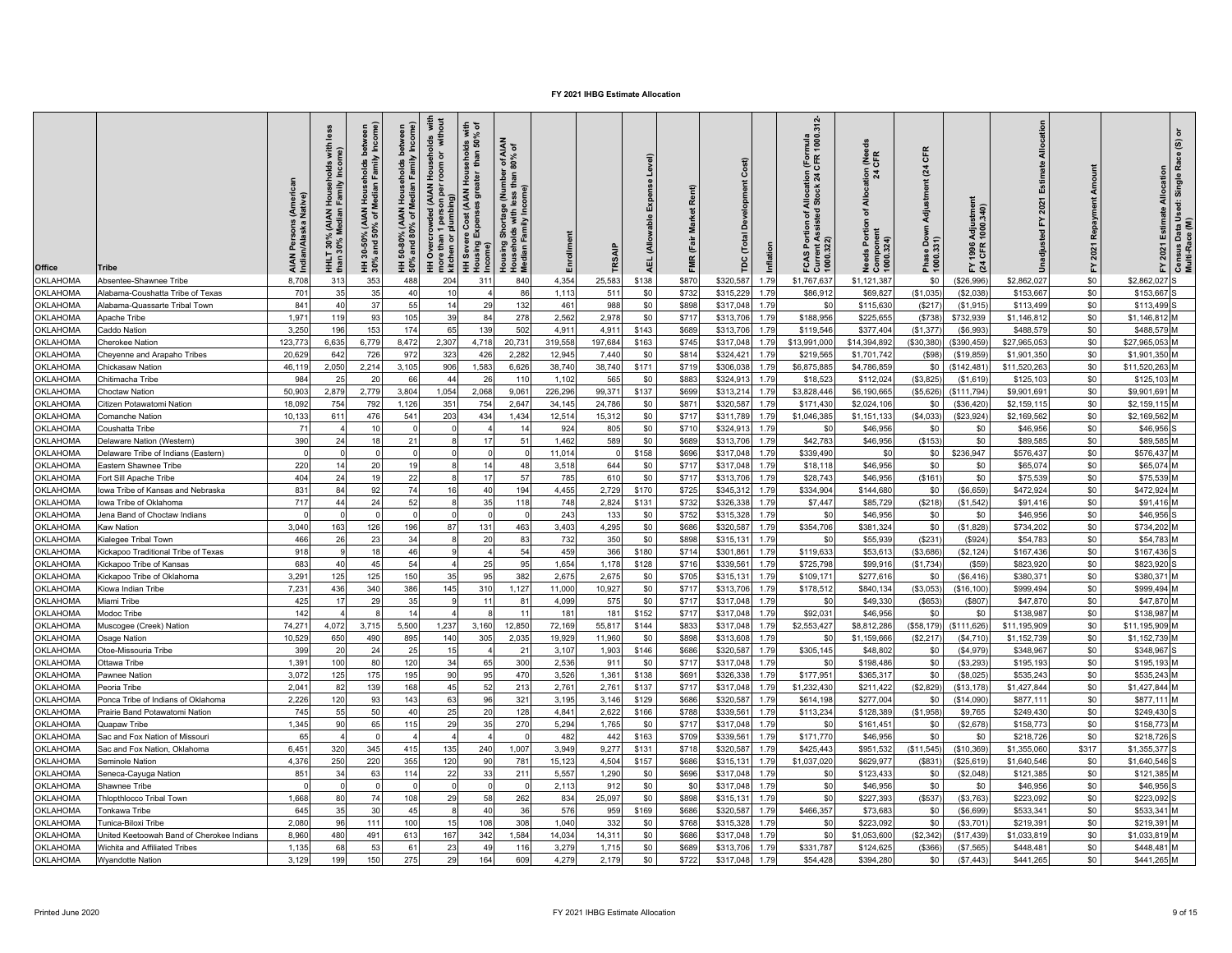| <b>Office</b><br><b>OKLAHOMA</b> | Tribe<br><b>TOTAL</b> | : 드<br>430,311 | នី និ<br>$\epsilon$<br>로 중 | ית ה<br>న బె<br>유ㅎ<br>$\bullet$<br>王 흥<br>22,194 21,722 | 요<br>로 많<br>29,342 | ಾ<br>8,098 | خ ≘<br>$\overline{2}$<br>$\overline{\bullet}$ $\pm$<br>16,266 | f AIAN<br>% of<br>ം ജ<br>- ⊷<br>69,030 | 画<br>874,677 | 591,014 | $\equiv$ |  | $\mathbf{\Omega}$<br>₽ |  | E H<br>نہ ⊆.<br>$E$ $N$<br>\$38,148,809 | <b>ABLE</b><br>ত্ৰ প্ল<br>\$49,799,690 | ∶ ∈<br>Phas<br>1000<br>(\$138,025) | : ຣ<br>$\bullet$<br>도한<br>( \$68, 532) | \$87,741,942 | ۵<br>\$317 | \$87,742,259 |  |
|----------------------------------|-----------------------|----------------|----------------------------|---------------------------------------------------------|--------------------|------------|---------------------------------------------------------------|----------------------------------------|--------------|---------|----------|--|------------------------|--|-----------------------------------------|----------------------------------------|------------------------------------|----------------------------------------|--------------|------------|--------------|--|
|----------------------------------|-----------------------|----------------|----------------------------|---------------------------------------------------------|--------------------|------------|---------------------------------------------------------------|----------------------------------------|--------------|---------|----------|--|------------------------|--|-----------------------------------------|----------------------------------------|------------------------------------|----------------------------------------|--------------|------------|--------------|--|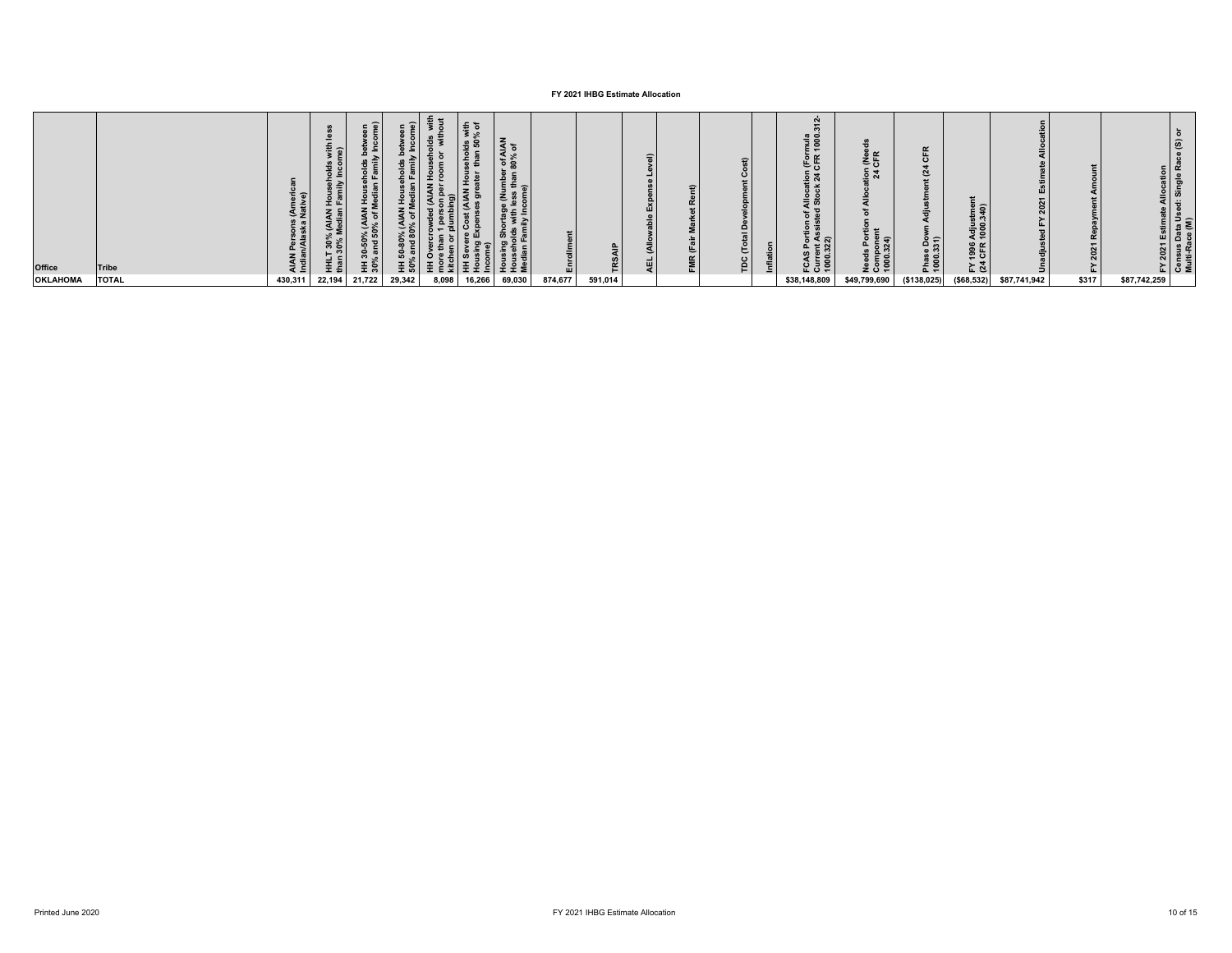| Office         | Tribe                                         | Native)<br><b>Indian/Alaska</b> | less<br>with<br>me)<br>I Households v<br>TFamily Incom<br>30% (AIAN I<br>30% Median I<br>둝 | Median Family Income)<br>bet<br>holds<br>৳<br>-50% (<br>1d 50°<br>and<br>$30 -$ | Median Family Income)<br>ĭ<br>50% and 80% of<br>ន់ | with<br>put<br>Households v<br>room or witho<br>HH Overcrowded (AIAN H<br>more than 1 person per r<br>kitchen or plumbing) | seholds with<br>than 50% of<br>eus<br>Hous<br>eater<br>Cost (AIAN I<br>xpenses grea<br>HH Severe Cost (<br>Housing Expense | r of AIAN<br>80% of<br>  Shortage (Number<br> -<br>  Shortay Income<br>  Tamily Income<br>Housing S<br>Househol<br>Median Fa | Enrollment | TRSAIP       | Level)<br>菡<br>$\frac{a}{6}$<br>(Allow<br>ų. | Rent)<br><b>Market</b><br>FMR (Fair | Cost)<br>å<br>$\overline{\mathbf{c}}$<br>Inflation | $312 -$<br>Allocation (Formula<br>  Stock 24 CFR 1000.<br>tion of A<br>ssisted<br>FCAS Portion<br>Current Assist<br>1000.322) | <b>LNee</b><br>$\frac{1}{2}a$<br>Allocat<br>৳<br>eds Portion<br>Component<br>1000.324) | CFR<br>(24)<br>Adjustment<br>Phase Down<br>1000.331) | Adjustment<br>1000.340)<br>1996<br>CFR<br>도 잘 | cation      | Repayment<br>2021<br>걊 | 2021 Estimate Allocation<br>모 | Census Data Used: Single Race (S) or<br>Multi-Race (M) |
|----------------|-----------------------------------------------|---------------------------------|--------------------------------------------------------------------------------------------|---------------------------------------------------------------------------------|----------------------------------------------------|----------------------------------------------------------------------------------------------------------------------------|----------------------------------------------------------------------------------------------------------------------------|------------------------------------------------------------------------------------------------------------------------------|------------|--------------|----------------------------------------------|-------------------------------------|----------------------------------------------------|-------------------------------------------------------------------------------------------------------------------------------|----------------------------------------------------------------------------------------|------------------------------------------------------|-----------------------------------------------|-------------|------------------------|-------------------------------|--------------------------------------------------------|
| PHOENIX        | Acoma Pueblo                                  | 3.120                           | 130                                                                                        | 60                                                                              | 195                                                | 125                                                                                                                        | 30                                                                                                                         | 304                                                                                                                          | 4,819      | 4,762        | \$278                                        | \$714                               | \$350.63<br>1.79                                   | \$588,036                                                                                                                     | \$401.966                                                                              | \$0                                                  | (\$9,624                                      | \$980.378   | \$0                    | \$980.378                     |                                                        |
| PHOENIX        | Agua Caliente Band of Cahuilla Indians        | 531                             | 35                                                                                         | 35                                                                              | 25                                                 | 14                                                                                                                         | 65                                                                                                                         | 95                                                                                                                           | 418        | 418          | \$0                                          | \$1,289                             | \$445.002<br>1.79                                  | \$ <sub>6</sub>                                                                                                               | \$140,399                                                                              | (\$1,738)                                            | (\$2,300                                      | \$136,361   | \$0                    | \$136,361 M                   |                                                        |
| PHOENIX        | Ak-Chin Indian Community                      | 911                             | 155                                                                                        | 70                                                                              | 60                                                 | 35                                                                                                                         | $\Omega$                                                                                                                   | 254                                                                                                                          | 730        | 984          | \$329                                        | \$1,173                             | \$352.56<br>1.79                                   | \$267.914                                                                                                                     | \$195,768                                                                              | (S4.309)                                             | (S6.109)                                      | \$453.264   | \$0                    | \$453.264                     |                                                        |
| PHOENIX        | Alturas Indian Rancheria                      |                                 |                                                                                            |                                                                                 |                                                    |                                                                                                                            |                                                                                                                            |                                                                                                                              | 11         | 11           | \$0                                          | \$770                               | \$487,874<br>1.79                                  | \$ <sub>0</sub>                                                                                                               | \$46,956                                                                               | \$0                                                  | \$0                                           | \$46,956    | \$0                    | \$46,956                      |                                                        |
| PHOENIX        | Augustine Band of Cahuilla Indians            |                                 |                                                                                            |                                                                                 |                                                    |                                                                                                                            | C                                                                                                                          |                                                                                                                              | £          | 8            | \$0                                          | \$1,289                             | \$445,00<br>1.79                                   | \$0                                                                                                                           | \$46,956                                                                               | \$0                                                  | \$0                                           | \$46,956    | \$0                    | \$46,956                      |                                                        |
| PHOENIX        | Bear River Band of the Rohnerville Rancheria  | 14                              |                                                                                            |                                                                                 |                                                    |                                                                                                                            | $\Omega$                                                                                                                   |                                                                                                                              | 291        | 231          | \$0                                          | \$1,040                             | \$495,61<br>1.79                                   | \$0                                                                                                                           | \$46,956                                                                               | \$0                                                  | \$0                                           | \$46,956    | \$0                    | \$46,956                      |                                                        |
| PHOENIX        | Berry Creek Rancheria of Maidu Indians        | 1,252                           | 64                                                                                         | 100                                                                             | 84                                                 | 27                                                                                                                         | 114                                                                                                                        | 228                                                                                                                          | 626        | 427          | \$380                                        | \$1,090                             | \$479,753<br>1.79                                  | \$208,212                                                                                                                     | \$308,438                                                                              | (\$412)                                              | (\$6,091)                                     | \$510,147   | \$0                    | \$510,147 M                   |                                                        |
| PHOENIX        | Big Lagoon Rancheria                          | 19                              |                                                                                            | $\Omega$                                                                        |                                                    |                                                                                                                            | $\Omega$                                                                                                                   |                                                                                                                              | 17         | 17           | \$0                                          | \$1,040                             | \$495,61<br>1.79                                   | \$0                                                                                                                           | \$46,956                                                                               | \$0                                                  | \$0                                           | \$46,956    | $\$0$                  | \$46,956                      |                                                        |
| PHOENIX        | Big Pine Paiute Tribe of the Owens Valley     | 458                             | 40                                                                                         | 25                                                                              | 50                                                 |                                                                                                                            | 25                                                                                                                         | 90                                                                                                                           | 627        | 414          | \$233                                        | \$973                               | \$465,540<br>1.79                                  | \$313,120                                                                                                                     | \$121,269                                                                              | (S44)                                                | (S2, 146)                                     | \$432,200   | \$0                    | \$432.200                     |                                                        |
| PHOENIX        | Big Sandy Rancheria of Western Mono Indians   | 1,032                           | 37                                                                                         | 36                                                                              | 48                                                 | 30                                                                                                                         | 49                                                                                                                         | 121                                                                                                                          | 516        | 405          | \$0                                          | \$1,010                             | \$491,07<br>1.79                                   | \$0                                                                                                                           | \$232,340                                                                              | \$0                                                  | (\$3,854                                      | \$228,486   | \$0                    | \$228,486                     |                                                        |
| PHOENIX        | Big Valley Band of Pomo Indians               | 1.624                           | 144                                                                                        | 79                                                                              | 105                                                | 44                                                                                                                         | 148                                                                                                                        | 329                                                                                                                          | 812        | 382          | \$0                                          | \$1,016                             | \$493,965<br>1.79                                  | \$ <sub>6</sub>                                                                                                               | \$441.798                                                                              | (S1.530)                                             | (\$7,303                                      | \$432.965   | \$0                    | \$432.965                     |                                                        |
| PHOENIX        | <b>Bishop Paiute Tribe</b>                    | 1,237                           | 65                                                                                         | 75                                                                              | 115                                                | 10                                                                                                                         | 25                                                                                                                         | 219                                                                                                                          | 1,895      | 1,651        | \$233                                        | \$973                               | \$465,540<br>1.79                                  | \$741,087                                                                                                                     | \$232,525                                                                              | \$311,862                                            | \$10,742                                      | \$1,274,732 | (\$11,079)             | \$1,263,653                   |                                                        |
| PHOENIX        | <b>Blue Lake Rancheria</b>                    | 36                              |                                                                                            |                                                                                 |                                                    |                                                                                                                            |                                                                                                                            |                                                                                                                              | 51         | 84           | \$0                                          | \$1,040                             | \$495,61<br>1.79                                   | \$ <sub>6</sub>                                                                                                               | \$46,956                                                                               | \$0                                                  | \$0                                           | \$46.95     | \$0                    | \$46,956                      |                                                        |
| PHOENIX        | <b>Bridgeport Indian Colony</b>               | 39                              |                                                                                            |                                                                                 | 10                                                 |                                                                                                                            | r                                                                                                                          |                                                                                                                              | 111        | 85           | \$233                                        | \$1,290                             | \$465,540<br>1.79                                  | \$201,386                                                                                                                     | \$7,484                                                                                | \$0                                                  | (\$1,648)                                     | \$207,222   | \$0                    | \$207,222                     |                                                        |
| PHOENIX        | Buena Vista Rancheria of Me-Wuk Indians       | 16                              |                                                                                            |                                                                                 |                                                    |                                                                                                                            |                                                                                                                            |                                                                                                                              | 8          | $\mathbf{R}$ | \$0                                          | \$1,128                             | \$487,87<br>1.79                                   | \$0                                                                                                                           | \$46,956                                                                               | \$0                                                  | \$0                                           | \$46,956    | \$0                    | \$46,956 N                    |                                                        |
| PHOENIX        | Cabazon Band of Mission Indians               | 26                              |                                                                                            |                                                                                 |                                                    |                                                                                                                            |                                                                                                                            |                                                                                                                              | 30         | 46           | \$0                                          | \$1,289                             | \$445,002<br>1.79                                  | \$0                                                                                                                           | \$46,956                                                                               | \$0                                                  | \$0                                           | \$46,956    | \$0                    | \$46,956                      |                                                        |
| PHOENIX        | Cachil DeHe Band of Wintun Indians, Colusa R  | 59                              |                                                                                            |                                                                                 |                                                    |                                                                                                                            |                                                                                                                            | 12                                                                                                                           | 69         | 109          | \$0                                          | \$938                               | \$479,75<br>1.79                                   | \$0                                                                                                                           | \$46,956                                                                               | \$0                                                  | \$0                                           | \$46,956    | \$0                    | \$46,956                      |                                                        |
| PHOENIX        | Cahto Tribe of the Laytonville Rancheria      | 262                             | 23                                                                                         | 13                                                                              | 17                                                 |                                                                                                                            | 24                                                                                                                         | 20                                                                                                                           | 131        | 293          | \$380                                        | \$1.173                             | \$493.96<br>1.79                                   | \$355,928                                                                                                                     | \$65,138                                                                               | (\$76)                                               | (\$4,652)                                     | \$416,339   | \$0                    | \$416,339                     |                                                        |
| PHOENIX        | Cahuilla Band of Indians                      | 176                             |                                                                                            |                                                                                 |                                                    |                                                                                                                            |                                                                                                                            | 12                                                                                                                           | 397        | 293          | \$395                                        | \$1,289                             | \$445.00<br>1.79                                   | \$0                                                                                                                           | \$46,956                                                                               | \$0                                                  | \$0                                           | \$46,956    | \$0                    | \$46,956                      |                                                        |
| PHOENIX        | California Valley Miwok Tribe                 | 20                              |                                                                                            |                                                                                 |                                                    |                                                                                                                            |                                                                                                                            |                                                                                                                              | 10         |              | \$0                                          | \$988                               | \$479,753<br>1.79                                  | \$0                                                                                                                           | \$46,956                                                                               | \$0                                                  | \$0                                           | \$46,956    | \$0                    | \$46,956                      |                                                        |
| PHOENIX        | Campo Band of Diegueno Mission Indians        | 259                             | 30                                                                                         | 15                                                                              | 10                                                 |                                                                                                                            | 10                                                                                                                         | 40                                                                                                                           | 302        | 304          | \$391                                        | \$2,037                             | \$428,052<br>1.79                                  | \$321,756                                                                                                                     | \$56,097                                                                               | \$0                                                  | \$290,402                                     | \$668,255   | \$0                    | \$668.255                     |                                                        |
| PHOENIX        | Capitan Grande Band of Diegueno Mission Indi  | 611                             | 25                                                                                         |                                                                                 | 10                                                 | 10                                                                                                                         | 25                                                                                                                         | 39                                                                                                                           | 539        | 550          | \$395                                        | \$2,037                             | \$428,052<br>1.79                                  | \$0                                                                                                                           | \$87,070                                                                               | (\$1,056)                                            | \$90,814                                      | \$176,828   | \$0                    | \$176,828                     |                                                        |
| PHOENIX        | Cedarville Rancheria                          |                                 |                                                                                            |                                                                                 |                                                    |                                                                                                                            | $\Omega$                                                                                                                   |                                                                                                                              | 33         | 37           | \$0                                          | \$770                               | \$487,874<br>1.79                                  | \$0                                                                                                                           | \$46,956                                                                               | \$0                                                  | \$0                                           | \$46,956    | \$0                    | \$46,956 M                    |                                                        |
| PHOENIX        | Chemehuevi Indian Tribe                       | 233                             | 24                                                                                         | 15                                                                              | 20                                                 |                                                                                                                            |                                                                                                                            |                                                                                                                              | 1,137      | 226          | \$374                                        | \$1,289                             | \$443,084<br>1.79                                  | \$814,346                                                                                                                     | \$37,541                                                                               | (\$837)                                              | \$12,238                                      | \$863,289   | \$0                    | \$863,289 M                   |                                                        |
| PHOENIX        | Cher-Ae Heights Indian Community (Trinidad R  | 113                             |                                                                                            |                                                                                 | 15                                                 |                                                                                                                            | C                                                                                                                          | 23                                                                                                                           | 241        | 186          | \$0                                          | \$1,040                             | \$495,61<br>1.79                                   | \$0                                                                                                                           | \$46,956                                                                               | \$0                                                  | \$0                                           | \$46,956    | \$0                    | \$46,956                      |                                                        |
| PHOENIX        | Cloverdale Rancheria of Pomo Indians          | 872                             | 77                                                                                         | 43                                                                              | 57                                                 | 24                                                                                                                         | 79                                                                                                                         | 177                                                                                                                          | 436        | 436          | \$0                                          | \$1,949                             | \$499,77<br>1.79                                   | \$0                                                                                                                           | \$240,314                                                                              | (S741)                                               | (\$3,974)                                     | \$235,599   | \$0                    | \$235,599 M                   |                                                        |
| PHOENIX        | Cochiti Pueblo                                | 972                             | 30                                                                                         | 35                                                                              | 40                                                 | 25                                                                                                                         |                                                                                                                            | 77                                                                                                                           | 1.180      | 641          | \$300                                        | \$877                               | \$350,630<br>1.79                                  | \$162,750                                                                                                                     | \$96,451                                                                               | \$0                                                  | (\$2,851                                      | \$256,350   | (\$18,391              | \$237.959                     |                                                        |
| PHOENIX        | Cocopah Tribe                                 | 659                             | 55                                                                                         | 45                                                                              | 70                                                 | 20                                                                                                                         |                                                                                                                            | 95                                                                                                                           | 940        | 1,081        | \$376                                        | \$816                               | 1.79<br>\$360,497                                  | \$806,927                                                                                                                     | \$109,558                                                                              | \$0                                                  | (\$11,430                                     | \$905,056   | \$0                    | \$905,056                     |                                                        |
| PHOENIX        | Cold Springs Rancheria of Mono Indians        | 178                             |                                                                                            |                                                                                 | 15                                                 |                                                                                                                            |                                                                                                                            |                                                                                                                              | 213        | 213          | \$378                                        | \$980                               | \$491,07<br>1.79                                   | \$413,420                                                                                                                     | \$19,800                                                                               | (S11)                                                | (\$4,912                                      | \$428,297   | \$0                    | \$428,297                     |                                                        |
| PHOENIX        | Colorado River Indian Tribes                  | 2,899                           | 180                                                                                        | 215                                                                             | 209                                                | 160                                                                                                                        | 55                                                                                                                         | 350                                                                                                                          | 4,443      | 2,304        | \$194                                        | \$874                               | \$443,084<br>1.79                                  | \$1,940,765                                                                                                                   | \$678,796                                                                              | (\$12,547)                                           | (\$22,001                                     | \$2,585,013 | \$0                    | \$2,585,013                   |                                                        |
| PHOENIX        | Coyote Valley Band of Pomo Indians            | 746                             | 66                                                                                         | 36                                                                              | 48                                                 | 20                                                                                                                         | 68                                                                                                                         | 12 <sub>1</sub>                                                                                                              | 373        | 320          | \$222                                        | \$1,727                             | \$493,96<br>1.79                                   | \$368,57                                                                                                                      | \$197,217                                                                              | \$0                                                  | (\$7,555                                      | \$558,232   | \$0                    | \$558,232 N                   |                                                        |
| PHOENIX        | Death Valley Timba-sha Shoshone Tribe         | 699                             | 16                                                                                         | 26                                                                              | 31                                                 |                                                                                                                            | 37                                                                                                                         | 73                                                                                                                           | 391        | 273          | \$0                                          | \$973                               | \$465,540<br>1.79                                  | \$ <sub>0</sub>                                                                                                               | \$93,327                                                                               | (S767)                                               | (\$1,535                                      | \$91,025    | \$0                    | \$91,025 M                    |                                                        |
| PHOENIX        | Dry Creek Rancheria Band of Pomo Indians      | 2,442                           | 217                                                                                        | 119                                                                             | 158                                                | 66                                                                                                                         | 223                                                                                                                        | 495                                                                                                                          | 1,221      | 591          | \$380                                        | \$1,949                             | \$499,771<br>1.79                                  | \$0                                                                                                                           | \$671,790                                                                              | (\$2,159)                                            | (\$11,108                                     | \$658,52    | \$0                    | \$658,523                     |                                                        |
| PHOENIX        | Duck Valley Shoshone-Paiute Tribes            | 4.060                           | 247                                                                                        | 205                                                                             | 282                                                | 91                                                                                                                         | 220                                                                                                                        | 650                                                                                                                          | 2,030      | 1,427        | \$377                                        | \$931                               | \$413.891<br>1.79                                  | \$1,148,477                                                                                                                   | \$895.84                                                                               | \$0                                                  | (\$21,038)                                    | \$2.023.279 | \$0                    | \$2,023,279                   |                                                        |
| PHOENIX        | Duckwater Shoshone Tribe                      | 774                             | 45                                                                                         | 39                                                                              | 54                                                 | 15                                                                                                                         | 45                                                                                                                         | 121                                                                                                                          | 387        | 114          | \$402                                        | \$936                               | \$418,047<br>1.79                                  | \$355,553                                                                                                                     | \$134,534                                                                              | (\$398)                                              | (\$5,052                                      | \$484,63    | \$0                    | \$484,637                     |                                                        |
| PHOENIX        | Elem Indian Colony of Pomo Indians (Sulphur E | 238                             | 21                                                                                         | 12                                                                              | 15                                                 |                                                                                                                            | 22                                                                                                                         | 48                                                                                                                           | 119        | 246          | \$0                                          | \$1,016                             | \$493,965<br>1.79                                  | \$ <sub>6</sub>                                                                                                               | \$65,314                                                                               | (\$200)                                              | (\$1,080                                      | \$64,03     | \$0                    | \$64,035                      |                                                        |
| PHOENIX        | Elk Valley Rancheria                          | 56                              | 10                                                                                         |                                                                                 | 10                                                 |                                                                                                                            | 8                                                                                                                          | 24                                                                                                                           | 93         | 48           | \$0                                          | \$978                               | \$487,874<br>1.79                                  | \$0                                                                                                                           | \$46,956                                                                               | \$0                                                  | \$0                                           | \$46,956    | \$0                    | \$46,956                      |                                                        |
| PHOENIX        | Ely Shoshone Tribe                            | 1,198                           | 73                                                                                         | 60                                                                              | 83                                                 | 27                                                                                                                         | 65                                                                                                                         | 187                                                                                                                          | 599        | 300          | \$402                                        | \$929                               | \$418,047<br>1.79                                  | \$363,378                                                                                                                     | \$266,438                                                                              | (S445)                                               | (\$5,856)                                     | \$623,516   | \$0                    | \$623,516                     |                                                        |
| PHOENIX        | Enterprise Rancheria of Maidu Indians         | 1,788                           | 92                                                                                         | 142                                                                             | 120                                                | 38                                                                                                                         | 162                                                                                                                        | 339                                                                                                                          | 916        | 438          | \$0                                          | \$1,090                             | \$479,753<br>1.79                                  | \$87,810                                                                                                                      | \$442,635                                                                              | (S585)                                               | (\$8,790)                                     | \$521,071   | \$0                    | \$521,071 M                   |                                                        |
| PHOENIX        | Ewiiaapaayp Band of Kumeyaay Indians          |                                 | $\sqrt{2}$                                                                                 | $\Omega$                                                                        |                                                    |                                                                                                                            | $\Omega$                                                                                                                   |                                                                                                                              | -7         | 14           | \$0                                          | \$2,037                             | \$428,052<br>1.79                                  | \$0                                                                                                                           | \$46,956                                                                               | \$0                                                  | \$0                                           | \$46,956    | \$0                    | \$46,956                      |                                                        |
| PHOENIX        | Fallon Paiute-Shoshone Tribe                  | 3,120                           | 190                                                                                        | 157                                                                             | 216                                                | 70                                                                                                                         | 169                                                                                                                        | 508                                                                                                                          | 1,560      | 1,692        | \$336                                        | \$928                               | \$378,20<br>1.79                                   | \$710,543                                                                                                                     | \$630,859                                                                              | \$0                                                  | (\$6,027                                      | \$1,335,374 | \$0                    | \$1,335,374                   |                                                        |
| PHOENIX        | Fort Bidwell Indian Community                 | 289                             | 22                                                                                         | 19                                                                              | 21                                                 |                                                                                                                            | 25                                                                                                                         | 44                                                                                                                           | 345        | 306          | \$387                                        | \$843                               | \$478.197<br>1.79                                  | \$268,104                                                                                                                     | \$72,484                                                                               | (S470)                                               | (\$1,895                                      | \$338,224   | \$0                    | \$338,224 M                   |                                                        |
| PHOENIX        | Fort Independence Indian Community of Paiute  | 57                              |                                                                                            |                                                                                 |                                                    |                                                                                                                            |                                                                                                                            | 12                                                                                                                           | 101        | 90           | \$233                                        | \$973                               | \$465,54<br>1.79                                   | \$37,766                                                                                                                      | \$46,956                                                                               | \$0                                                  | \$0                                           | \$84,722    | \$0                    | \$84,722                      |                                                        |
| PHOENIX        | Fort McDermitt Paiute and Shoshone Tribes     | 2.058                           | 125                                                                                        | 104                                                                             | 143                                                | 46                                                                                                                         | 111                                                                                                                        | 372                                                                                                                          | 1.029      | 846          | \$0                                          | \$1,049                             | \$398.124<br>1.79                                  | \$0                                                                                                                           | \$446.22                                                                               | \$0                                                  | (\$7,402                                      | \$438.825   | \$0                    | \$438.825                     |                                                        |
| PHOENIX        | Fort McDowell Yavapai Nation                  | 1.110                           | 60                                                                                         | 25                                                                              | 70                                                 | 25                                                                                                                         | 40                                                                                                                         | 155                                                                                                                          | 927        | 1,120        | \$315                                        | \$1,173                             | \$352,56<br>1.79                                   | \$ <sub>6</sub>                                                                                                               | \$169,754                                                                              | (\$2,515)                                            | (\$2,484                                      | \$164,754   | \$0                    | \$164,754                     |                                                        |
| <b>PHOENIX</b> | Fort Mojave Indian Tribe                      | 738                             | 45                                                                                         | 45                                                                              | 65                                                 | 35                                                                                                                         | 29                                                                                                                         | 46                                                                                                                           | 1,436      | 1,102        | \$359                                        | \$1,003                             | \$395,143<br>1.79                                  | \$1,373,158                                                                                                                   | \$156,520                                                                              | (\$1,212                                             | \$16,638                                      | \$1,511,82  | \$0                    | \$1,511,828                   |                                                        |
| PHOENIX        | Gila River Indian Community                   | 13,734                          | 1,300                                                                                      | 360                                                                             | 590                                                | 340                                                                                                                        | 165                                                                                                                        | 1,589                                                                                                                        | 20,479     | 14,966       | \$187                                        | \$1,173                             | 1.79<br>\$356,62                                   | \$5,644,751                                                                                                                   | \$1,869,13                                                                             | \$0                                                  | (\$70,160                                     | \$7,443,729 | \$0                    | \$7,443,729                   |                                                        |
| PHOENIX        | Graton Rancheria Federated Indians            | 2,866                           | 261                                                                                        | 104                                                                             | 133                                                | 16                                                                                                                         | 225                                                                                                                        | 498                                                                                                                          | 1,433      | 445          | \$0                                          | \$3,339                             | \$525,626<br>1.79                                  | \$0                                                                                                                           | \$651,215                                                                              | \$0                                                  | (\$10,803                                     | \$640,412   | \$0                    | \$640,412 M                   |                                                        |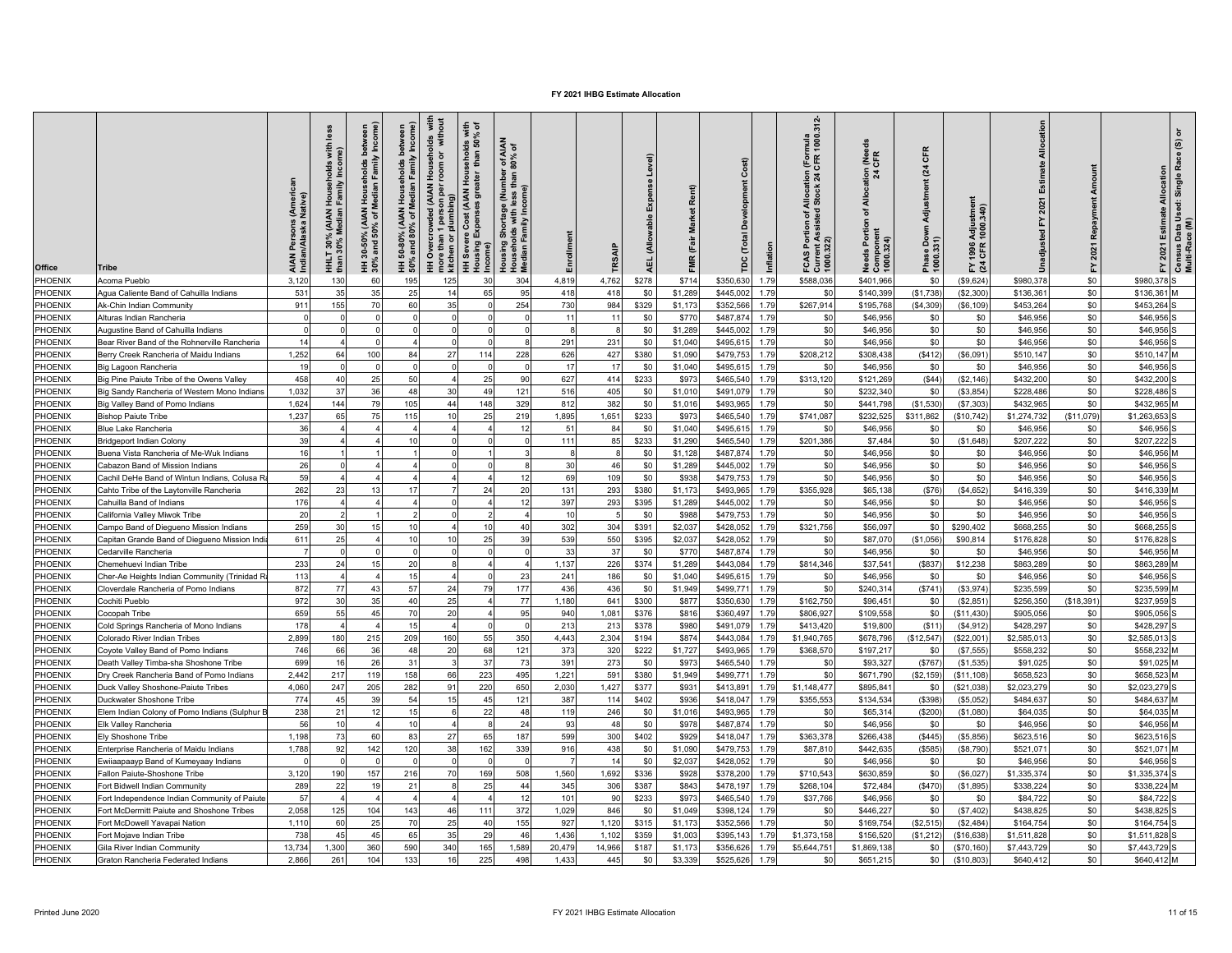| Office  | Tribe                                          | AIAN Persons (Ameri<br>Indian/Alaska Native) | <u>ies</u><br>with<br>me)<br>holds<br>Incor<br>HHLT 30% (AIAN Househ<br>than 30% Median Family | Family Income<br>holds<br>Median I<br><b>AIAN</b><br>$30-50\%$ (<br>% and 50°,<br>and | 50% and 80% of Median Family Income)<br>Households<br>50-80%<br>Ξ | Households with<br>room or without<br>HH Overcrowded (AIAN<br>1 person p<br>plumbing)<br>kitchen or<br>e. | seholds with<br>than 50% of<br>l Hous<br>eater<br>re Cost (AIAN I<br>Expenses grea<br>HH Severe<br>Housing Ex | r of AIAN<br>80% of<br>l Shortage (Number<br>plds with less than 8<br>Family Income)<br>Housing S<br>Househol<br>Median Fa | Enrollment     | TRSAIF   | Level)<br>Expense<br>(Allowable<br><b>AEL</b> | Rent)<br>FMR (Fair Market | ŏ<br><b>Total</b><br>pc | Inflation | rmula<br>1000.312-<br>f Allocation (Forn<br>d Stock 24 CFR 1<br>FCAS Portion of A<br>Current Assisted (<br>1000.322) | <b>Nee</b><br>$\frac{5}{24}$<br>$rac{6}{4}$<br>৳<br><b>Needs Portion</b><br>Compone<br>1000.324) | CFR<br>$\overline{a}$<br>Adjustment<br>e Down<br>.331)<br>Phase<br>1000.3 | Adjustmer<br>1000.340)<br>1996<br>CFR<br>≩ 전 | Allocatio<br>Estimate<br>놊 | Amou<br>Repayment<br>2021<br>놊 | 2021 Estimate Allocation<br>모 | Census Data Used: Single Race (S) or<br>Multi-Race (M) |
|---------|------------------------------------------------|----------------------------------------------|------------------------------------------------------------------------------------------------|---------------------------------------------------------------------------------------|-------------------------------------------------------------------|-----------------------------------------------------------------------------------------------------------|---------------------------------------------------------------------------------------------------------------|----------------------------------------------------------------------------------------------------------------------------|----------------|----------|-----------------------------------------------|---------------------------|-------------------------|-----------|----------------------------------------------------------------------------------------------------------------------|--------------------------------------------------------------------------------------------------|---------------------------------------------------------------------------|----------------------------------------------|----------------------------|--------------------------------|-------------------------------|--------------------------------------------------------|
| PHOENIX | Greenville Rancheria                           | 380                                          | 1 <sup>c</sup>                                                                                 | 27                                                                                    | 31                                                                | 23                                                                                                        |                                                                                                               | 76                                                                                                                         | 190            | 103      | \$0                                           | \$1,087                   | \$479,753               | 1.79      | \$ <sub>0</sub>                                                                                                      | \$95,625                                                                                         | \$2,376                                                                   | (\$1,626)                                    | \$96,376                   | \$0                            | \$96,376                      |                                                        |
| PHOENIX | Grindstone Rancheria of Wintun-Wailaki Indian  | 274                                          | 44                                                                                             |                                                                                       |                                                                   | 29                                                                                                        | 31                                                                                                            | 21                                                                                                                         | 137            | 168      | \$387                                         | \$883                     | \$470,076               | 1.79      | \$331,122                                                                                                            | \$128,166                                                                                        | \$15,212                                                                  | (S5, 193)                                    | \$469,307                  | \$0                            | \$469,307                     |                                                        |
| PHOENIX | Guidiville Rancheria                           | 38                                           |                                                                                                |                                                                                       |                                                                   |                                                                                                           |                                                                                                               |                                                                                                                            | 143            | 114      | \$380                                         | \$1,173                   | \$493,965               | 1.79      | \$183.357                                                                                                            | \$46,956                                                                                         | \$17,537                                                                  | \$0                                          | \$247,850                  | \$0                            | \$247,850                     |                                                        |
| PHOENIX | Habematolel Pomo of Upper Lake                 | 596                                          | 53                                                                                             | 29                                                                                    | 39                                                                |                                                                                                           | 54                                                                                                            | 121                                                                                                                        | 298            | 151      | \$0                                           | \$1,016                   | \$493,965               | 1.79      | \$C                                                                                                                  | \$162,559                                                                                        | (\$492                                                                    | (\$2,688)                                    | \$159,37                   | \$0                            | \$159,378                     |                                                        |
| PHOENIX | Havasupai Tribe                                | 481                                          |                                                                                                |                                                                                       | $\cap$                                                            |                                                                                                           |                                                                                                               |                                                                                                                            | 734            | 679      | \$0                                           | \$1,266                   | \$626,167               | 1.79      | \$0                                                                                                                  | \$46,956                                                                                         | \$75,386                                                                  | \$0                                          | \$122,342                  | \$0                            | \$122,342                     |                                                        |
| PHOENIX | Hoopa Valley Tribe                             | 2,758                                        | 265                                                                                            | 160                                                                                   | 155                                                               | 110                                                                                                       | 60                                                                                                            | 461                                                                                                                        | 3,370          | 1,983    | \$381                                         | \$1,040                   | \$495,61                | 1.79      | \$954,304                                                                                                            | \$717,07                                                                                         | (\$2,453                                                                  | (\$17,012                                    | \$1,651,912                | \$0                            | \$1,651,912                   |                                                        |
| PHOENIX | Hopi Tribe                                     | 26,299                                       | 1,375                                                                                          | 1,289                                                                                 | 1,311                                                             | 1,764                                                                                                     | 1,134                                                                                                         | 3.934                                                                                                                      | 14,422         | 8,160    | \$311                                         | \$847                     | \$368,33                | 1.79      | \$315,967                                                                                                            | \$5,956,40                                                                                       | (\$57,358]                                                                | (\$84,749)                                   | \$6,130,260                | (\$231,443)                    | \$5,898,817                   |                                                        |
| PHOENIX | Hopland Band of Pomo Indians                   | 1.852                                        | 165                                                                                            | 91                                                                                    | 120                                                               | 50                                                                                                        | 169                                                                                                           | 355                                                                                                                        | 926            | 521      | \$380                                         | \$1,947                   | \$493,965               | 1.79      | \$265,404                                                                                                            | \$499,67                                                                                         | (\$1,702)                                                                 | (\$11,249                                    | \$752,126                  | \$0                            | \$752,126 M                   |                                                        |
| PHOENIX | Hualapai Indian Tribe                          | 1,575                                        | 45                                                                                             | 35                                                                                    | 75                                                                | 50                                                                                                        | 15                                                                                                            | $1^{\circ}$                                                                                                                | 2,133          | 1,504    | \$358                                         | \$872                     | \$368,238               | 1.79      | \$1,291,716                                                                                                          | \$157,108                                                                                        | \$202,001                                                                 | (\$2,380                                     | \$1,648,445                | \$0                            | \$1,648,445                   |                                                        |
| PHOENIX | lipay Nation of Santa Ysabel                   | 313                                          | 35                                                                                             | 20                                                                                    | 15                                                                |                                                                                                           |                                                                                                               | 70                                                                                                                         | 768            | 768      | \$0                                           | \$2,037                   | \$428,052               | 1.79      | \$C                                                                                                                  | \$61,422                                                                                         | (S842)                                                                    | (\$1,005                                     | \$59,575                   | \$0                            | \$59,575                      |                                                        |
| PHOENIX | naja Band of Diegueno Mission Indians          |                                              |                                                                                                |                                                                                       |                                                                   |                                                                                                           |                                                                                                               |                                                                                                                            | 19             | 20       | \$0                                           | \$2,037                   | \$428,052               | 1.79      | \$0                                                                                                                  | \$46,956                                                                                         | \$0                                                                       | \$0                                          | \$46,956                   | \$0                            | \$46,956                      |                                                        |
| PHOENIX | Ione Band of Miwok Indians                     | 1.449                                        | 74                                                                                             | 59                                                                                    | 104                                                               | 14                                                                                                        | 79                                                                                                            | 237                                                                                                                        | 768            | 652      | \$0                                           | \$1,128                   | \$487,874               | 1.79      | \$ <sub>0</sub>                                                                                                      | \$260,144                                                                                        | (\$9,795)                                                                 | ( \$4, 153]                                  | \$246,196                  | \$0                            | \$246.196                     |                                                        |
| PHOENIX | sleta Pueblo                                   | 3,887                                        | 260                                                                                            | 210                                                                                   | 260                                                               | 65                                                                                                        | 29                                                                                                            | 676                                                                                                                        | 3,980          | 3,980    | \$0                                           | \$877                     | \$346,760               | 1.79      | \$379,883                                                                                                            | \$514,479                                                                                        | \$0                                                                       | \$10, 127                                    | \$884,23                   | \$0                            | \$884,234                     |                                                        |
| PHOENIX | Jackson Band of Miwuk Indians                  | $\Omega$                                     | $\Omega$                                                                                       |                                                                                       | $\Omega$                                                          |                                                                                                           |                                                                                                               |                                                                                                                            | 30             | 30       | \$0                                           | \$1,128                   | \$487,874               | 1.79      | \$0                                                                                                                  | \$46,956                                                                                         | \$0                                                                       | \$0                                          | \$46,956                   | \$0                            | \$46,956                      |                                                        |
| PHOENIX | Jamul Indian Village                           | $\sqrt{ }$                                   | $\Omega$                                                                                       |                                                                                       | $\Omega$                                                          |                                                                                                           | $\Omega$                                                                                                      |                                                                                                                            | 63             | 63       | \$0                                           | \$2,037                   | \$428,052               | 1.79      | \$0                                                                                                                  | \$46,956                                                                                         | \$0                                                                       | \$0                                          | \$46,956                   | \$0                            | \$46,956                      |                                                        |
| PHOENIX | Jemez Pueblo                                   | 2,145                                        | 100                                                                                            | 55                                                                                    | 60                                                                | 95                                                                                                        | 35                                                                                                            | 190                                                                                                                        | 3,825          | 3.776    | \$0                                           | \$877                     | \$350,630               | 1.79      | \$162,022                                                                                                            | \$289,965                                                                                        | \$0                                                                       | (S4, 404)                                    | \$447,583                  | \$0                            | \$447,583                     |                                                        |
| PHOENIX | Jicarilla Apache Nation                        | 3.201                                        | 154                                                                                            | 70                                                                                    | 140                                                               | 75                                                                                                        | 25                                                                                                            | 220                                                                                                                        | 3.964          | 3.578    | \$225                                         | \$715                     | \$350,630               | 1.79      | \$1,017.503                                                                                                          | \$323.863                                                                                        | (\$2,228)                                                                 | (\$9,217                                     | \$1,329,920                | \$0                            | \$1,329,920                   |                                                        |
| PHOENIX | Kaibab Band of Paiute Indians                  | 413                                          | 22                                                                                             | 20                                                                                    | 21                                                                | 28                                                                                                        | 18                                                                                                            | 24                                                                                                                         | 288            | 128      | \$346                                         | \$848                     | \$368,33                | 1.79      | \$344,61                                                                                                             | \$86,624                                                                                         | (S778)                                                                    | (S3,748)                                     | \$426,71                   | \$0                            | \$426,711                     |                                                        |
| PHOENIX | Karuk Tribe                                    | 7,498                                        | 571                                                                                            | 496                                                                                   | 539                                                               | 199                                                                                                       | 645                                                                                                           | 1,441                                                                                                                      | 3,749          | 13,197   | \$380                                         | \$989                     | \$495,61                | 1.79      | \$1,788,678                                                                                                          | \$1,990,73                                                                                       | (\$5,391                                                                  | (\$51,303                                    | \$3,722,719                | \$0                            | \$3,722,719                   |                                                        |
| PHOENIX | Kashia Band of Pomo Indians, Stewarts Point I  | 1.910                                        | 170                                                                                            | 93                                                                                    | 124                                                               | 52                                                                                                        | 174                                                                                                           | 387                                                                                                                        | 955            | 565      | \$380                                         | \$1,949                   | \$499,77                | 1.79      | \$ <sub>0</sub>                                                                                                      | \$525,58                                                                                         | (\$1,845)                                                                 | (\$8,688                                     | \$515,050                  | \$0                            | \$515,050                     |                                                        |
| PHOENIX | Kewa Pueblo (Santo Domingo)                    | 3,827                                        | 180                                                                                            | 75                                                                                    | 125                                                               | 185                                                                                                       | 20                                                                                                            | 343                                                                                                                        | 4,492          | 4,807    | \$278                                         | \$877                     | \$350,630               | 1.79      | \$259,616                                                                                                            | \$486,424                                                                                        | (S45)                                                                     | (\$12,375                                    | \$733,620                  | \$0                            | \$733,620                     |                                                        |
| PHOENIX | Kletsel Dehe Band of Wintun Indians (Cortina   | 304                                          | 21                                                                                             | 16                                                                                    | 20                                                                | 16                                                                                                        | 21                                                                                                            | 56                                                                                                                         | 152            | 164      | \$0                                           | \$1,402                   | \$487,874               | 1.79      | \$0                                                                                                                  | \$104,189                                                                                        | (\$2,324                                                                  | (\$1,690                                     | \$100,17                   | \$0                            | \$100,174                     |                                                        |
| PHOENIX | Koi Nation of Northern California (Lower Lake) | $\Omega$                                     | $\Omega$                                                                                       |                                                                                       | $\Omega$                                                          |                                                                                                           |                                                                                                               |                                                                                                                            | $\mathfrak{c}$ | $\Omega$ | \$0                                           | \$1,949                   | \$494,884               | 1.79      | \$0                                                                                                                  | \$46,956                                                                                         | \$0                                                                       | \$0                                          | \$46,956                   | \$0                            | \$46,956 M                    |                                                        |
| PHOENIX | La Jolla Band of Luiseno Indians               | 442                                          | 45                                                                                             | 15                                                                                    | 19                                                                |                                                                                                           | <b>R</b>                                                                                                      | 59                                                                                                                         | 604            | 293      | \$395                                         | \$2,037                   | \$428,05                | 1.79      | \$211,296                                                                                                            | \$61,307                                                                                         | \$0                                                                       | (\$1,353                                     | \$271,249                  | \$0                            | \$271,249 M                   |                                                        |
| PHOENIX | La Posta Band of Diegueno Mission Indians      | 32                                           |                                                                                                |                                                                                       |                                                                   |                                                                                                           |                                                                                                               |                                                                                                                            | 16             | 34       | \$0                                           | \$2,037                   | \$431,887               | 1.79      | \$ <sub>0</sub>                                                                                                      | \$46,956                                                                                         | \$0                                                                       | \$0                                          | \$46,956                   | \$0                            | \$46,956                      |                                                        |
| PHOENIX | aguna Pueblo                                   | 4,133                                        | 155                                                                                            | 230                                                                                   | 175                                                               | 130                                                                                                       | 80                                                                                                            | 477                                                                                                                        | 8,092          | 4,289    | \$203                                         | \$714                     | \$346,760               | 1.79      | \$531,424                                                                                                            | \$560,179                                                                                        | \$0                                                                       | \$418,518                                    | \$1,510,12                 | \$0                            | \$1,510,121 S                 |                                                        |
| PHOENIX | as Vegas Tribe of Paiute Indians               | 108                                          |                                                                                                |                                                                                       |                                                                   |                                                                                                           |                                                                                                               | 12                                                                                                                         | 54             | 1.810    | \$0                                           | \$1,080                   | \$418,047               | 1.79      | \$ <sub>0</sub>                                                                                                      | \$46,956                                                                                         | \$0                                                                       | \$0                                          | \$46,956                   | \$0                            | \$46,956                      |                                                        |
| PHOENIX | one Pine Paiute-Shoshone Tribe                 | 590                                          | 17                                                                                             | 20                                                                                    | 25                                                                |                                                                                                           | 57                                                                                                            | 46                                                                                                                         | 295            | 350      | \$233                                         | \$1,188                   | \$455,864               | 1.79      | \$142,879                                                                                                            | \$103,106                                                                                        | (\$7,072)                                                                 | (\$1,020)                                    | \$237,893                  | (\$5,762)                      | \$232,131 M                   |                                                        |
| PHOENIX | os Coyotes Band of Cahuilla and Cupeno India   | 81                                           | 10                                                                                             |                                                                                       |                                                                   |                                                                                                           |                                                                                                               | 22                                                                                                                         | 349            | 288      | \$0                                           | \$2,037                   | \$428,052               | 1.79      | \$ <sub>0</sub>                                                                                                      | \$46,956                                                                                         | \$0                                                                       | \$0                                          | \$46,95                    | \$0                            | \$46,956                      |                                                        |
| PHOENIX | _ovelock Paiute Tribe                          | 564                                          | 34                                                                                             | 28                                                                                    | 39                                                                | 13                                                                                                        | 31                                                                                                            | 102                                                                                                                        | 282            | 268      | \$0                                           | \$1,049                   | \$393,683               | 1.79      | \$0                                                                                                                  | \$121,411                                                                                        | (\$1)                                                                     | (\$2,014)                                    | \$119,396                  | \$0                            | \$119,396                     |                                                        |
| PHOENIX | ytton Rancheria of California                  | 546                                          | 49                                                                                             | 27                                                                                    | 35                                                                | 15                                                                                                        | 50                                                                                                            | 111                                                                                                                        | 273            | 273      | \$0                                           | \$1,949                   | \$499,77                | 1.79      | \$0                                                                                                                  | \$150,72                                                                                         | (\$465]                                                                   | (\$2,493                                     | \$147,763                  | \$0                            | \$147,763 M                   |                                                        |
| PHOENIX | Manchester Band of Pomo Indians                | 2,148                                        | 191                                                                                            | 105                                                                                   | 139                                                               | 58                                                                                                        | 196                                                                                                           | 399                                                                                                                        | 1,074          | 923      | \$380                                         | \$1,173                   | \$493,965               | 1.79      | \$388,285                                                                                                            | \$576,830                                                                                        | \$0                                                                       | (\$12,724)                                   | \$952,39                   | \$0                            | \$952,391 M                   |                                                        |
| PHOENIX | Manzanita Band of Diegueno Mission Indians     | 64                                           | $\overline{a}$                                                                                 |                                                                                       | $\Omega$                                                          |                                                                                                           | $\Omega$                                                                                                      |                                                                                                                            | 105            | 105      | \$0                                           | \$2,037                   | \$428,052               | 1.79      | \$0                                                                                                                  | \$46,956                                                                                         | \$0                                                                       | \$0                                          | \$46,956                   | \$0                            | \$46,956                      |                                                        |
| PHOENIX | Mechoopda Indian Tribe of Chico Rancheria      | 1.252                                        | 64                                                                                             | 100                                                                                   | 84                                                                | 27                                                                                                        | 114                                                                                                           | 248                                                                                                                        | 626            | 442      | \$0                                           | \$1,090                   | \$479,753               | 1.79      | \$0                                                                                                                  | \$312,379                                                                                        | (S413)                                                                    | (S5, 175)                                    | \$306.79                   | \$0                            | \$306,791 M                   |                                                        |
| PHOENIX | Mesa Grande Band of Diegueno Mission India     | 102                                          | 14                                                                                             |                                                                                       |                                                                   |                                                                                                           |                                                                                                               |                                                                                                                            | 690            | 117      | \$391                                         | \$2,037                   | \$428,052               | 1.79      | \$287,371                                                                                                            | \$16,850                                                                                         | \$0                                                                       | (\$4, 122]                                   | \$300,099                  | \$0                            | \$300,099                     |                                                        |
| PHOENIX | <b>Mescalero Apache Tribe</b>                  | 4,348                                        | 200                                                                                            | 175                                                                                   | 190                                                               | 95                                                                                                        | 50                                                                                                            | 334                                                                                                                        | 4,309          | 4,447    | \$287                                         | \$714                     | \$336,988               | 1.79      | \$1,804,918                                                                                                          | \$456,30                                                                                         | (\$4,625)                                                                 | (\$2,500                                     | \$2,254,095                | (\$137,580)                    | \$2,116,515                   |                                                        |
| PHOENIX | Middletown Rancheria of Pomo Indians           | 452                                          | 40                                                                                             | 22                                                                                    | 29                                                                | 12                                                                                                        | 41                                                                                                            | 92                                                                                                                         | 226            | 163      | \$0                                           | \$1,016                   | \$493,965               | 1.79      | \$0                                                                                                                  | \$123,444                                                                                        | (S428)                                                                    | (\$2,041                                     | \$120,975                  | \$0                            | \$120,975                     |                                                        |
| PHOENIX |                                                | 289                                          | 15                                                                                             | 20                                                                                    | 10                                                                |                                                                                                           |                                                                                                               |                                                                                                                            | 311            | 313      | \$388                                         | \$1,080                   |                         | 1.79      | \$398,280                                                                                                            | \$34,87                                                                                          |                                                                           |                                              | \$425,52                   | \$0                            | \$425,521                     |                                                        |
| PHOENIX | Moapa Band of Paiute Indians                   | 2,264                                        | 117                                                                                            | 180                                                                                   | 153                                                               |                                                                                                           | 205                                                                                                           | 428                                                                                                                        | 1,132          | 1,002    | \$380                                         | \$1,090                   | \$418,047<br>\$479,753  | 1.79      | \$223,741                                                                                                            | \$560,201                                                                                        | (S454)<br>\$0                                                             | (\$7, 178)<br>(\$9,719)                      | \$774,223                  | \$0                            | \$774,223                     |                                                        |
| PHOENIX | Mooretown Rancheria of Maidu Indians           | 652                                          | 40                                                                                             | 30                                                                                    | 10                                                                | 48                                                                                                        | 30                                                                                                            | 80                                                                                                                         |                | 2,443    |                                               |                           | \$441,167               | 1.79      | \$0                                                                                                                  | \$114,563                                                                                        | (\$306)                                                                   | \$244,548                                    | \$358,806                  | \$0                            | \$358,806                     |                                                        |
| PHOENIX | Morongo Band of Mission Indians                | 562                                          | 30                                                                                             | 35                                                                                    | 35                                                                | 10                                                                                                        | 10                                                                                                            | 80                                                                                                                         | 1,015<br>643   | 448      | \$395<br>\$300                                | \$1,289                   |                         | 1.79      |                                                                                                                      | \$79,204                                                                                         | \$33,596                                                                  |                                              | \$330,509                  | \$0                            | \$330,509                     |                                                        |
| PHOENIX | Nambe Pueblo                                   | 183,124                                      |                                                                                                |                                                                                       | 7.404                                                             |                                                                                                           | 2,649                                                                                                         | 23,783                                                                                                                     | 277.840        | 192,067  | \$293                                         | \$1,057                   | \$358,372               | 1.79      | \$164,367<br>\$30,232,880                                                                                            | \$38,025,098                                                                                     |                                                                           | \$53,342                                     | \$67,531,310               | \$0                            | \$67,531,310 S                |                                                        |
| PHOENIX | Navajo Nation                                  |                                              | 13,295                                                                                         | 6,839                                                                                 |                                                                   | 14,809                                                                                                    |                                                                                                               |                                                                                                                            |                |          |                                               | \$825                     | \$368,333               |           |                                                                                                                      |                                                                                                  | \$0                                                                       | (\$726,668                                   |                            |                                |                               |                                                        |
|         | Northfork Rancheria of Mono Indians            | 4,470                                        | 161                                                                                            | 156                                                                                   | 208                                                               | 128                                                                                                       | 213                                                                                                           | 525                                                                                                                        | 2,235          | 1,377    | \$0                                           | \$1,006                   | \$473,662               | 1.79      | \$C                                                                                                                  | \$968,547                                                                                        | \$0                                                                       | (\$16,067                                    | \$952,480                  | \$0                            | \$952,480                     |                                                        |
| PHOENIX | Ohkay Owingeh (San Juan Pueblo)                | 2.178                                        | 170                                                                                            | 86                                                                                    | 111                                                               | 51                                                                                                        | 40                                                                                                            | 341                                                                                                                        | 2.79'          | 2.721    | \$0                                           | \$714                     | \$350,630               | 1.79      | \$394,805                                                                                                            | \$319,848                                                                                        | (\$6,895                                                                  | (\$5,262                                     | \$702,496                  | \$0                            | \$702.496                     |                                                        |
| PHOENIX | Pala Band of Mission Indians                   | 791                                          | 40                                                                                             |                                                                                       |                                                                   | 20                                                                                                        | 14                                                                                                            | $\overline{4}$                                                                                                             | 906            | 1,049    | \$395                                         | \$2,037                   | \$428,052               | 1.79      | \$416,103                                                                                                            | \$80,929                                                                                         | \$0                                                                       | (\$2,379)                                    | \$494,65                   | \$0                            | \$494,653                     |                                                        |
| PHOENIX | Pascua Yaqui Tribe                             | 8,634                                        | 525                                                                                            | 325                                                                                   | 505                                                               | 299                                                                                                       | 329                                                                                                           | 991                                                                                                                        | 18,440         | 14,787   | \$356                                         | \$1,037                   | \$354,50                | 1.79      | \$3,310,160                                                                                                          | \$1,470,22                                                                                       | (S574)                                                                    | (\$26, 277                                   | \$4,753,53                 | \$0                            | \$4,753,536                   |                                                        |
| PHOENIX | Paskenta Band of Nomlaki Indians               | 540                                          | 51                                                                                             | 56                                                                                    | 38                                                                | 32                                                                                                        | 32                                                                                                            | 145                                                                                                                        | 270            | 206      | \$0                                           | \$908                     | \$487,87                | 1.79      | \$C                                                                                                                  | \$212,10                                                                                         | (\$1,999                                                                  | (\$3,485                                     | \$206,62                   | \$0                            | \$206,624                     |                                                        |
| PHOENIX | Pauma Band of Luiseno Mission Indians          | 163                                          | $\overline{4}$                                                                                 |                                                                                       | 10                                                                |                                                                                                           |                                                                                                               | 18                                                                                                                         | 189            | 132      | \$395                                         | \$2,037                   | \$428,052               | 1.79      | \$0                                                                                                                  | \$46,956                                                                                         | \$0                                                                       | \$17,102                                     | \$64,058                   | \$0                            | \$64,058                      |                                                        |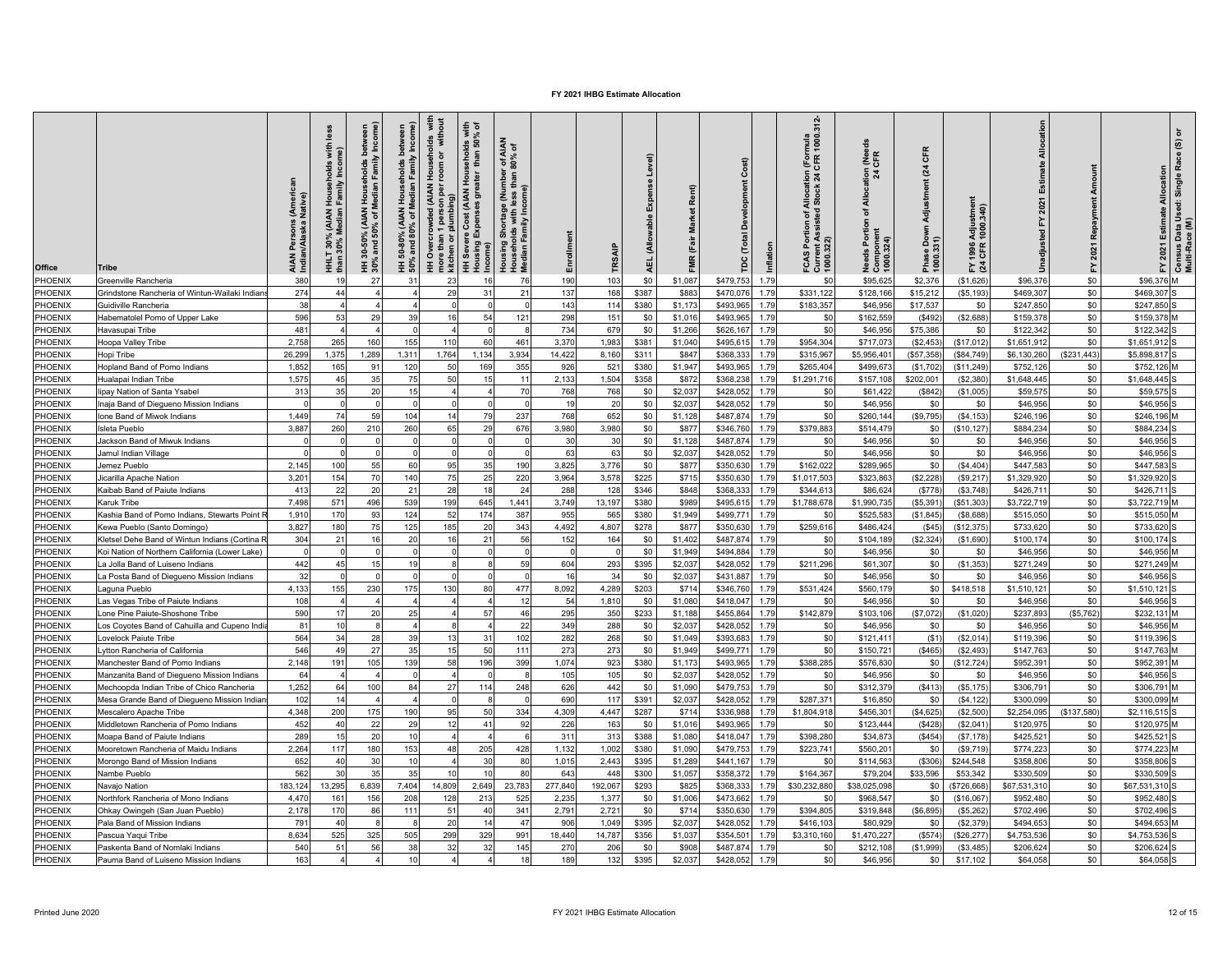| <b>Office</b>  | Tribe                                                           | s (Ameri<br>Native)<br>AIAN Persons<br>Indian/Alaska I | less<br>with<br>ne)<br>I Households<br>1 Family Incom<br>(AIAN<br>Aedian<br><b>HHLT 30% (</b><br>than 30% M | Family Income)<br>holds<br>Median I<br><b>AIAN</b><br>৳<br>-50% (A)<br>nd 50%<br>and<br>$\frac{6}{3}$<br>30% | 50% and 80% of Median Family Income) | Households with<br>room or without<br><b>HH Overcrowded (AIAN</b><br>more than 1 person per<br>1 person p<br>plumbing)<br>than<br>kitchen or | seholds with<br>than 50% of<br>i<br>S<br>HH Severe Cost (AIAN<br>Housing Expenses gre | r of AIAN<br>80% of<br>Housing Shortage (Number<br>Households with less than<br>Median Family Income) | Enrollment | TRSAIF | Level)<br>Expe<br><b>Allowable</b><br>e | Rent)<br><b>Market</b><br>(Fair<br>FMR <sup>1</sup> | $\overline{\mathfrak{m}}$<br>Ĕ<br>Inflation<br>ě | rmula<br>1000.312-<br>Allocation (Forn<br>1 Stock 24 CFR 1<br>FCAS Portion of A<br>Current Assisted<br>1000.322) | <b>LER</b><br>$\frac{5}{24}$<br>$\frac{8}{4}$<br>৳<br>eeds Portion<br>Compone<br>1000 324) | CFR<br>(24)<br>Adjustment<br>e Down<br>.331)<br>Phase<br>1000.3 | Adjustmer<br>1000.340)<br>1996<br>CFR<br>도질 | Allocatio<br>Estir<br>۲. | Amou<br>Repayment<br>2021<br>놊 | 2021 Estimate Allocation<br>고 | Census Data Used: Single Race (S) or<br>Multi-Race (M) |
|----------------|-----------------------------------------------------------------|--------------------------------------------------------|-------------------------------------------------------------------------------------------------------------|--------------------------------------------------------------------------------------------------------------|--------------------------------------|----------------------------------------------------------------------------------------------------------------------------------------------|---------------------------------------------------------------------------------------|-------------------------------------------------------------------------------------------------------|------------|--------|-----------------------------------------|-----------------------------------------------------|--------------------------------------------------|------------------------------------------------------------------------------------------------------------------|--------------------------------------------------------------------------------------------|-----------------------------------------------------------------|---------------------------------------------|--------------------------|--------------------------------|-------------------------------|--------------------------------------------------------|
| PHOENIX        | Pechanga Band of Luiseno Mission Indians                        | 282                                                    | 15                                                                                                          | 15                                                                                                           |                                      |                                                                                                                                              |                                                                                       | 34                                                                                                    | 1,342      | 1,032  | \$0                                     | \$1,289                                             | \$445,002<br>1.79                                | \$ <sub>0</sub>                                                                                                  | \$48,868                                                                                   | \$19,121                                                        | (\$1, 128)                                  | \$66,86                  | \$0                            | \$66,861                      |                                                        |
| PHOENIX        | Picayune Rancheria of Chukchansi Indians                        | 2,632                                                  | 95                                                                                                          | 92                                                                                                           | 123                                  | 75                                                                                                                                           | 126                                                                                   | 285                                                                                                   | 1,316      | 798    | \$378                                   | \$1,006                                             | \$473,662<br>1.79                                | \$233,961                                                                                                        | \$564,401                                                                                  | \$0                                                             | (\$11,560                                   | \$786,802                | \$0                            | \$786,802                     |                                                        |
| PHOENIX        | Picuris Pueblo                                                  | 206                                                    | 40                                                                                                          | 30                                                                                                           | 10                                   |                                                                                                                                              | 20                                                                                    | 80                                                                                                    | 311        | 309    | \$0                                     | \$875                                               | \$350,63<br>1.79                                 | \$ <sub>6</sub>                                                                                                  | \$71,432                                                                                   | \$0                                                             | \$12,515                                    | \$83,947                 | \$0                            | \$83,947                      |                                                        |
| PHOENIX        | Pinoleville Pomo Nation                                         | 600                                                    | 53                                                                                                          | 29                                                                                                           | 39                                   |                                                                                                                                              | 55                                                                                    | 117                                                                                                   | 300        | 237    | \$380                                   | \$1,173                                             | \$493,96<br>1.79                                 | \$53,928                                                                                                         | \$162,63                                                                                   | \$0                                                             | (\$3,592                                    | \$212,967                | \$0                            | \$212,967                     |                                                        |
| PHOENIX        | Pit River Tribe                                                 | 4,832                                                  | 341                                                                                                         | 226                                                                                                          | 348                                  | 80                                                                                                                                           | 398                                                                                   | 916                                                                                                   | 3,109      | 5,634  | \$0                                     | \$956                                               | \$499,486<br>1.79                                | \$0                                                                                                              | \$1,161,048                                                                                | \$0                                                             | (\$19,260                                   | \$1,141,788              | \$0                            | \$1,141,788 M                 |                                                        |
| PHOENIX        | Pojoaque Pueblo                                                 | 478                                                    | 20                                                                                                          | 15                                                                                                           | 40                                   |                                                                                                                                              | 15                                                                                    | 75                                                                                                    | 482        | 376    | \$0                                     | \$1,057                                             | \$358,37<br>1.79                                 | \$0                                                                                                              | \$67,212                                                                                   | \$0                                                             | \$62,453                                    | \$129,665                | \$0                            | \$129,665                     |                                                        |
| PHOENIX        | Potter Valley Tribe                                             | 12                                                     |                                                                                                             |                                                                                                              |                                      |                                                                                                                                              |                                                                                       |                                                                                                       |            |        | \$0                                     | \$1,173                                             | \$493,96<br>1.79                                 | \$0                                                                                                              | \$46,956                                                                                   | \$0                                                             | \$0                                         | \$46,956                 | \$0                            | \$46,956                      |                                                        |
| PHOENIX        | Pyramid Lake Paiute Tribe                                       | 4.309                                                  | 262                                                                                                         | 217                                                                                                          | 299                                  | 96                                                                                                                                           | 233                                                                                   | 712                                                                                                   | 2,747      | 1,054  | \$379                                   | \$1,050                                             | \$385,94<br>1.79                                 | \$556,774                                                                                                        | \$891,256                                                                                  | \$0                                                             | (\$7,043                                    | \$1,440,987              | \$0                            | \$1,440,987                   |                                                        |
| PHOENIX        | Quartz Valley Indian Community                                  | 98                                                     |                                                                                                             |                                                                                                              |                                      |                                                                                                                                              |                                                                                       |                                                                                                       | 346        | 104    | \$387                                   | \$856                                               | \$495,61<br>1.79                                 | \$259,023                                                                                                        | \$22,576                                                                                   | (\$400)                                                         | (\$4,665                                    | \$276,535                | \$0                            | \$276,535                     |                                                        |
| PHOENIX        | Quechan Tribe                                                   | 5,715                                                  | 167                                                                                                         | 151                                                                                                          | 176                                  | 135                                                                                                                                          | 96                                                                                    | 369                                                                                                   | 3,388      | 2,668  | \$389                                   | \$879                                               | \$428,174<br>1.79                                | \$1,170,904                                                                                                      | \$575,064                                                                                  | (\$10, 152)                                                     | (\$12,393                                   | \$1,723,422              | \$0                            | \$1,723,422                   |                                                        |
| PHOENIX        | Ramona Band of Cahuilla                                         | 15                                                     |                                                                                                             |                                                                                                              |                                      |                                                                                                                                              |                                                                                       |                                                                                                       | 11         |        | \$0                                     | \$1,289                                             | \$445,002<br>1.79                                | \$ <sub>0</sub>                                                                                                  | \$46,956                                                                                   | \$0                                                             | \$0                                         | \$46,956                 | \$0                            | \$46,956                      |                                                        |
| PHOENIX        | Redding Rancheria                                               | 466                                                    | 33                                                                                                          | 20                                                                                                           | 34                                   | 11                                                                                                                                           | 37                                                                                    | 87                                                                                                    | 233        | 5,689  | \$0                                     | \$966                                               | \$499,486<br>1.79                                | \$ <sub>6</sub>                                                                                                  | \$149,273                                                                                  | (\$806)                                                         | (\$2,463                                    | \$146,004                | \$0                            | \$146.004                     |                                                        |
| PHOENIX        | Redwood Valley Rancheria                                        | 482                                                    | 43                                                                                                          | 24                                                                                                           | 31                                   | 13                                                                                                                                           | 44                                                                                    | 89                                                                                                    | 241        | 162    | \$380                                   | \$1,728                                             | \$493,96<br>1.79                                 | \$110,608                                                                                                        | \$129,767                                                                                  | (\$236)                                                         | (\$2,570                                    | \$237,570                | \$0                            | \$237,570                     |                                                        |
| PHOENIX        | Reno-Sparks Indian Colony                                       | 2,354                                                  | 143                                                                                                         | 119                                                                                                          | 163                                  | 53                                                                                                                                           | 127                                                                                   | 339                                                                                                   | 1,177      | 985    | \$260                                   | \$1,050                                             | \$385,941<br>1.79                                | \$680,893                                                                                                        | \$476,711                                                                                  | \$0                                                             | (\$11,825                                   | \$1,145,780              | \$0                            | \$1,145,780                   |                                                        |
| PHOENIX        | Resighini Rancheria                                             | 29                                                     |                                                                                                             | $\boldsymbol{\Lambda}$                                                                                       |                                      |                                                                                                                                              | $\Omega$                                                                              |                                                                                                       | 139        | 89     | \$0                                     | \$978                                               | \$487,874<br>1.79                                | \$ <sub>0</sub>                                                                                                  | \$46,956                                                                                   | \$0                                                             | \$0                                         | \$46,956                 | \$0                            | \$46,956                      |                                                        |
| PHOENIX        | Rincon Band of Luiseno Mission Indians                          | 498                                                    | 35                                                                                                          | 10                                                                                                           | 15                                   | 15                                                                                                                                           | 20                                                                                    | 47                                                                                                    | 575        | 574    | \$395                                   | \$2,037                                             | \$428,052<br>1.79                                | \$162,674                                                                                                        | \$94,172                                                                                   | \$0                                                             | \$92,627                                    | \$349,474                | \$0                            | \$349,474                     |                                                        |
| PHOENIX        | Robinson Rancheria                                              | 866                                                    | 77                                                                                                          | 42                                                                                                           | 56                                   | 23                                                                                                                                           | 79                                                                                    | 165                                                                                                   | 433        | 433    | \$380                                   | \$1,016                                             | \$493,965<br>1.79                                | \$118,643                                                                                                        | \$233,668                                                                                  | (\$675)                                                         | (S3.589)                                    | \$348.047                | \$0                            | \$348.047                     |                                                        |
| PHOENIX        | Round Valley Indian Tribes                                      | 9,934                                                  | 883                                                                                                         | 486                                                                                                          | 645                                  | 269                                                                                                                                          | 906                                                                                   | 1,965                                                                                                 | 4,967      | 2,777  | \$222                                   | \$1,722                                             | \$493,96<br>1.79                                 | \$588,694                                                                                                        | \$2,689,33                                                                                 | (\$5,891                                                        | (\$48,563                                   | \$3,223,572              | (\$105,477)                    | \$3,118,095                   |                                                        |
| PHOENIX        | Salt River Pima-Maricopa Indian Community                       | 5,858                                                  | 275                                                                                                         | 285                                                                                                          | 220                                  | 105                                                                                                                                          | 115                                                                                   | 608                                                                                                   | 10,543     | 7,313  | \$333                                   | \$1,173                                             | \$356,62<br>1.79                                 | \$1,502,39                                                                                                       | \$715,405                                                                                  | \$0                                                             | (\$13,624                                   | \$2,204,179              | \$0                            | \$2,204,179                   |                                                        |
| PHOENIX        | San Carlos Apache Tribe                                         | 13.127                                                 | 714                                                                                                         | 522                                                                                                          | 445                                  | 818                                                                                                                                          | 219                                                                                   | 1,266                                                                                                 | 14,654     | 10,709 | \$368                                   | \$885                                               | \$350,53<br>1.79                                 | \$3,830,97                                                                                                       | \$2,169,740                                                                                | (\$1,563)                                                       | (\$37,904                                   | \$5,961,245              | \$0                            | \$5,961,245                   |                                                        |
| PHOENIX        | San Felipe Pueblo                                               | 3,379                                                  | 130                                                                                                         | 45                                                                                                           | 100                                  | 165                                                                                                                                          | 35                                                                                    | 275                                                                                                   | 3,377      | 3,377  | \$0                                     | \$877                                               | \$350,630<br>1.79                                | \$16,110                                                                                                         | \$426,961                                                                                  | (\$2,521                                                        | (\$6,749                                    | \$433,80                 | \$0                            | \$433,801                     |                                                        |
| PHOENIX        | San Ildefonso Pueblo                                            | 519                                                    | 45                                                                                                          | 40                                                                                                           | 40                                   |                                                                                                                                              | 15                                                                                    | 105                                                                                                   | 804        | 773    | \$0                                     | \$1,057                                             | \$350,63<br>1.79                                 | \$159,314                                                                                                        | \$88,006                                                                                   | \$0                                                             | \$75,523                                    | \$322,844                | \$0                            | \$322,844                     |                                                        |
| PHOENIX        | San Juan Southern Paiute Tribe                                  | 416                                                    | 22                                                                                                          | 20                                                                                                           | 21                                   | 28                                                                                                                                           | 18                                                                                    | 63                                                                                                    | 208        | 208    | \$0                                     | \$1,266                                             | \$368,333<br>1.79                                | \$0                                                                                                              | \$95,002                                                                                   | (\$1,096)                                                       | (S1, 558)                                   | \$92,349                 | \$0                            | \$92,349                      |                                                        |
| PHOENIX        | San Manuel Band of Mission Indians                              | 80                                                     | 10                                                                                                          | $\Omega$                                                                                                     |                                      | 10                                                                                                                                           | 15                                                                                    | 14                                                                                                    | 178        | 156    | \$0                                     | \$1,289                                             | \$443,084<br>1.79                                | \$0                                                                                                              | \$47,148                                                                                   | \$0                                                             | (\$782                                      | \$46,366                 | \$0                            | \$46,366                      |                                                        |
| PHOENIX        | San Pasqual Band of Diegueno Mission Indian                     | 575                                                    | 35                                                                                                          | 25                                                                                                           | 25                                   | 20                                                                                                                                           | 15                                                                                    | 64                                                                                                    | 429        | 294    | \$395                                   | \$2,037                                             | \$428,052<br>1.79                                | \$267,173                                                                                                        | \$107,863                                                                                  | \$0                                                             | (\$2,425                                    | \$372,611                | \$0                            | \$372.611                     |                                                        |
| PHOENIX        | Sandia Pueblo                                                   | 765                                                    | $\mathbf{C}$                                                                                                |                                                                                                              | $\Omega$                             | 15                                                                                                                                           | 14                                                                                    |                                                                                                       | 487        | 413    | \$0                                     | \$877                                               | 1.79<br>\$346,760                                | \$127,579                                                                                                        | \$47,644                                                                                   | \$0                                                             | (\$1, 178)                                  | \$174,045                | \$0                            | \$174,045                     |                                                        |
| PHOENIX        | Santa Ana Pueblo                                                | 707                                                    | 30                                                                                                          | 20                                                                                                           | 35                                   | 15                                                                                                                                           |                                                                                       | 80                                                                                                    | 765        | 681    | \$0                                     | \$877                                               | \$350,630<br>1.79                                | \$103,076                                                                                                        | \$75.275                                                                                   | (\$1,011)                                                       | (S1.814)                                    | \$175.526                | \$0                            | \$175,526                     |                                                        |
| PHOENIX        | Santa Clara Pueblo                                              | 1,530                                                  | 99                                                                                                          | 34                                                                                                           | 95                                   | 15                                                                                                                                           | 14                                                                                    | 193                                                                                                   | 2,200      | 2,764  | \$300                                   | \$736                                               | \$350,630<br>1.79                                | \$516,760                                                                                                        | \$165,992                                                                                  | \$0                                                             | (\$4,330                                    | \$678,422                | \$0                            | \$678,422                     |                                                        |
| PHOENIX        | Santa Rosa Band of Cahuilla Indians                             | 74                                                     |                                                                                                             |                                                                                                              |                                      |                                                                                                                                              |                                                                                       | 1 <sup>5</sup>                                                                                        | 161        | 141    | \$395                                   | \$1,289                                             | \$445,002<br>1.79                                | \$5,510                                                                                                          | \$46,956                                                                                   | \$0                                                             | \$0                                         | \$52,466                 | \$0                            | \$52,466                      |                                                        |
| PHOENIX        | Santa Rosa Indian Community                                     | 605                                                    | 15                                                                                                          | 10                                                                                                           | 20                                   | 15                                                                                                                                           |                                                                                       |                                                                                                       | 738        | 701    | \$378                                   | \$1,064                                             | \$453,833<br>1.79                                | \$445,994                                                                                                        | \$60,575                                                                                   | \$0                                                             | (\$5,563                                    | \$501,007                | \$0                            | \$501,007                     |                                                        |
| PHOENIX        | Santa Ynez Band of Chumash Mission Indians                      | 237                                                    | 24                                                                                                          | 14                                                                                                           | 19                                   |                                                                                                                                              |                                                                                       | 57                                                                                                    | 154        | 400    | \$395                                   | \$2,324                                             | \$477,342<br>1.79                                | \$0                                                                                                              | \$50,495                                                                                   | \$0                                                             | \$209,002                                   | \$259,497                | \$0                            | \$259,497 M                   |                                                        |
| PHOENIX        | Scotts Valley Band of Pomo Indians                              | 526                                                    | 47                                                                                                          | 26                                                                                                           | 34                                   | 14                                                                                                                                           | 48                                                                                    | 107                                                                                                   | 263        | 294    | \$0                                     | \$1,898                                             | \$493,965<br>1.79                                | \$0                                                                                                              | \$143,545                                                                                  | (S437)                                                          | (\$2,374)                                   | \$140,734                | \$0                            | \$140,734 M                   |                                                        |
| PHOENIX        | Sherwood Valley Rancheria of Pomo Indians                       | 932                                                    | 83                                                                                                          | 46                                                                                                           | 60                                   | 25                                                                                                                                           | 85                                                                                    | 164                                                                                                   | 466        | 644    | \$380                                   | \$1,622                                             | \$493,965<br>1.79                                | \$295,358                                                                                                        | \$248.756                                                                                  | (S672)                                                          | (\$6,893                                    | \$536,548                | \$0                            | \$536,548 M                   |                                                        |
| PHOENIX        | Shingle Springs Band of Miwok Indians                           | 898                                                    | 23                                                                                                          | 71                                                                                                           | 61                                   | 15                                                                                                                                           | 44                                                                                    | 156                                                                                                   | 449        | 1.688  | \$0                                     | \$1,349                                             | 1.79<br>\$487,874                                | \$0                                                                                                              | \$215.441                                                                                  | (S3.637)                                                        | (\$3,513                                    | \$208.29                 | \$0                            | \$208.291                     |                                                        |
| PHOENIX        | Soboba Band of Luiseno Indians                                  | 495                                                    | 25                                                                                                          | 20                                                                                                           | 15                                   | 10                                                                                                                                           |                                                                                       | 56                                                                                                    | 963        | 963    | \$395                                   | \$1,289                                             | \$445,002<br>1.79                                | \$42,281                                                                                                         | \$69,070                                                                                   | \$388                                                           | \$207,638                                   | \$319,37                 | \$0                            | \$319,377                     |                                                        |
| PHOENIX        | Summit Lake Paiute Tribe                                        |                                                        |                                                                                                             |                                                                                                              |                                      |                                                                                                                                              |                                                                                       |                                                                                                       | 106        | 133    | \$0                                     | \$965                                               | \$393,683<br>1.79                                | \$ <sub>0</sub>                                                                                                  | \$46,956                                                                                   | \$0                                                             | \$0                                         | \$46,956                 | \$0                            | \$46,956                      |                                                        |
| PHOENIX        | Susanville Indian Rancheria                                     | 1.713                                                  | 65                                                                                                          | 75                                                                                                           | 65                                   | 19                                                                                                                                           | 55                                                                                    | 174                                                                                                   | 1,171      | 1,757  | \$387                                   | \$901                                               | \$478,197<br>1.79                                | \$504,964                                                                                                        | \$221,410                                                                                  | \$34,782                                                        | (\$4,256)                                   | \$756,900                | \$0                            | \$756,900 <sup>N</sup>        |                                                        |
| PHOENIX        | Sycuan Band of Kumeyaay Nation                                  | 121                                                    | 10                                                                                                          |                                                                                                              |                                      |                                                                                                                                              |                                                                                       | 18                                                                                                    | 73         | 153    | \$395                                   | \$2,037                                             | \$428,052<br>1.79                                | \$ <sub>0</sub>                                                                                                  | \$46,956                                                                                   | \$0                                                             | \$0                                         | \$46,956                 | \$0                            | \$46,956                      |                                                        |
| PHOENIX        |                                                                 |                                                        |                                                                                                             |                                                                                                              |                                      |                                                                                                                                              | r                                                                                     |                                                                                                       | 115        | 115    | \$0                                     | \$980                                               | \$491,079<br>1.79                                | \$0                                                                                                              | \$46,956                                                                                   | \$0                                                             | \$0                                         | \$46,956                 | \$0                            | \$46,956 <sup>N</sup>         |                                                        |
| PHOENIX        | <b>Fable Mountain Rancheria</b>                                 | 1,290                                                  | 70                                                                                                          | 80                                                                                                           | 125                                  | 40                                                                                                                                           | 50                                                                                    | 275                                                                                                   | 2,543      | 2,410  | \$0                                     | \$875                                               | \$350,63<br>1.79                                 | \$0                                                                                                              | \$254,361                                                                                  | \$0                                                             | \$233,781                                   | \$488,142                | \$0                            | \$488,142                     |                                                        |
| PHOENIX        | Taos Pueblo                                                     |                                                        |                                                                                                             |                                                                                                              |                                      |                                                                                                                                              | $\Omega$                                                                              |                                                                                                       | <b>C</b>   |        | \$0                                     | \$0                                                 | \$413,891<br>1.79                                | \$0                                                                                                              | \$46,956                                                                                   | \$0                                                             | \$0                                         | \$46,956                 | \$0                            | \$46,956                      |                                                        |
| PHOENIX        | Fejon Indian Tribe<br>Te-Moak Tribe of Western Shoshone Indians | 1.116                                                  | 140                                                                                                         | 94                                                                                                           | 74                                   | 22                                                                                                                                           | 43                                                                                    | 211                                                                                                   | 2,597      | 2.597  | \$418                                   | \$971                                               | \$441,167<br>1.79                                | \$957,014                                                                                                        | \$286,471                                                                                  | (\$1,565]                                                       | \$82,199                                    | \$1,324,120              | \$0                            | \$1.324.120                   |                                                        |
| PHOENIX        |                                                                 |                                                        | 25                                                                                                          | 25                                                                                                           | 25                                   |                                                                                                                                              |                                                                                       |                                                                                                       |            |        |                                         |                                                     |                                                  | \$ <sub>0</sub>                                                                                                  |                                                                                            |                                                                 |                                             |                          | \$0                            |                               |                                                        |
|                | esuque Pueblo                                                   | 408                                                    |                                                                                                             |                                                                                                              |                                      | 10                                                                                                                                           |                                                                                       | 75                                                                                                    | 527        | 435    | \$0                                     | \$1,057                                             | \$358,372<br>1.79                                |                                                                                                                  | \$61,423                                                                                   | \$4,671                                                         | \$55,938                                    | \$122,032                |                                | \$122,032                     |                                                        |
| PHOENIX        | <b>Fohono O'Odham Nation</b>                                    | 9.477                                                  | 1.522                                                                                                       | 162                                                                                                          | 434                                  | 783                                                                                                                                          | 41 <sup>°</sup>                                                                       | 1.922                                                                                                 | 26.673     | 26.673 | \$170                                   | \$976                                               | 1.79<br>\$356.62                                 | \$1,248,019                                                                                                      | \$2,631.159                                                                                | \$0                                                             | \$19,814                                    | \$3,859,365              | \$0                            | \$3,859,365                   |                                                        |
| PHOENIX        | olowa Dee-ni' Nation (Smith River Rancheria)                    | 3,018                                                  | 230                                                                                                         | 200                                                                                                          | 217                                  | 80                                                                                                                                           | 260                                                                                   | 646                                                                                                   | 1,569      | 3,191  | \$0                                     | \$1,005                                             | \$487,874<br>1.79                                | \$0                                                                                                              | \$802,368                                                                                  | (\$2,481                                                        | \$13,269                                    | \$786,618                | \$0                            | \$786,618                     |                                                        |
| <b>PHOENIX</b> | <b>Tonto Apache Tribe of Arizona</b>                            | 100                                                    |                                                                                                             |                                                                                                              | 15                                   |                                                                                                                                              | C                                                                                     | 23                                                                                                    | 175        | 131    | \$0                                     | \$922                                               | \$360,21<br>1.79                                 | \$ <sub>0</sub>                                                                                                  | \$46,956                                                                                   | \$0                                                             | \$0                                         | \$46,956                 | \$0                            | \$46,956                      |                                                        |
| PHOENIX        | Forres-Martinez Desert Cahuilla Indians                         | 275                                                    | 1 <sup>c</sup>                                                                                              | 10                                                                                                           | 19                                   |                                                                                                                                              | 14                                                                                    | 38                                                                                                    | 573        | 321    | \$395                                   | \$1,288                                             | \$441,16<br>1.79                                 | \$105,349                                                                                                        | \$65,243                                                                                   | \$11,170                                                        | (\$671                                      | \$181,09                 | \$0                            | \$181,091                     |                                                        |
| PHOENIX        | Tule River Indian Tribe                                         | 3,202                                                  | 164                                                                                                         | 97                                                                                                           | 149                                  | 86                                                                                                                                           | 181                                                                                   | 346                                                                                                   | 1,601      | 1,205  | \$373                                   | \$941                                               | 1.79<br>\$480,928                                | \$649,488                                                                                                        | \$749,420                                                                                  | \$0                                                             | (\$11,465)                                  | \$1,387,443              | \$0                            | \$1,387,443                   |                                                        |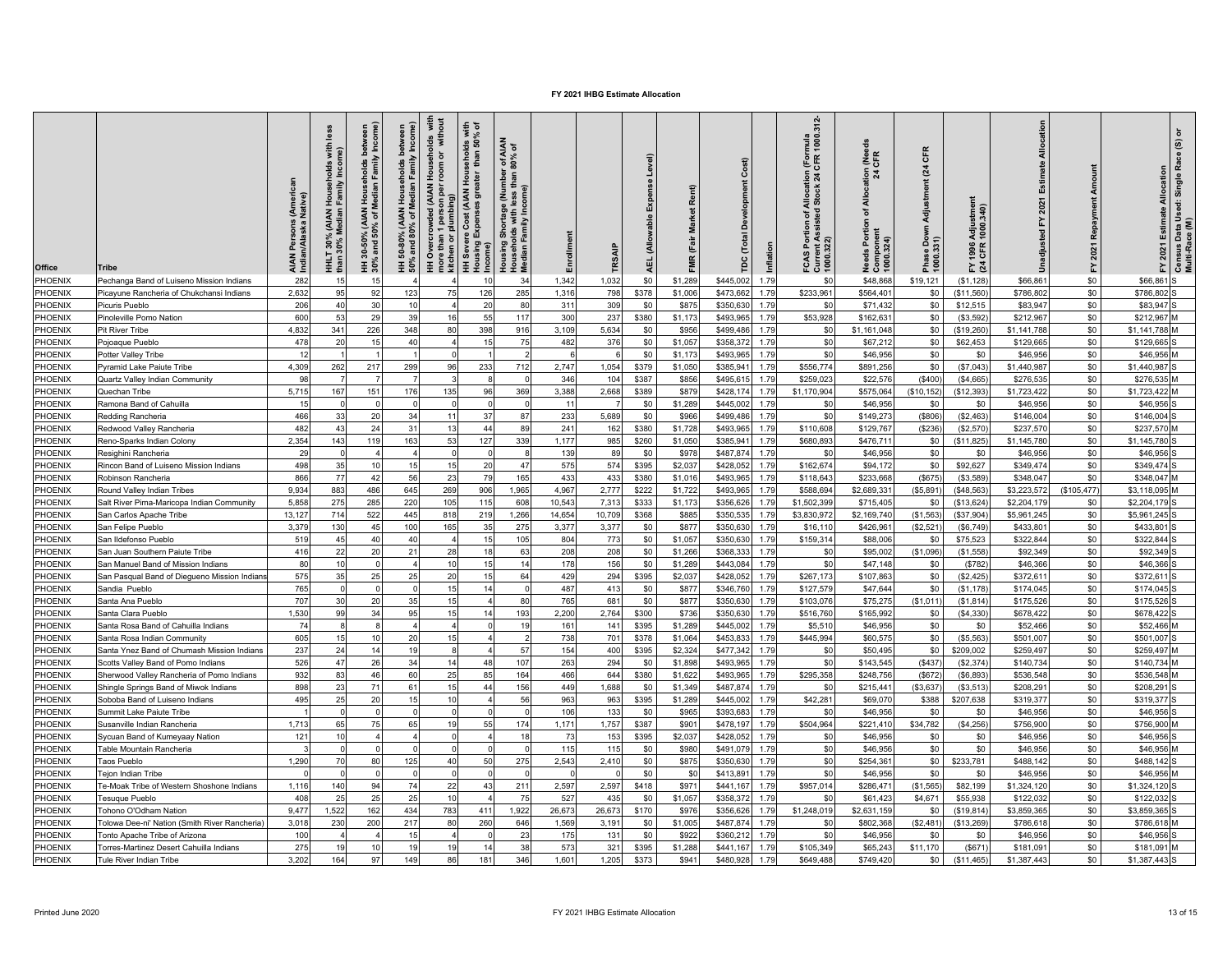| Office  | <b>Tribe</b>                               | AIAN Persons<br>Indian/Alaska I | with<br>ne)<br>30% (AIAN Household<br>0% Median Family Inco<br>HHLT<br>than 3 | veen<br>ome)<br>holds betw<br>Family Inco<br>(AIAN Househ<br>0% of Median F<br>ន<br>0-50<br>and<br>HH 30% | HH 50-80% (AIAN Households between<br>50% and 80% of Median Family Income) | lds with<br>without<br>eholds<br>or witt<br>room<br>$rac{3}{2}$<br><b>HH Overcrowded (AIAN</b><br>more than 1 person per<br>1 person p<br>plumbing)<br>more tha<br>kitchen | seholds with<br>than 50% of<br>HH Severe Cost (AIAN Hou<br>Housing Expenses greater | f AIAN<br>% of<br>ှင် ဦ<br>Housing Shortage (Number<br>Households with less than 8<br>Median Family Income) | Enrollment |         | $\widehat{\bullet}$<br>급 | ent)<br>툆 | Ó<br>$\tilde{c}$<br>pc |      | $\mathbf{a}$<br>$\overline{5}$<br>mula<br>1000.<br>i (För<br>Allocation<br>I Stock 24 C<br>ortion of Assisted<br>ล<br>o.<br>FCAS<br>Curre<br>1000.3 | 훈<br>또<br>$\frac{5}{2}$ $\frac{5}{2}$<br>을<br>৳<br>Portion<br>Needs Porti<br>Component<br>1000.324) | $\alpha$<br>$\overline{O}$<br>$\tilde{\mathbf{z}}$<br>Phase<br>1000 | stme<br>340)<br>Adjus<br>1000.<br>1996<br>CFR<br>≿ 장 |               | Repayment<br>2021<br>놊 | $\circ$<br>$\widehat{\mathfrak{G}}$<br>œ<br>Allocation<br>Single<br>ä<br>2021 Estimate<br>9S<br>Census Data Us<br>Multi-Race (M)<br>≿. |
|---------|--------------------------------------------|---------------------------------|-------------------------------------------------------------------------------|-----------------------------------------------------------------------------------------------------------|----------------------------------------------------------------------------|----------------------------------------------------------------------------------------------------------------------------------------------------------------------------|-------------------------------------------------------------------------------------|-------------------------------------------------------------------------------------------------------------|------------|---------|--------------------------|-----------|------------------------|------|-----------------------------------------------------------------------------------------------------------------------------------------------------|-----------------------------------------------------------------------------------------------------|---------------------------------------------------------------------|------------------------------------------------------|---------------|------------------------|----------------------------------------------------------------------------------------------------------------------------------------|
| PHOENIX | Tuolumne Band of Me-Wuk Indians            | 726                             |                                                                               | 16                                                                                                        | 62                                                                         |                                                                                                                                                                            |                                                                                     | 106                                                                                                         | 363        | 2,812   | \$378                    | \$1,015   | \$475,692              | 1.79 | \$141,922                                                                                                                                           | \$163,938                                                                                           | (\$3,222)                                                           | (S3, 867)                                            | \$298,771     | \$0                    | \$298,771 S                                                                                                                            |
| PHOENIX | Twenty-Nine Palms Band of Mission Indians  | 6                               |                                                                               |                                                                                                           |                                                                            |                                                                                                                                                                            |                                                                                     |                                                                                                             | 13         | 13      | \$0                      | \$1,289   | \$443,084              | 1.79 | \$0                                                                                                                                                 | \$46,956                                                                                            | \$0                                                                 | \$0                                                  | \$46,956      | \$0                    | \$46,956 S                                                                                                                             |
| PHOENIX | United Auburn Indian Community             | 526                             | 22                                                                            | 18                                                                                                        | 31                                                                         |                                                                                                                                                                            | 34                                                                                  | 71                                                                                                          | 263        | 214     | \$0                      | \$1,349   | \$487,874              | 1.79 | \$0                                                                                                                                                 | \$121,07                                                                                            | (S265)                                                              | (\$2,004                                             | \$118,810     | \$0                    | \$118,810 S                                                                                                                            |
| PHOENIX | Utu Utu Gwaiti Paiute Tribe                | 70                              |                                                                               |                                                                                                           | 10                                                                         |                                                                                                                                                                            |                                                                                     | 18                                                                                                          | 136        | 67      | \$0                      | \$1,290   | \$465,540              | 1.79 | \$0                                                                                                                                                 | \$46,956                                                                                            | \$0                                                                 | \$0                                                  | \$46,956      | \$0                    | \$46,956 S                                                                                                                             |
| PHOENIX | Viejas Group of Capitan Grande Band        | 331                             | 20                                                                            |                                                                                                           | 15                                                                         |                                                                                                                                                                            | 10                                                                                  | 38                                                                                                          | 268        | 224     | \$395                    | \$2,037   | \$428,052              | 1.79 | \$13,062                                                                                                                                            | \$50,69                                                                                             | (\$286)                                                             | \$124,377                                            | \$187,844     | \$0                    | \$187,844 S                                                                                                                            |
| PHOENIX | Walker River Paiute Tribe                  | 6.016                           | 366                                                                           | 303                                                                                                       | 417                                                                        | 135                                                                                                                                                                        | 326                                                                                 | 1,007                                                                                                       | 3,008      | 1,740   | \$349                    | \$1,045   | \$393,683              | 1.79 | \$693,700                                                                                                                                           | \$1,271,528                                                                                         | \$0                                                                 | (\$19, 151                                           | \$1,946,077   | (\$75,458)             | \$1,870,619 S                                                                                                                          |
| PHOENIX | <b>Washoe Tribe</b>                        | 3,164                           | 192                                                                           | 160                                                                                                       | 220                                                                        | 71                                                                                                                                                                         | 171                                                                                 | 491                                                                                                         | 1,582      | 1,580   | \$385                    | \$1,049   | \$393,683              | 1.79 | \$795,243                                                                                                                                           | \$660,952                                                                                           | \$0                                                                 | (\$17,598                                            | \$1,438,596   | \$0                    | \$1,438,596 S                                                                                                                          |
| PHOENIX | White Mountain Apache (Fort Apache)        | 14,630                          | 960                                                                           | 635                                                                                                       | 655                                                                        | 895                                                                                                                                                                        | 245                                                                                 | 1,641                                                                                                       | 13,230     | 12,213  | \$163                    | \$814     | \$356,626              | 1.79 | \$4,078,683                                                                                                                                         | \$2,597,617                                                                                         | \$0                                                                 | (\$48,971                                            | \$6,627,329   | (\$17,559)             | \$6,609,770 S                                                                                                                          |
| PHOENIX | Wilton Rancheria                           | 1,320                           | 84                                                                            | 51                                                                                                        | 83                                                                         | 28                                                                                                                                                                         | 77                                                                                  | 218                                                                                                         | 660        |         | \$0                      | \$1,349   | \$467,885              | 1.79 | \$0                                                                                                                                                 | \$330,959                                                                                           | (\$3,602)                                                           | (\$5,430                                             | \$321,927     | \$0                    | \$321,927 S                                                                                                                            |
| PHOENIX | Winnemucca Indian Colony                   | 45                              | 20                                                                            |                                                                                                           |                                                                            |                                                                                                                                                                            |                                                                                     | 24                                                                                                          | 77         | 66      | \$0                      | \$965     | \$393,683              | 1.79 | \$0                                                                                                                                                 | \$46,956                                                                                            | \$0                                                                 | \$0                                                  | \$46,956      | \$0                    | \$46,956 S                                                                                                                             |
| PHOENIX | Wiyot Tribe (Table Bluff)                  | 86                              | 20                                                                            |                                                                                                           |                                                                            | 10                                                                                                                                                                         |                                                                                     | 32                                                                                                          | 526        | 96      | \$0                      | \$1,040   | \$495,61               | 1.79 | \$0                                                                                                                                                 | \$46,956                                                                                            | \$0                                                                 | \$0                                                  | \$46,956      | \$0                    | \$46,956 M                                                                                                                             |
| PHOENIX | Yavapai-Apache Nation (Camp Verde)         | 696                             | 85                                                                            | 65                                                                                                        | 85                                                                         | 35                                                                                                                                                                         | 10                                                                                  | 189                                                                                                         | 2,134      | 2,011   | \$356                    | \$1,026   | \$368,238              | 1.79 | \$914,845                                                                                                                                           | \$176,968                                                                                           | \$22,907                                                            | (\$9,682)                                            | \$1,105,038   | \$0                    | \$1,105,038 S                                                                                                                          |
| PHOENIX | Yavapai-Prescott Indian Tribe              | 144                             |                                                                               |                                                                                                           |                                                                            |                                                                                                                                                                            |                                                                                     | 12                                                                                                          | 167        | 272     | \$0                      | \$1,026   | \$368,238              | 1.79 | \$0                                                                                                                                                 | \$46,956                                                                                            | \$0                                                                 | \$0                                                  | \$46,956      | \$0                    | \$46,956 S                                                                                                                             |
| PHOENIX | Yerington Paiute Tribe                     | 1,909                           | 116                                                                           | 96                                                                                                        | 132                                                                        | 43                                                                                                                                                                         | 103                                                                                 | 331                                                                                                         | 1,133      | 467     | \$335                    | \$1,048   | \$393,683              | 1.79 | \$298,627                                                                                                                                           | \$406,433                                                                                           | \$0                                                                 | (S6, 246)                                            | \$698,815     | \$0                    | \$698,815 S                                                                                                                            |
| PHOENIX | Yocha Dehe Wintun Nation (Rumsey Rancheria | 88                              |                                                                               |                                                                                                           |                                                                            |                                                                                                                                                                            |                                                                                     | 16                                                                                                          | 44         | 44      | \$380                    | \$1,404   | \$487,874              | 1.79 | \$0                                                                                                                                                 | \$46,956                                                                                            | \$0                                                                 | \$0                                                  | \$46,956      | \$0                    | \$46,956 S                                                                                                                             |
| PHOENIX | Yomba Shoshone Tribe                       | 378                             | 23                                                                            | 19                                                                                                        | 26                                                                         |                                                                                                                                                                            | 20                                                                                  | 46                                                                                                          | 189        | 116     | \$382                    | \$1,049   | \$418,047              | 1.79 | \$222,364                                                                                                                                           | \$81,610                                                                                            | \$0                                                                 | (\$3,833                                             | \$300,141     | \$0                    | \$300,141 S                                                                                                                            |
| PHOENIX | Ysleta Del Sur Pueblo                      | 8.888                           | 415                                                                           | 391                                                                                                       | 646                                                                        | 229                                                                                                                                                                        | 525                                                                                 | 1,438                                                                                                       | 4.444      | 901     | \$0                      | \$827     | \$334,673              | 1.79 | \$460,835                                                                                                                                           | \$1,256,963                                                                                         | \$0                                                                 | (\$25,996                                            | \$1,691,802   | \$0                    | \$1,691,802 M                                                                                                                          |
| PHOENIX | <b>Yurok Tribe</b>                         | 12,478                          | 949                                                                           | 825                                                                                                       | 897                                                                        | 331                                                                                                                                                                        | 1,073                                                                               | 2,599                                                                                                       | 6,239      | 21,961  | \$380                    | \$1,025   | \$495,615              | 1.79 | \$646,81                                                                                                                                            | \$3,353,529                                                                                         | (\$9,575)                                                           | (\$66,20"                                            | \$3,924,564   | \$0                    | \$3,924,564 M                                                                                                                          |
| PHOENIX | Zia Pueblo                                 | 879                             | $\Delta$                                                                      | $\overline{4}$                                                                                            | 40                                                                         |                                                                                                                                                                            |                                                                                     | 102                                                                                                         | 922        | 865     | \$0                      | \$877     | \$350,630              | 1.79 | \$118,199                                                                                                                                           | \$121,422                                                                                           | (\$1,830                                                            | (\$1,575)                                            | \$236,215     | \$0                    | \$236,215 S                                                                                                                            |
| PHOENIX | Zuni Tribe                                 | 8,226                           | 395                                                                           | 275                                                                                                       | 365                                                                        | 300                                                                                                                                                                        | 130                                                                                 | 836                                                                                                         | 10,258     | 10,369  | \$278                    | \$714     | \$344,824              | 1.79 | \$1,519,938                                                                                                                                         | \$1,086,472                                                                                         | (S314)                                                              | (S7,785)                                             | \$2,598,311   | \$0                    | \$2,598,311 S                                                                                                                          |
| PHOENIX | <b>TOTAL</b>                               | 477,199                         | 32,588                                                                        | 19,941                                                                                                    | 23,627                                                                     | 25,255                                                                                                                                                                     | 15,620                                                                              | 66,253                                                                                                      | 564,001    | 466,012 |                          |           |                        |      | \$87,912,143                                                                                                                                        | \$97,685,746                                                                                        | \$558,238                                                           | \$458,703                                            | \$186,614,830 | (\$602,749)            | \$186,012,081                                                                                                                          |